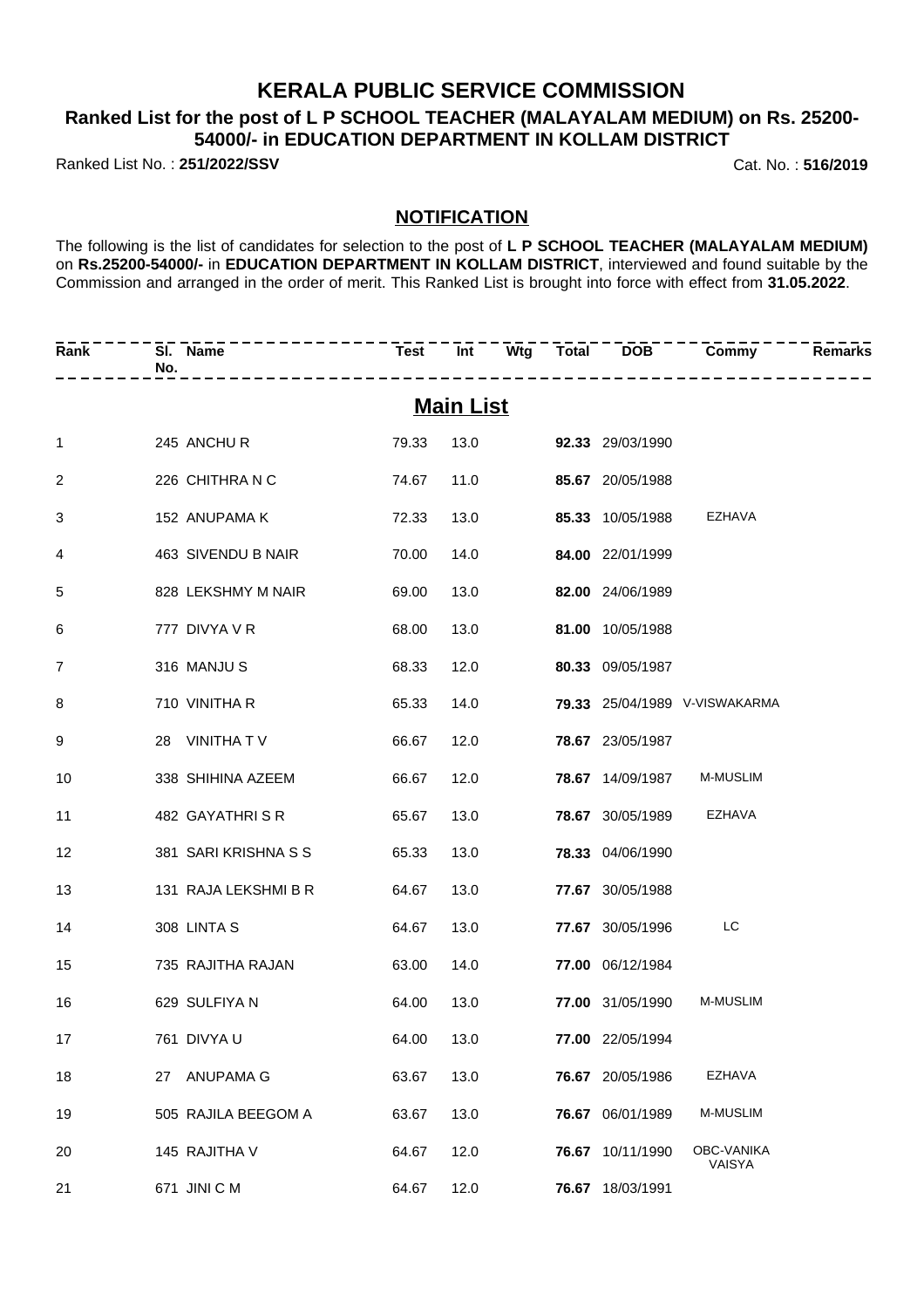| Rank | SI. Name<br>No.        | <b>Test</b> | Int  | Wtg | Total | <b>DOB</b>       | Commy                         | <b>Remarks</b>  |
|------|------------------------|-------------|------|-----|-------|------------------|-------------------------------|-----------------|
| 22   | 874 ARCHANA DEVI V R   | 63.33       | 13.0 |     |       | 76.33 30/05/1987 |                               |                 |
| 23   | 438 SELNA BEEGOM       | 63.33       | 13.0 |     |       | 76.33 20/02/1988 | M-MUSLIM                      |                 |
| 24   | 303 JEENA V NAIR       | 64.33       | 12.0 |     |       | 76.33 04/05/1990 |                               |                 |
| 25   | 732 ANU R PILLAI       | 62.67       | 13.0 |     |       | 75.67 25/01/1988 |                               |                 |
| 26   | 842 BINDU KRISHNAN     | 62.33       | 13.0 |     |       | 75.33 21/05/1992 | OBC-<br>VILAKKITHALA          |                 |
| 27   | 958 MIDHUNGS           | 63.33       | 12.0 |     |       | 75.33 19/02/1995 | <b>NAIR</b><br><b>EZHAVA</b>  |                 |
| 28   | 810 ASWATHY T S        | 62.00       | 13.0 |     |       | 75.00 01/05/1990 |                               |                 |
| 29   | 100 ASWATHY C          | 63.00       | 12.0 |     |       | 75.00 09/11/1991 |                               |                 |
| 30   | 694 PONNI B K          | 61.67       | 13.0 |     |       | 74.67 20/05/1986 | <b>EZHAVA</b>                 |                 |
| 31   | 539 REMYAR             | 63.67       | 11.0 |     |       | 74.67 25/11/1986 |                               |                 |
| 32   | 692 SABNA E P          | 61.67       | 13.0 |     |       | 74.67 18/06/1987 | M-MAPPILA                     |                 |
| 33   | 241 AKHILA VIJAYAN     | 61.33       | 13.0 |     |       | 74.33 21/02/1989 |                               |                 |
| 34   | 443 DEEPTHIVS          | 61.00       | 13.0 |     |       | 74.00 25/05/1988 |                               |                 |
| 35   | 217 ASWATHY G S        | 63.00       | 11.0 |     |       | 74.00 02/04/1990 |                               |                 |
| 36   | 733 ARSHA HARSHAN H    | 61.00       | 13.0 |     |       | 74.00 08/05/1990 | <b>EZHAVA</b>                 |                 |
| 37   | 43 JANCY C             | 60.00       | 14.0 |     |       | 74.00 27/05/1991 | LC                            |                 |
| 38   | 112 RAJITHA S S        | 61.67       | 12.0 |     |       | 73.67 30/05/1982 | <b>EZHAVA</b>                 |                 |
| 39   | 753 ANUJA T J          | 59.67       | 14.0 |     |       | 73.67 06/12/1986 |                               |                 |
| 40   | 882 KARTHIKA G S       | 60.67       | 13.0 |     |       |                  | 73.67 02/06/1989 V-VISWAKARMA |                 |
| 41   | 928 VINEESH C          | 62.33       | 11.0 |     |       |                  | 73.33 25/03/1995 V-VISWAKARMA |                 |
| 42   | 380 ARYA V S           | 61.00       | 12.0 |     |       | 73.00 07/03/1989 | EZHAVA                        |                 |
| 43   | 706 SOORYA S S         | 60.00       | 13.0 |     |       | 73.00 20/05/1990 | <b>EZHAVA</b>                 |                 |
| 44   | 196 ANILA VIJAYAN      | 60.67       | 12.0 |     |       | 72.67 21/02/1989 |                               | , Wife of Jawan |
| 45   | 319 MARY DAINY FRANCIS | 60.33       | 12.0 |     |       | 72.33 17/05/1988 | LC                            |                 |
| 46   | 809 LIJI RAJ R S       | 60.33       | 12.0 |     |       | 72.33 27/05/1988 | EZHAVA                        |                 |
| 47   | 479 SUSHA BABU S       | 59.00       | 13.0 |     |       | 72.00 11/04/1985 | <b>EZHAVA</b>                 |                 |
| 48   | 643 ELIZABETH B JOHN   | 59.00       | 13.0 |     |       | 72.00 03/09/1988 |                               |                 |
| 49   | 661 BINI U             | 58.67       | 13.0 |     |       | 71.67 03/05/1985 |                               |                 |
| 50   | 613 ANITHA A           | 58.67       | 13.0 |     |       | 71.67 11/02/1989 |                               |                 |
| 51   | 988 SHIJIN SEBASTIAN   | 60.67       | 11.0 |     |       | 71.67 06/07/1994 | LC                            |                 |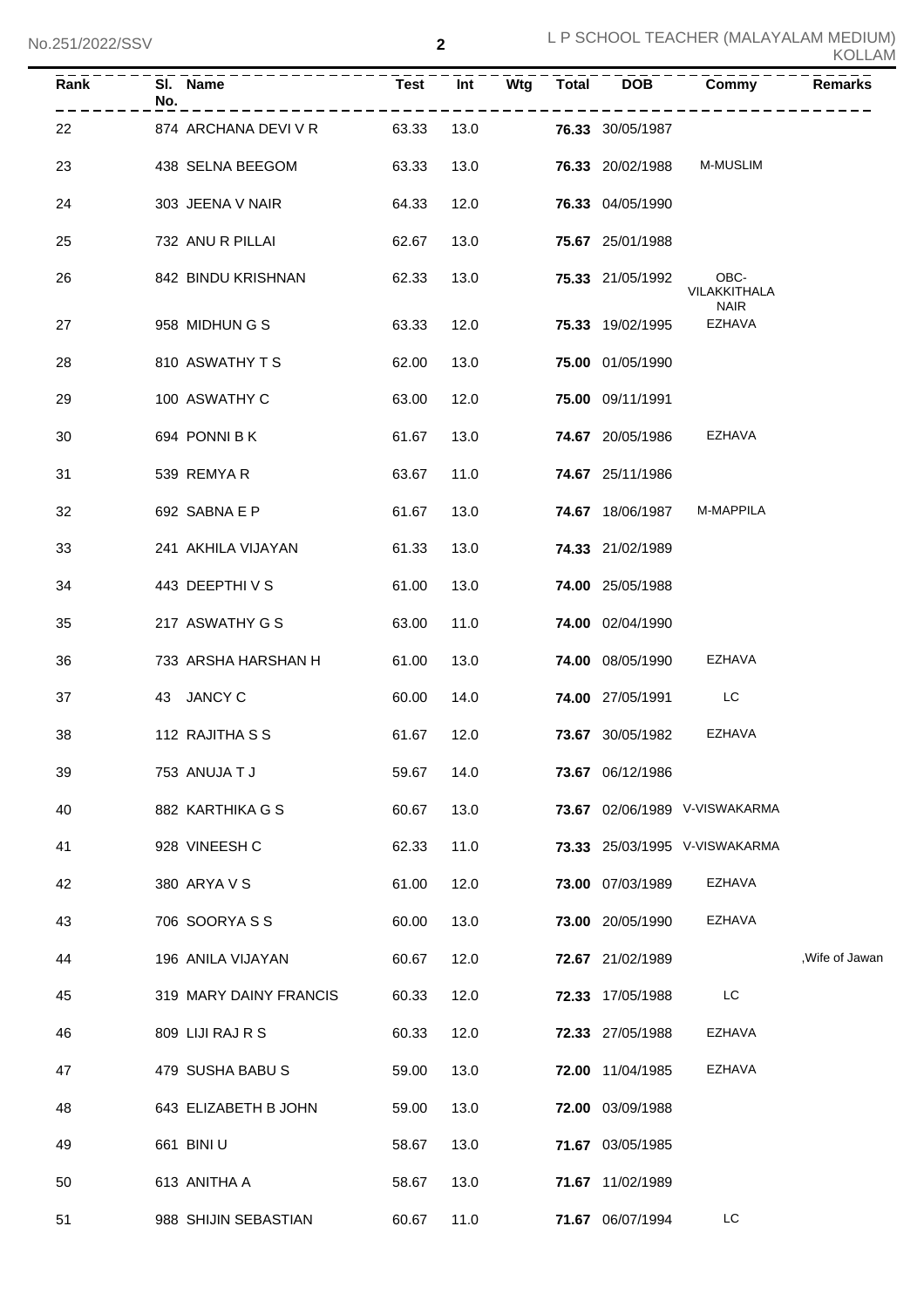| <b>Rank</b> | No. | SI. Name                 | <b>Test</b> | $\overline{Int}$ | $\overline{\mathsf{W}}$ tg | $\overline{\text{Total}}$ | DOB                     | Commy                                               | <b>Remarks</b>  |
|-------------|-----|--------------------------|-------------|------------------|----------------------------|---------------------------|-------------------------|-----------------------------------------------------|-----------------|
| 52          |     | 229 HARITHA H G          | 59.33       | 12.0             |                            |                           | 71.33 14/05/1986        |                                                     |                 |
| 53          |     | 912 MANJU S              | 59.33       | 12.0             |                            |                           | 71.33 29/05/1987        |                                                     |                 |
| 54          |     | 364 ANU PRASAD J         | 59.33       | 12.0             |                            |                           | 71.33 10/05/1989        |                                                     |                 |
| 55          |     | 823 SHAHINA P            | 59.33       | 12.0             |                            |                           | 71.33 25/05/1989        | <b>M-MUSLIM</b>                                     |                 |
| 56          |     | 899 MANJU M              | 58.33       | 13.0             |                            |                           | 71.33 30/05/1990        | <b>EZHAVA</b>                                       |                 |
| 57          |     | 768 NAVASANTH L          | 58.00       | 13.0             |                            |                           | <b>71.00 10/05/1987</b> | D-DHEEVARA                                          |                 |
| 58          |     | 144 REMYAS               | 59.00       | 12.0             |                            |                           | 71.00 31/05/1988        |                                                     |                 |
| 59          |     | 242 ARATHY B             | 59.00       | 12.0             |                            |                           | 71.00 01/04/1990        |                                                     |                 |
| 60          |     | 421 NAJIYA MOL M         | 58.00       | 13.0             |                            |                           | 71.00 15/08/1991        | <b>M-MUSLIM</b>                                     |                 |
| 61          |     | 645 SHEEJA SS            | 59.67       | 11.0             |                            |                           | 70.67 31/05/1988        | <b>M-MUSLIM</b>                                     |                 |
| 62          |     | 166 SUJA K               | 58.33       | 12.0             |                            |                           | 70.33 29/03/1989        | <b>EZHAVA</b>                                       |                 |
| 63          |     | 337 PARVATHY J           | 60.00       | 10.0             |                            |                           | 70.00 20/05/1992        |                                                     |                 |
| 64          |     | 82 AMRUTHARAJ R          | 59.00       | 11.0             |                            |                           | 70.00 31/07/1995        |                                                     |                 |
| 65          |     | 826 VINISHA M R          | 56.67       | 13.0             |                            |                           | 69.67 24/08/1987        |                                                     | , Wife of Jawan |
| 66          |     | 407 VINEETHA V           | 59.67       | 10.0             |                            |                           | 69.67 20/05/1987        |                                                     |                 |
| 67          |     | 541 SANGEETHA S          | 57.67       | 12.0             |                            |                           |                         | 69.67 26/05/1987 V-VISWAKARMA                       |                 |
| 68          |     | 973 ANITHA PHILIP        | 57.67       | 12.0             |                            |                           | 69.67 04/05/1988        |                                                     |                 |
| 69          |     | 291 SOUMYA S             | 57.67       | 12.0             |                            |                           | 69.67 14/04/1990        |                                                     |                 |
| 70          |     | 796 SHAMLABEEVI J        | 56.67       | 13.0             |                            |                           | 69.67 22/03/1991        | M-MUSLIM                                            |                 |
| 71          |     | 793 JASIMOL R S          | 56.33       | 13.0             |                            |                           | 69.33 18/03/1984        | M-MUSLIM                                            |                 |
| 72          |     | 410 SHIBINA N            | 56.33       | 13.0             |                            |                           | 69.33 05/05/1988        | <b>M-MUSLIM</b>                                     |                 |
| 73          |     | 232 SARITHA S NATH       | 56.33       | 13.0             |                            |                           | 69.33 15/04/1989        |                                                     |                 |
| 74          |     | 747 GREESHMA G           | 56.33       | 13.0             |                            |                           |                         | 69.33 25/05/1989 OBC-SRI PANDARA<br><b>CHETTIES</b> |                 |
| 75          |     | 994 SMITHA KUMARY O      | 57.00       | 12.0             |                            |                           | 69.00 21/05/1983        |                                                     |                 |
| 76          |     | 493 SREEKALA B           | 57.00       | 12.0             |                            |                           | 69.00 13/03/1984        | OBC-                                                |                 |
| 77          |     | 616 SAJITHA S            | 59.00       | 10.0             |                            |                           | 69.00 23/02/1991        | VEERASAIVAS<br>M-MUSLIM                             |                 |
| 78          |     | 182 CHINCHUS             | 57.00       | 12.0             |                            |                           | 69.00 25/05/1992        | EZHAVA                                              |                 |
| 79          |     | 751 SATHI KUMARIAMMA A R | 55.67       | 13.0             |                            |                           | 68.67 11/05/1984        |                                                     |                 |
| 80          |     | 376 JASEENA R            | 56.67       | 12.0             |                            |                           | 68.67 30/05/1986        | M-MUSLIM                                            |                 |
| 81          | 4   | REMYA KRISHNAN           | 57.67       | 11.0             |                            |                           | 68.67 31/05/1988        |                                                     |                 |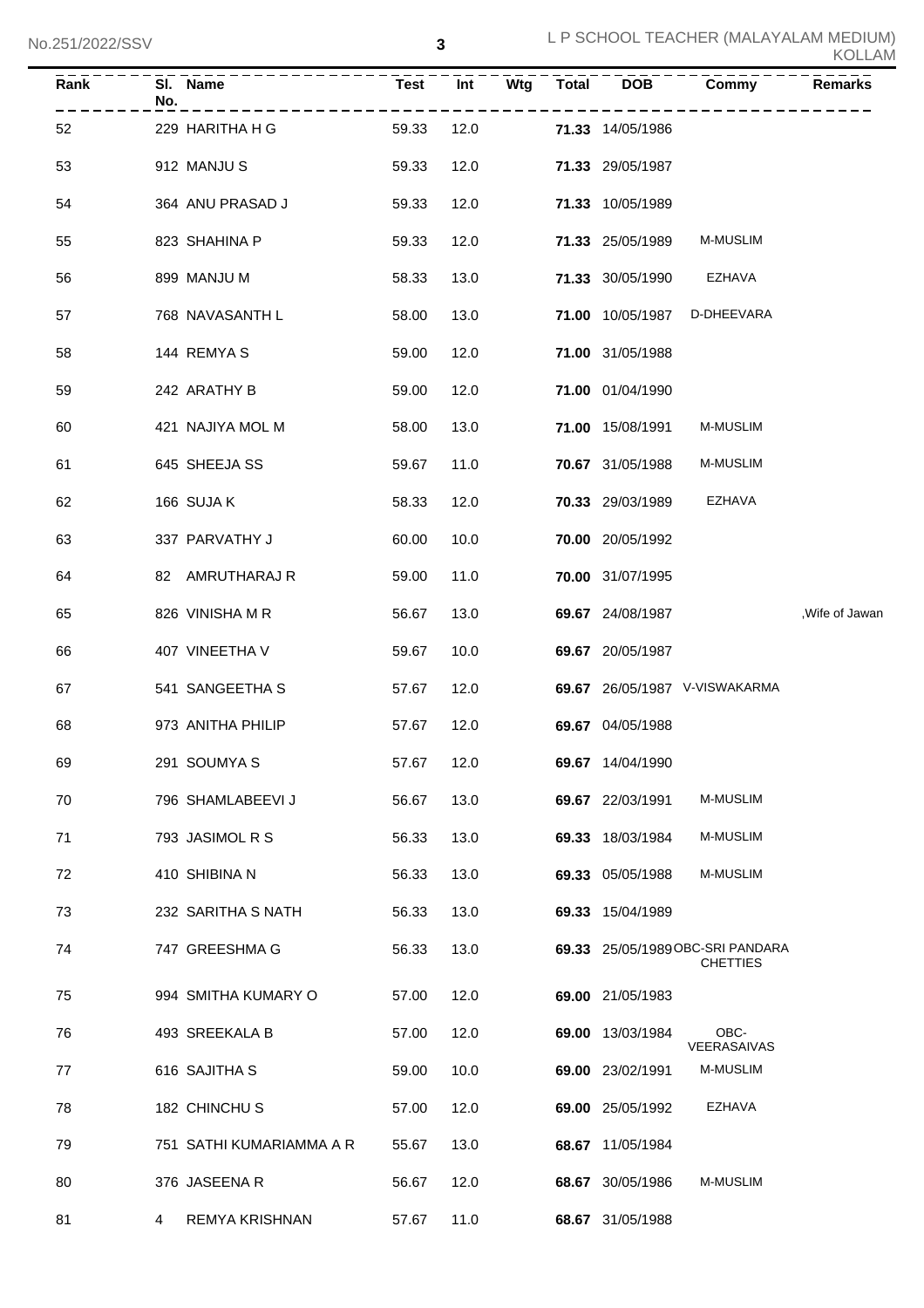| <b>Rank</b> | No.          | SI. Name           | <b>Test</b> | Int  | <b>Wtg</b> | <b>Total</b> | <b>DOB</b>       | Commy                         | <b>Remarks</b> |
|-------------|--------------|--------------------|-------------|------|------------|--------------|------------------|-------------------------------|----------------|
| 82          |              | 244 MANJU P        | 56.67       | 12.0 |            |              | 68.67 26/02/1990 | <b>Example 1</b>              |                |
| 83          |              | 585 SWATHY P S     | 54.67       | 14.0 |            |              | 68.67 30/05/1990 | EZHAVA                        |                |
| 84          |              | 274 LEKSHMINS      | 54.67       | 14.0 |            |              | 68.67 11/12/1990 |                               |                |
| 85          |              | 523 SURYAYS        | 55.67       | 13.0 |            |              | 68.67 20/05/1993 |                               |                |
| 86          |              | 213 ATHIRA R       | 57.67       | 11.0 |            |              |                  | 68.67 18/11/1996 V-VISWAKARMA |                |
| 87          |              | 808 NIMI FELIX     | 55.33       | 13.0 |            |              | 68.33 01/04/1987 | LC                            |                |
| 88          |              | 656 CHITHRA MOHAN  | 55.33       | 13.0 |            |              | 68.33 11/10/1988 |                               |                |
| 89          |              | 459 KEERTHI K NAIR | 55.33       | 13.0 |            |              | 68.33 29/09/1989 |                               |                |
| 90          |              | 406 VEENA U        | 55.33       | 13.0 |            |              |                  | 68.33 28/11/1992 V-VISWAKARMA |                |
| 91          |              | 570 SNEHA ANJISH   | 55.33       | 13.0 |            |              | 68.33 02/02/1997 | M-MUSLIM                      |                |
| 92          |              | 142 ANCHU G        | 56.00       | 12.0 |            |              | 68.00 23/05/1988 | <b>SIUC NADAR</b>             |                |
| 93          |              | 143 VIJISHA V U    | 54.00       | 14.0 |            |              | 68.00 25/05/1989 |                               |                |
| 94          |              | 709 RANJINI R      | 55.00       | 13.0 |            |              |                  | 68.00 22/01/1990 V-VISWAKARMA |                |
| 95          | $\mathbf{2}$ | THAHAZEENA M S     | 57.00       | 11.0 |            |              | 68.00 21/05/1992 | <b>M-MUSLIM</b>               |                |
| 96          |              | 690 ASWATHY P S    | 54.67       | 13.0 |            |              | 67.67 19/04/1985 |                               |                |
| 97          |              | 228 SALINI P M     | 55.67       | 12.0 |            |              | 67.67 20/05/1987 |                               |                |
| 98          |              | 868 SYAMA V L      | 54.67       | 13.0 |            |              | 67.67 21/05/1987 | EZHAVA                        |                |
| 99          |              | 987 JISHA M        | 53.67 14.0  |      |            |              | 67.67 10/03/1989 |                               |                |
| 100         |              | 807 DIVYA G R      | 54.67       | 13.0 |            |              | 67.67 31/05/1990 | <b>EZHAVA</b>                 |                |
| 101         |              | 838 SWATHY KRISHNA | 55.67       | 12.0 |            |              | 67.67 15/08/1990 |                               |                |
| 102         |              | 33 MAHIMA S        | 54.67       | 13.0 |            |              | 67.67 15/01/1991 |                               |                |
| 103         |              | 795 AMINA B        | 55.67       | 12.0 |            |              | 67.67 01/11/1991 | <b>M-MUSLIM</b>               |                |
| 104         |              | 691 NIVYA S        | 54.67       | 13.0 |            |              | 67.67 15/05/1992 | EZHAVA                        |                |
| 105         |              | 67 RAGI J KRISHNAN | 54.67       | 13.0 |            |              | 67.67 17/05/1992 |                               |                |
| 106         |              | 942 AKHIL P        | 55.67       | 12.0 |            |              | 67.67 01/01/1993 |                               |                |
| 107         |              | 456 RESMIR         | 55.33       | 12.0 |            |              | 67.33 01/01/1987 |                               |                |
| 108         |              | 260 REBNA A R      | 55.33       | 12.0 |            |              | 67.33 26/05/1987 | <b>M-MUSLIM</b>               |                |
| 109         |              | 212 DEEPA M        | 56.33       | 11.0 |            |              | 67.33 28/05/1987 | EZHAVA                        |                |
| 110         |              | 26 RESMIT NAIR     | 55.33       | 12.0 |            |              | 67.33 28/05/1988 |                               |                |
| 111         | 98           | <b>MELANI DAS</b>  | 54.33       | 13.0 |            |              | 67.33 11/10/1989 | LC                            |                |
| 112         | 3            | PREETHICK          | 56.33       | 11.0 |            |              | 67.33 15/05/1990 |                               |                |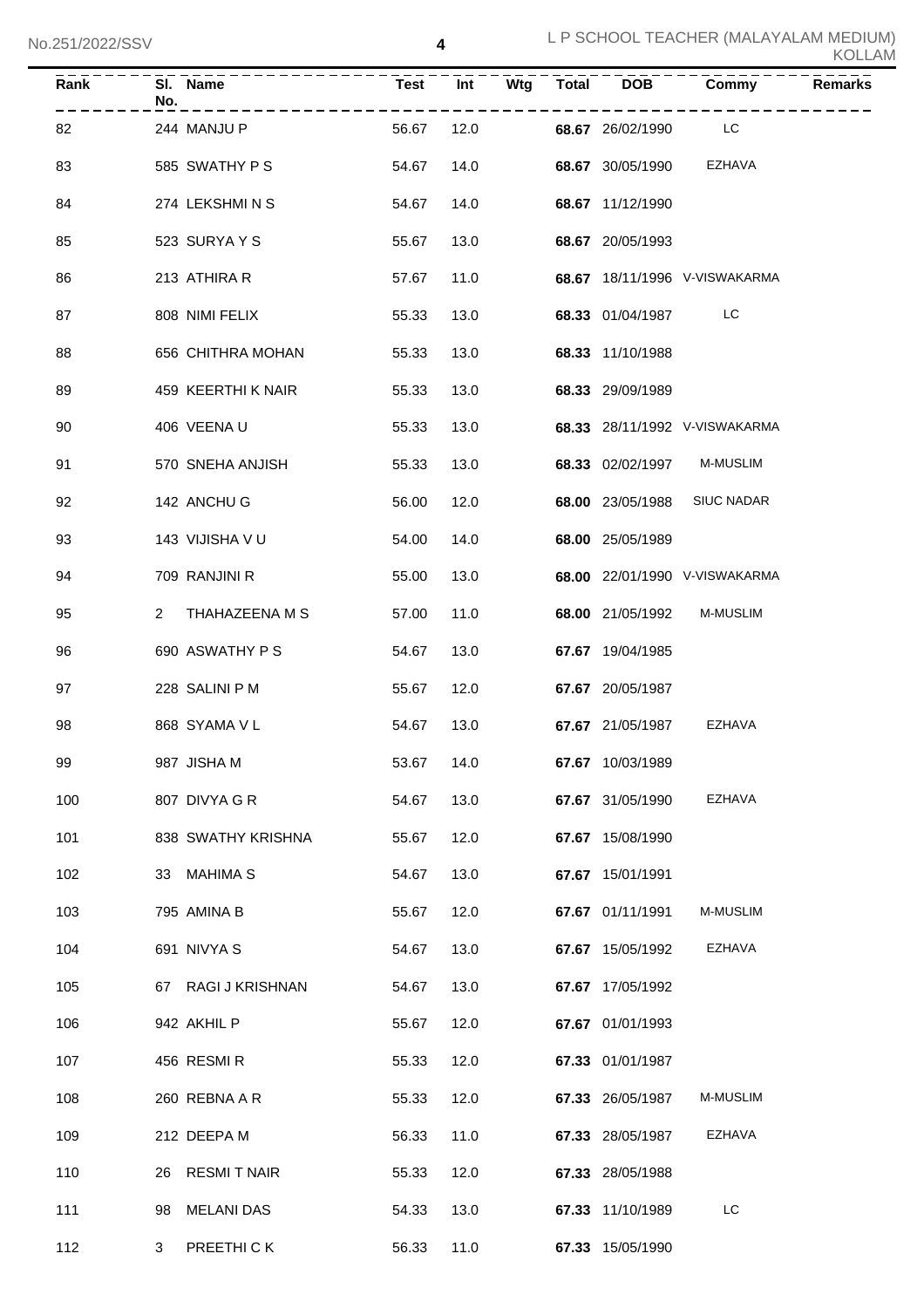| KOLLAM |  |  |  |  |  |
|--------|--|--|--|--|--|
|--------|--|--|--|--|--|

| Rank | SI. Name<br>No.       | <b>Test</b> | Int  | $\overline{\mathsf{Wtg}}$ | <b>Total</b> | <b>DOB</b>       | Commy                          | <b>Remarks</b>  |
|------|-----------------------|-------------|------|---------------------------|--------------|------------------|--------------------------------|-----------------|
| 113  | 74 RAGIGR             | 54.33       | 13.0 |                           |              |                  | 67.33 31/05/1990 V-VISWAKARMA  |                 |
| 114  | 427 ASWATHY K S       | 56.00       | 11.0 |                           |              | 67.00 20/05/1986 | <b>EZHAVA</b>                  |                 |
| 115  | 365 SHAFEENA BEEVIS   | 53.67       | 13.0 |                           |              | 66.67 31/05/1985 | M-MUSLIM                       |                 |
| 116  | 764 AMBILI R S        | 53.67       | 13.0 |                           |              | 66.67 30/05/1986 |                                |                 |
| 117  | 172 VINITHA L         | 54.67       | 12.0 |                           |              | 66.67 19/02/1987 | OBC-VELAAN                     |                 |
| 118  | 626 ANILA V S         | 54.67       | 12.0 |                           |              | 66.67 20/08/1990 |                                |                 |
| 119  | 978 ASLAMNT           | 54.67       | 12.0 |                           |              | 66.67 14/12/1999 | <b>M-MUSLIM</b>                |                 |
| 120  | 273 JAYASREE P        | 53.33       | 13.0 |                           |              | 66.33 31/05/1985 |                                |                 |
| 121  | 32 ASWATHY T G        | 54.33       | 12.0 |                           |              | 66.33 02/12/1988 |                                |                 |
| 122  | 657 NEETHU V U        | 53.00       | 13.0 |                           |              | 66.00 30/05/1990 |                                | , Wife of Jawan |
| 123  | 230 RAICHEL H         | 53.00       | 13.0 |                           |              | 66.00 07/05/1980 |                                |                 |
| 124  | 378 REENA B           | 54.00       | 12.0 |                           |              | 66.00 03/11/1986 |                                |                 |
| 125  | 797 NAYANTHARA K V    | 52.00       | 14.0 |                           |              | 66.00 14/05/1997 |                                |                 |
| 126  | 673 NADIA A KALAM     | 54.67       | 11.0 |                           |              | 65.67 30/05/1984 | M-MUSLIM                       |                 |
| 127  | 171 NEETHU P          | 54.67       | 11.0 |                           |              | 65.67 16/05/1987 | EZHAVA                         |                 |
| 128  | 30 DIVYA S            | 52.67       | 13.0 |                           |              | 65.67 30/05/1992 | <b>SIUC NADAR</b>              |                 |
| 129  | 731 SAIRAH S          | 51.67       | 14.0 |                           |              | 65.67 11/11/1997 | LC.                            |                 |
| 130  | 974 DIVYA ARTHER      | 52.33       | 13.0 |                           |              | 65.33 26/11/1982 | LC.                            |                 |
| 131  | 185 SMITHATE          | 53.33       | 12.0 |                           |              | 65.33 25/05/1986 | <b>SIUC NADAR</b>              |                 |
| 132  | 913 ANEESA A          | 53.33       | 12.0 |                           |              | 65.33 19/02/1988 | M-MUSLIM                       |                 |
| 133  | 704 PRIYANKA J P      | 52.33       | 13.0 |                           |              | 65.33 24/05/1989 | EZHAVA                         |                 |
| 134  | 872 VISHNU PRIYA S    | 55.33       | 10.0 |                           |              | 65.33 27/05/1990 | EZHAVA                         |                 |
| 135  | 457 DONA N            | 52.00       | 13.0 |                           |              | 65.00 10/05/1987 | LC                             |                 |
| 136  | 647 CHITRA THAMPI P S | 52.00       | 13.0 |                           |              |                  | 65.00 16/05/1988 OBC-EZHAVATHI |                 |
| 137  | 750 REENU RAJ         | 52.00       | 13.0 |                           |              |                  | 65.00 19/12/1988 SCCC-CHERAMAR |                 |
| 138  | 246 LAKSHMI G L       | 52.67       | 12.0 |                           |              | 64.67 31/05/1987 | EZHAVA                         |                 |
| 139  | 259 SATHY K           | 52.67       | 12.0 |                           |              | 64.67 22/11/1987 | OBC-VANIAR                     |                 |
| 140  | 822 ATHULYA R         | 51.67       | 13.0 |                           |              | 64.67 27/03/1988 | EZHAVA                         |                 |
| 141  | 111 SUMALEKSHMICS     | 53.67       | 11.0 |                           |              | 64.67 21/05/1988 | EZHAVA                         |                 |
| 142  | 556 REJITHA S         | 52.67       | 12.0 |                           |              | 64.67 15/03/1989 |                                |                 |
| 143  | 333 ASWATHY B S       | 53.67       | 11.0 |                           |              | 64.67 25/05/1991 | EZHAVA                         |                 |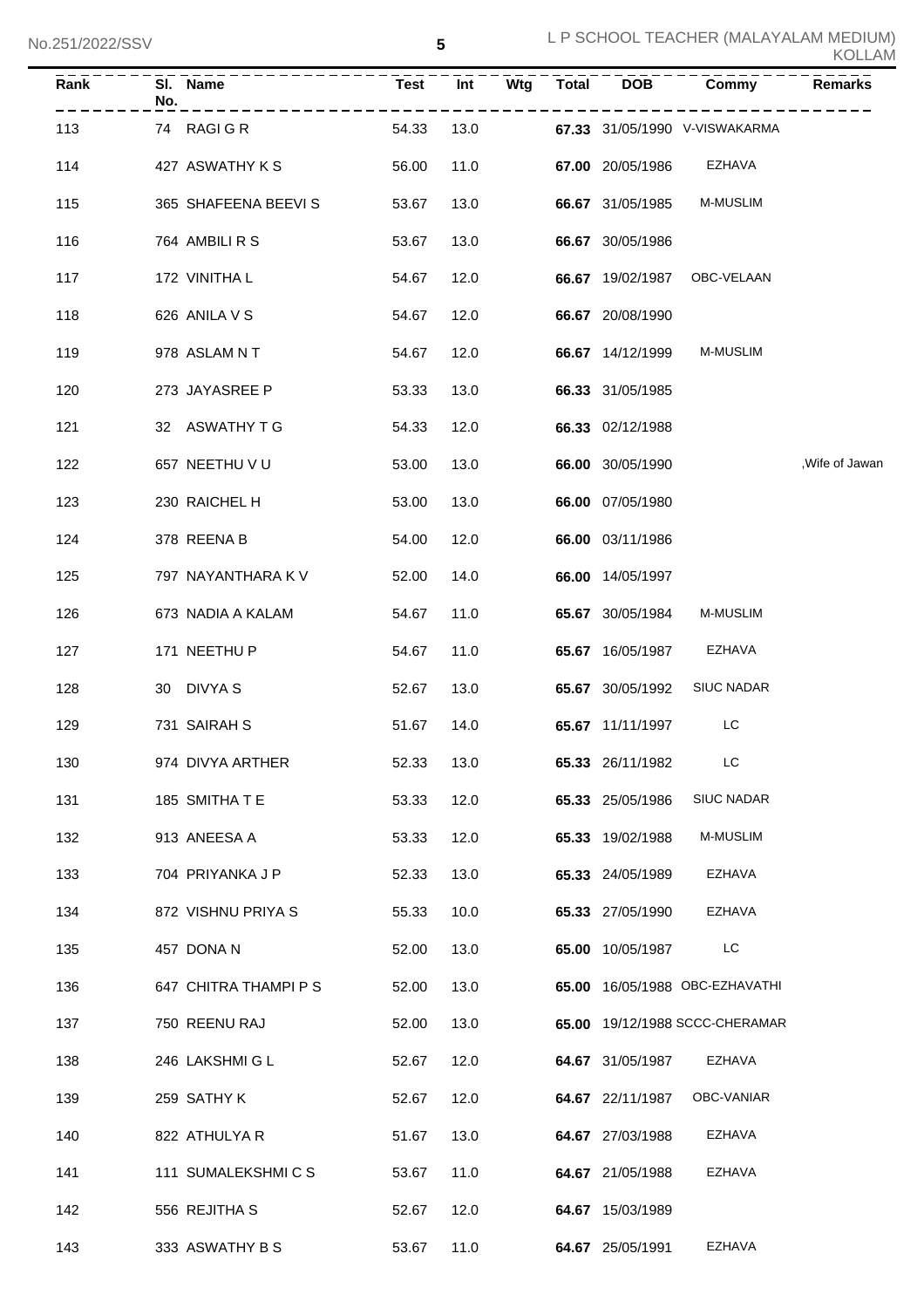| Rank | SI. Name<br>No.         | <b>Test</b> | Wtg<br>Int | <b>Total</b> | <b>DOB</b>       | Commy                         | <b>Remarks</b>     |
|------|-------------------------|-------------|------------|--------------|------------------|-------------------------------|--------------------|
| 144  | 839 SEETHAL S           | 52.67       | 12.0       |              | 64.67 29/05/1991 | <b>SIUC NADAR</b>             |                    |
| 145  | 798 RAKHI R             | 52.33       | 12.0       |              | 64.33 30/05/1988 |                               | ,Rashtrapati Guide |
| 146  | 662 AANI A              | 51.33       | 13.0       |              | 64.33 24/02/1977 | LC                            |                    |
| 147  | 948 TEENA K THOMAS      | 52.33       | 12.0       |              | 64.33 30/06/1987 |                               |                    |
| 148  | 566 USHA J              | 51.33       | 13.0       |              | 64.33 25/05/1989 | LC                            |                    |
| 149  | LEKSHMI R<br>99         | 52.33       | 12.0       |              | 64.33 15/01/1990 |                               |                    |
| 150  | NEETHU S S<br>53        | 51.33       | 13.0       |              | 64.33 16/05/1990 |                               |                    |
| 151  | 767 SUJA V J            | 51.00       | 13.0       |              | 64.00 18/04/1984 |                               |                    |
| 152  | 659 AISWARYA V SATHEESH | 52.00       | 12.0       |              | 64.00 06/11/1989 |                               |                    |
| 153  | 424 RENJINI R S         | 51.00       | 13.0       |              | 64.00 28/03/1990 |                               |                    |
| 154  | 256 PRIYALEKSHMI P K    | 51.00       | 13.0       |              | 64.00 22/05/1990 |                               |                    |
| 155  | 717 DHANYA R            | 51.00       | 13.0       |              | 64.00 18/05/1992 | EZHAVA                        |                    |
| 156  | 762 APARNA S            | 50.00       | 14.0       |              | 64.00 22/03/1996 | LC                            |                    |
| 157  | 336 ATHIRA UTHAMAN      | 50.00       | 14.0       |              | 64.00 23/03/1998 | <b>EZHAVA</b>                 |                    |
| 158  | 794 LEKSHMI P S         | 51.67       | 12.0       |              |                  | 63.67 04/05/1981 V-VISWAKARMA |                    |
| 159  | 631 MARIAM BEEVI        | 51.67       | 12.0       |              | 63.67 25/06/1984 | M-MUSLIM                      |                    |
| 160  | 361 NEERAJA S           | 50.67       | 13.0       |              | 63.67 22/05/1987 |                               |                    |
| 161  | 511 SALINI K R          | 51.67       | 12.0       |              | 63.67 01/02/1988 | EZHAVA                        |                    |
| 162  | 301 SREEJA G L          | 51.67       | 12.0       |              | 63.67 22/05/1988 |                               |                    |
| 163  | 581 SANGEETHA M         | 51.67       | 12.0       |              | 63.67 29/03/1994 |                               |                    |
| 164  | 464 AMALA V             | 53.33       | 10.0       |              | 63.33 12/05/1987 | LC                            |                    |
| 165  | 827 CHINTHU C           | 50.33       | 13.0       |              | 63.33 17/10/1988 |                               |                    |
| 166  | 930 ARCHANA Y           | 51.33       | 12.0       |              | 63.33 04/04/1992 | <b>EZHAVA</b>                 |                    |
| 167  | 426 REMYA A R           | 51.33       | 12.0       |              |                  | 63.33 20/05/1992 V-VISWAKARMA |                    |
| 168  | 42 RAJI P RAJAN         | 51.00       | 12.0       |              | 63.00 25/05/1984 | <b>EZHAVA</b>                 |                    |
| 169  | 840 ASIFA A S           | 50.00       | 13.0       |              | 63.00 30/05/1984 | M-MUSLIM                      |                    |
| 170  | 749 REMYA J R           | 50.00       | 13.0       |              | 63.00 10/05/1988 | <b>EZHAVA</b>                 |                    |
| 171  | 331 KAVITHA R PILLAI    | 51.00       | 12.0       |              | 63.00 06/02/1989 |                               |                    |
| 172  | 183 CHINJU K R          | 50.00       | 13.0       |              | 63.00 30/05/1990 |                               |                    |
| 173  | 929 ASHA MOL R          | 51.00       | 12.0       |              | 63.00 13/03/1991 |                               |                    |
| 174  | 520 ASWATHY MOHAN       | 52.00       | 11.0       |              | 63.00 18/04/1992 |                               |                    |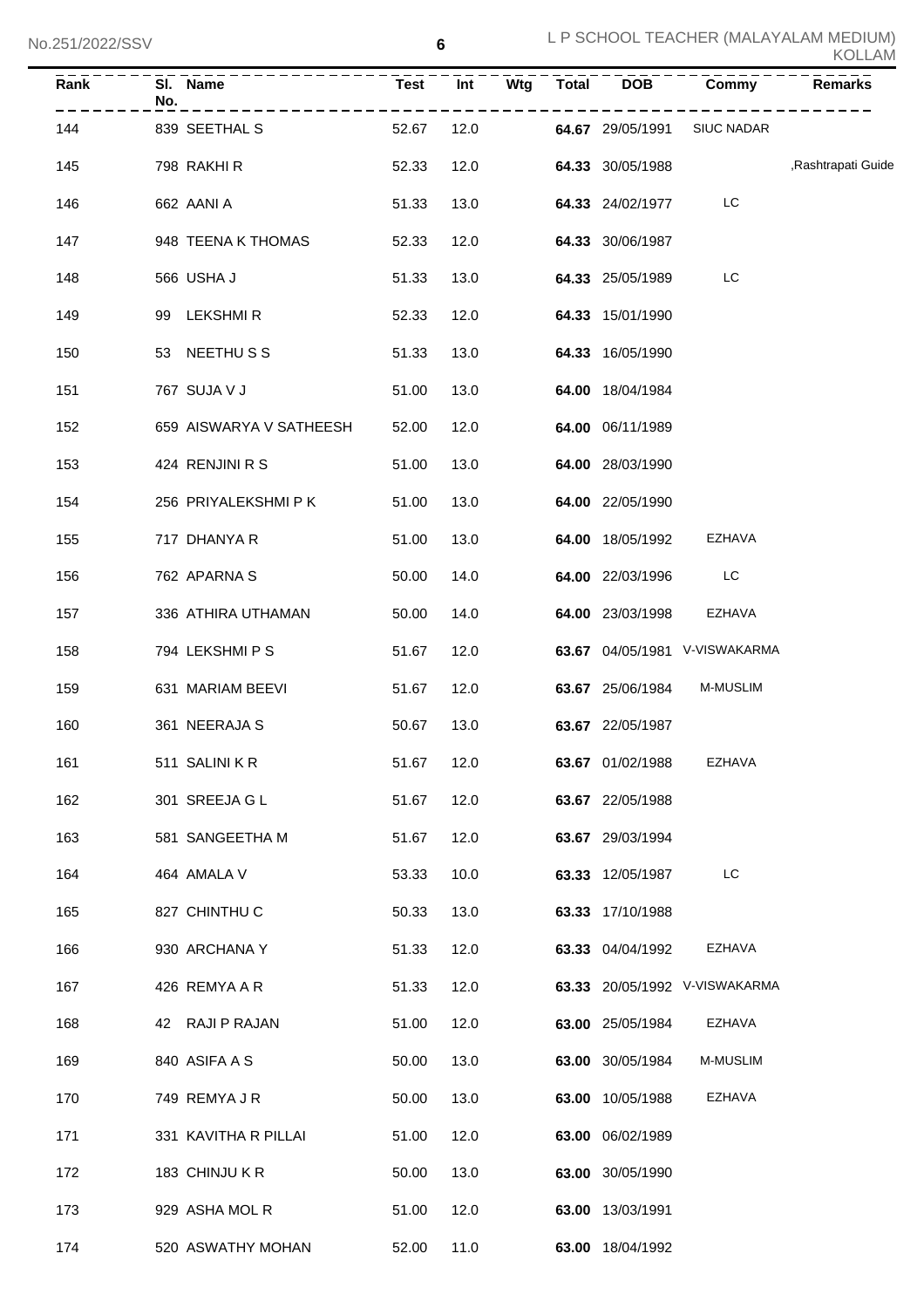| Rank | No. | SI. Name                | <b>Test</b> | $\overline{Int}$ | Wtg | Total DOB        | Commy                         | <b>Remarks</b> |
|------|-----|-------------------------|-------------|------------------|-----|------------------|-------------------------------|----------------|
| 175  |     | 658 SIMI R S            | 49.67       | 13.0             |     | 62.67 15/05/1984 |                               |                |
| 176  |     | 261 ATHIRA SANKAR       | 50.67       | 12.0             |     | 62.67 13/05/1986 |                               |                |
| 177  |     | 931 RAJESH P            | 49.67       | 13.0             |     | 62.67 17/01/1989 | SC-KURAVA                     |                |
| 178  |     | 991 AMEER M             | 50.67       | 12.0             |     | 62.67 23/04/1996 | <b>M-MUSLIM</b>               |                |
| 179  |     | 211 THARA G INDIRA      | 50.33       | 12.0             |     | 62.33 12/04/1985 |                               |                |
| 180  |     | 73 SREELEKHAL           | 50.33       | 12.0             |     | 62.33 18/04/1987 | EZHAVA                        |                |
| 181  |     | 52 TINTU P R            | 49.33       | 13.0             |     | 62.33 01/03/1988 | EZHAVA                        |                |
| 182  |     | 480 VIDYA V             | 50.33       | 12.0             |     | 62.33 06/05/1988 | <b>EZHAVA</b>                 |                |
| 183  |     | 477 LEKSHMIBABU B S     | 49.33       | 13.0             |     | 62.33 27/09/1989 |                               |                |
| 184  |     | 18 ANU S VIJAYAN        | 52.33       | 10.0             |     | 62.33 20/04/1990 | EZHAVA                        |                |
| 185  |     | 824 AISWARYA M          | 50.33       | 12.0             |     | 62.33 15/10/1990 |                               |                |
| 186  |     | 703 ASWANI V S          | 49.33       | 13.0             |     | 62.33 30/05/1992 | EZHAVA                        |                |
| 187  |     | 871 VINCY T RAJ         | 49.00       | 13.0             |     | 62.00 17/12/1982 | <b>Example 1</b>              |                |
| 188  |     | 535 PRIYANKA K S        | 50.00       | 12.0             |     |                  | 62.00 25/05/1985 V-VISWAKARMA |                |
| 189  |     | 41 SAPNA S              | 51.00       | 11.0             |     | 62.00 02/01/1986 |                               |                |
| 190  |     | 627 MANILA A            | 50.00       | 12.0             |     | 62.00 07/03/1986 | <b>M-MUSLIM</b>               |                |
| 191  |     | 746 SYAMILI S           | 49.00       | 13.0             |     | 62.00 31/03/1990 | EZHAVA                        |                |
| 192  |     | 304 SILPAR              | 49.67 12.0  |                  |     |                  | 61.67 14/02/1980 V-ASARI      |                |
| 193  |     | 231 NISHA S             | 47.67       | 14.0             |     | 61.67 24/05/1981 | <b>EZHAVA</b>                 |                |
| 194  |     | 170 REMYARN             | 48.67       | 13.0             |     | 61.67 04/03/1985 | <b>EZHAVA</b>                 |                |
| 195  |     | 425 MEERA RAMACHANDRAN  | 49.67       | 12.0             |     | 61.67 22/03/1986 |                               |                |
| 196  |     | 45 LEKSHMIPT            | 47.67       | 14.0             |     | 61.67 11/05/1988 |                               |                |
| 197  |     | 441 SHERNA SHARAFUDEEN  | 48.67       | 13.0             |     | 61.67 31/05/1990 | M-MUSLIM                      |                |
| 198  |     | 752 BINDU S             | 47.67       | 14.0             |     | 61.67 14/07/1990 |                               |                |
| 199  |     | 393 VEENA SANKAR        | 50.67       | 11.0             |     | 61.67 25/05/1991 |                               |                |
| 200  |     | 154 DHANYA R            | 50.67       | 11.0             |     |                  | 61.67 24/05/1992 V-VISWAKARMA |                |
| 201  |     | 492 NASARATH BEEGOM S N | 49.67       | 12.0             |     | 61.67 27/05/1992 | M-MUSLIM                      |                |
| 202  |     | 720 RESHMA A            | 48.67       | 13.0             |     |                  | 61.67 03/10/1995 V-VISWAKARMA |                |
| 203  |     | 902 SOLLY S             | 48.33       | 13.0             |     | 61.33 13/03/1980 | LC                            |                |
| 204  |     | 481 LEKHA SHYNE N       | 48.33       | 13.0             |     | 61.33 02/05/1984 | <b>SIUC NADAR</b>             |                |
| 205  |     | 553 SINDHUMOL V         | 50.33       | 11.0             |     |                  | 61.33 17/01/1987 V-VISWAKARMA |                |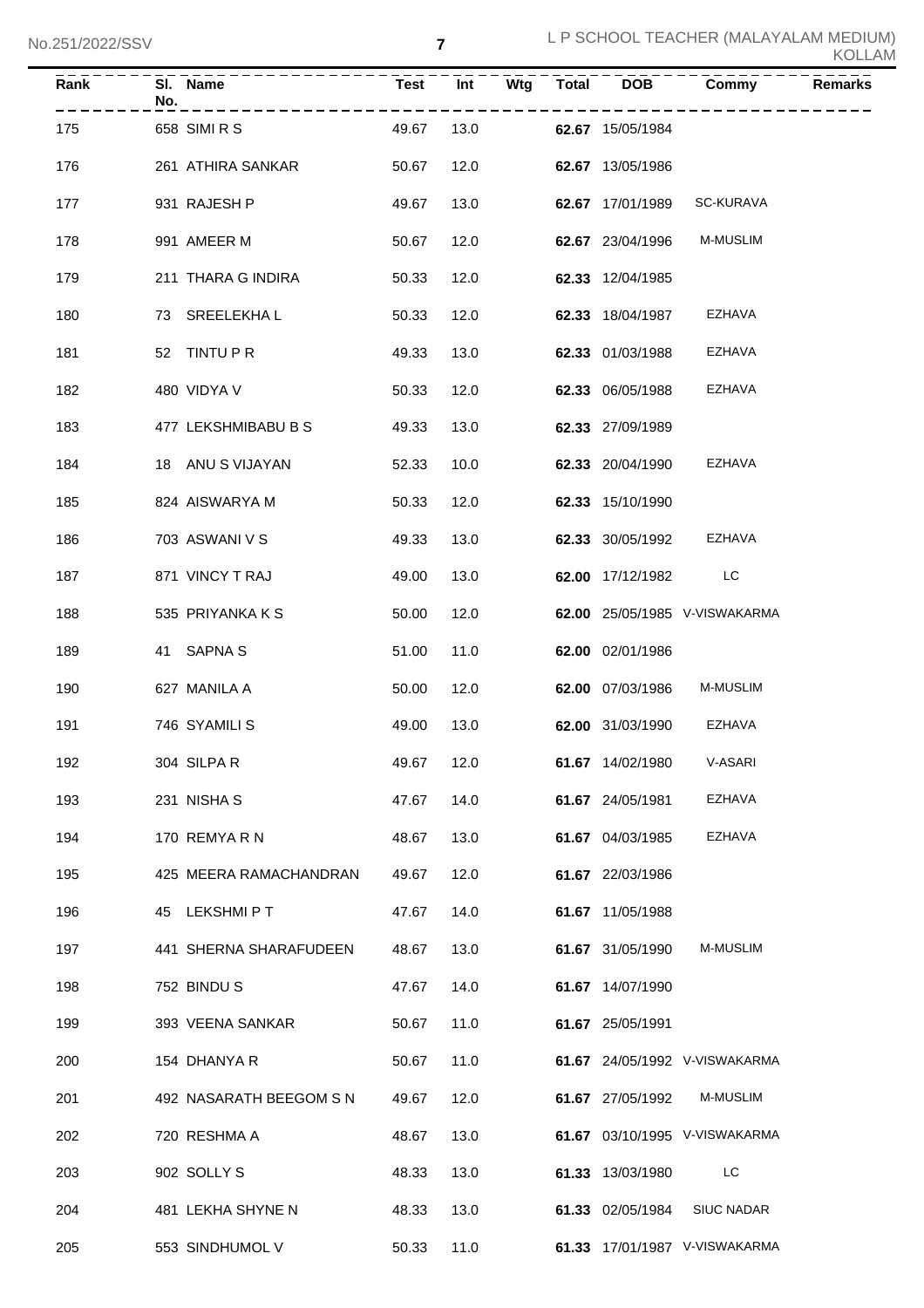| <b>Rank</b> | No. | SI. Name                             | <b>Test</b> | Int  | Wtg | <b>Total</b> | <b>DOB</b>              | Commy                         | <b>Remarks</b>  |
|-------------|-----|--------------------------------------|-------------|------|-----|--------------|-------------------------|-------------------------------|-----------------|
| 206         |     | 600 JASEERA M                        | 48.33       | 13.0 |     |              | 61.33 22/01/1987        | M-MUSLIM                      |                 |
| 207         |     | 121 NISHANA M                        | 48.33       | 13.0 |     |              | 61.33 31/05/1988        | <b>M-MUSLIM</b>               |                 |
| 208         |     | 216 REKHA KRISHNAN                   | 49.33       | 12.0 |     |              | 61.33 15/04/1989        |                               |                 |
| 209         |     | 841 ARATHI S                         | 48.33       | 13.0 |     |              | 61.33 15/05/1989        | EZHAVA                        |                 |
| 210         |     | 852 SOUMYA S KUMAR                   | 48.33       | 13.0 |     |              | 61.33 04/05/1991        |                               |                 |
| 211         |     | 628 LEKSHMI MOHAN                    | 48.33       | 13.0 |     |              | 61.33 01/06/1991        |                               |                 |
| 212         |     | 199 ARYA A R                         | 48.33       | 13.0 |     |              | 61.33 21/10/1992        |                               |                 |
| 213         |     | 44 ATHIRA KRISHNAN A P               | 49.00       | 12.0 |     |              | 61.00 10/05/1991        |                               | , Wife of Jawan |
| 214         |     | 596 SAJI R                           | 49.00       | 12.0 |     |              | 61.00 05/05/1985        | <b>M-MUSLIM</b>               |                 |
| 215         |     | 641 HRIDYA SU                        | 48.00       | 13.0 |     |              | 61.00 31/05/1987        |                               |                 |
| 216         |     | 792 VIJAYALEKSHMI L S                | 48.00       | 13.0 |     |              | 61.00 30/05/1988        |                               |                 |
| 217         |     | 272 ANJANA S                         | 47.67       | 13.0 |     |              | 60.67 31/05/1990        |                               | , Wife of Jawan |
| 218         |     | 362 SARITHA KUMARY C                 | 49.67       | 11.0 |     |              | 60.67 30/05/1984        |                               |                 |
| 219         |     | 54 LILLY B                           | 47.67       | 13.0 |     |              | 60.67 01/01/1990        | LC                            |                 |
| 220         |     | 491 DIVYA RAJ R                      | 48.67       | 12.0 |     |              |                         | 60.67 10/02/1990 V-VISWAKARMA |                 |
| 221         |     | 776 NISHA V                          | 47.67       | 13.0 |     |              | 60.67 30/05/1990        | <b>SIUC NADAR</b>             |                 |
| 222         |     | 392 RESMIR                           | 48.67       | 12.0 |     |              | 60.67 01/05/1991        |                               |                 |
| 223         |     | 567 PARVATHY SATHYANANDAN 47.67 13.0 |             |      |     |              | 60.67 04/05/1991 EZHAVA |                               |                 |
| 224         |     | 612 VEENAVENUGOPAL                   | 47.33       | 13.0 |     |              | 60.33 06/10/1987        |                               | , Wife of Jawan |
| 225         |     | 423 CHITRA R S                       | 48.33       | 12.0 |     |              | 60.33 30/05/1986        | <b>EZHAVA</b>                 |                 |
| 226         |     | 307 ANEESHYA Y A                     | 49.33       | 11.0 |     |              | 60.33 30/05/1988        | M-MUSLIM                      |                 |
| 227         |     | 960 ANJUMOL M                        | 48.33       | 12.0 |     |              | 60.33 26/06/1990        |                               |                 |
| 228         |     | 439 JEMY JOSE                        | 48.33       | 12.0 |     |              | 60.33 02/05/1995        |                               |                 |
| 229         |     | 349 DHANYA S                         | 47.00       | 13.0 |     |              | 60.00 24/09/1984        |                               | , Wife of Jawan |
| 230         |     | 781 VIDYA R                          | 47.00       | 13.0 |     |              | 60.00 14/05/1985        |                               |                 |
| 231         |     | 979 REJIYA R                         | 48.00       | 12.0 |     |              | 60.00 21/05/1986        | <b>M-MUSLIM</b>               |                 |
| 232         |     | 16 JASEENA BEEGUM P                  | 49.00       | 11.0 |     |              | 60.00 20/04/1987        | <b>M-MUSLIM</b>               |                 |
| 233         |     | 351 JISMI H                          | 49.00       | 11.0 |     |              | 60.00 12/05/1988        | <b>M-MUSLIM</b>               |                 |
| 234         |     | 71 SOUMYA A                          | 49.00       | 11.0 |     |              | 60.00 20/05/1988        | <b>M-MUSLIM</b>               |                 |
| 235         |     | 854 RASIYATH N                       | 47.00       | 13.0 |     |              | 60.00 30/05/1989        | <b>M-MUSLIM</b>               |                 |
| 236         |     | 243 RUBY H                           | 47.00       | 13.0 |     |              | 60.00 04/01/1990        | M-MUSLIM                      |                 |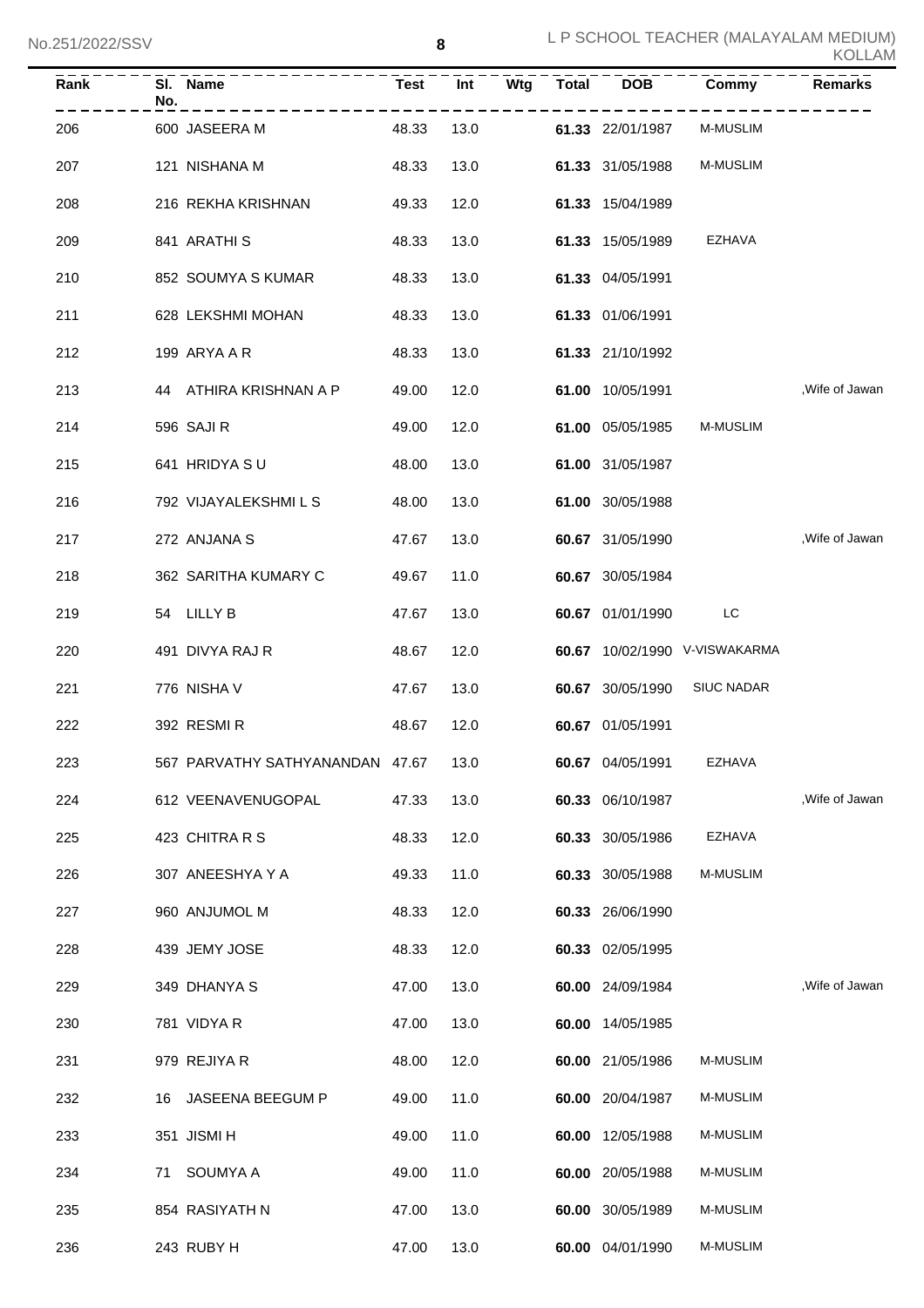| <b>KOLLAM</b> |
|---------------|
|---------------|

| Rank | SI.<br>Name<br>No.         | <b>Test</b> | Int  | Wtg | <b>Total</b> | <b>DOB</b>       | Commy                          | <b>Remarks</b> |
|------|----------------------------|-------------|------|-----|--------------|------------------|--------------------------------|----------------|
| 237  | 996 GREESHMA G S           | 48.00       | 12.0 |     |              | 60.00 27/04/1996 |                                |                |
| 238  | 997 ANANDHA KRISHNAN R S   | 47.00       | 13.0 |     |              | 60.00 11/09/1996 |                                |                |
| 239  | 122 DHANYA P S             | 45.67       | 14.0 |     |              | 59.67 30/05/1982 |                                |                |
| 240  | 611 ANUPAMA G S            | 46.67       | 13.0 |     |              | 59.67 03/11/1987 |                                |                |
| 241  | 598 SANOOJA N              | 47.67       | 12.0 |     |              | 59.67 12/03/1988 | <b>M-MUSLIM</b>                |                |
| 242  | 557 LINCY SUSAN VARGHESE   | 48.67       | 11.0 |     |              | 59.67 02/10/1988 |                                |                |
| 243  | 855 VIDYA V                | 47.67       | 12.0 |     |              | 59.67 10/05/1991 |                                |                |
| 244  | 512 LEEMAKUMARI R L        | 48.67       | 11.0 |     |              | 59.67 30/05/1991 |                                |                |
| 245  | 395 ARATHI RAJAN A         | 47.67       | 12.0 |     |              | 59.67 02/03/1992 |                                |                |
| 246  | 490 ALFIYA R               | 46.67       | 13.0 |     |              | 59.67 03/10/1992 | M-MUSLIM                       |                |
| 247  | 290 BEYOLA GEORGE          | 46.67       | 13.0 |     |              | 59.67 08/07/1993 | LC                             |                |
| 248  | 716 SHARMILA T             | 46.33       | 13.0 |     |              | 59.33 14/05/1983 | LC                             |                |
| 249  | 853 FATHIMA S              | 46.33       | 13.0 |     |              | 59.33 15/01/1987 | M-MUSLIM                       |                |
| 250  | 582 DHANYA VIJAYAN         | 48.33       | 11.0 |     |              | 59.33 12/04/1987 |                                |                |
| 251  | 642 BIJIMOLE S             | 47.33       | 12.0 |     |              | 59.33 25/05/1988 |                                |                |
| 252  | 461 AMINA AFSAL            | 45.33       | 14.0 |     |              | 59.33 26/05/1989 |                                |                |
| 253  | 536 LINCY JOEL             | 47.33       | 12.0 |     |              |                  | 59.33 30/05/1989 SCCC-SIDHANAR |                |
| 254  | 857 SUBBALEKSHMICS         | 46.33       | 13.0 |     |              | 59.33 28/05/1990 | EZHAVA                         |                |
| 255  | 993 DEEPAU                 | 46.33       | 13.0 |     |              | 59.33 02/02/1992 |                                |                |
| 256  | 538 CHITHRA UNNIKRISHNAN J | 47.33       | 12.0 |     |              | 59.33 10/02/1992 |                                |                |
| 257  | 900 ARCHANA MURALI         | 49.33       | 10.0 |     |              | 59.33 01/07/1993 | OBC-VANIKA<br>VAISYA           |                |
| 258  | 458 JISHAMOL S             | 47.33       | 12.0 |     |              | 59.33 29/06/1994 | M-MUSLIM                       |                |
| 259  | 602 SHYNIR                 | 46.00       | 13.0 |     |              | 59.00 09/10/1990 | M-MUSLIM                       | DA-LV          |
| 260  | 292 SUSHAMA THOMAS         | 47.00       | 12.0 |     |              | 59.00 27/04/1979 | LC.                            |                |
| 261  | 901 DEEPA M DAS            | 46.00       | 13.0 |     |              | 59.00 12/05/1982 | EZHAVA                         |                |
| 262  | 898 BISMIIP                | 46.00       | 13.0 |     |              | 59.00 30/05/1986 | M-MUSLIM                       |                |
| 263  | 495 ARCHANA V              | 47.00       | 12.0 |     |              | 59.00 25/09/1986 |                                |                |
| 264  | 763 SREEJA S               | 46.00       | 13.0 |     |              | 59.00 31/05/1988 |                                |                |
| 265  | 288 CHINCHU B S            | 47.00       | 12.0 |     |              | 59.00 30/05/1989 |                                |                |
| 266  | 782 ANEESHA H              | 47.00       | 12.0 |     |              | 59.00 31/05/1989 | M-MUSLIM                       |                |
| 267  | 332 ANJALI KRISHNA K S     | 48.00       | 11.0 |     |              | 59.00 25/05/1990 |                                |                |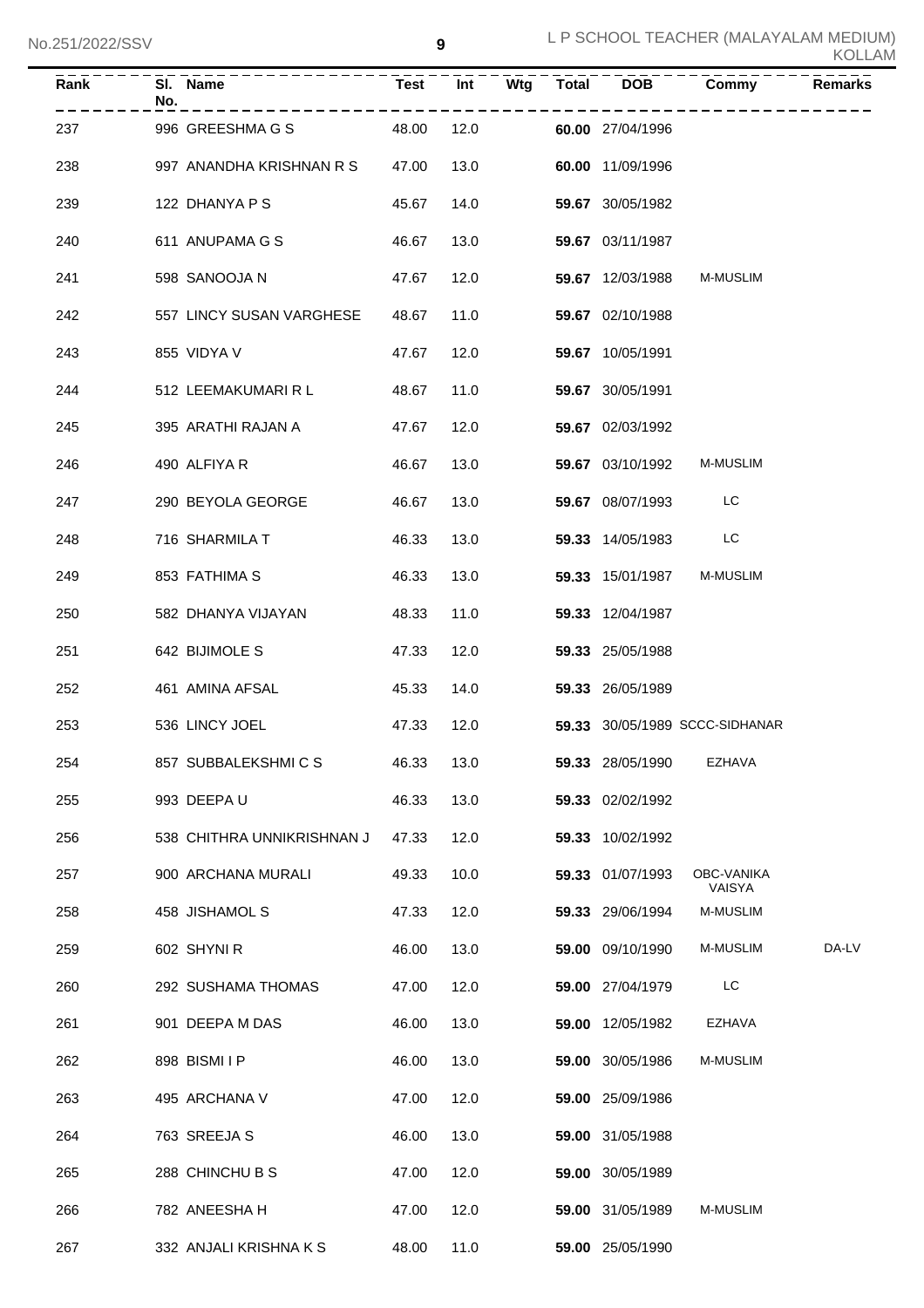| Rank | SI. Name<br>No.          | <b>Test</b> | Int  | Wtg | Total DOB        | Commy                           | Remarks         |
|------|--------------------------|-------------|------|-----|------------------|---------------------------------|-----------------|
| 268  | 352 RESIMOLRS            | 47.00       | 12.0 |     | 59.00 01/06/1993 | <b>M-MUSLIM</b>                 |                 |
| 269  | 943 MANJU B              | 47.67       | 11.0 |     | 58.67 13/01/1993 |                                 | , Wife of Jawan |
| 270  | 886 DIVYA V              | 45.67       | 13.0 |     | 58.67 06/05/1986 | EZHAVA                          |                 |
| 271  | 271 REMYA RAJ V          | 47.67       | 11.0 |     | 58.67 14/03/1988 |                                 |                 |
| 272  | 257 LEKSHMI L            | 46.67       | 12.0 |     | 58.67 30/05/1988 | EZHAVA                          |                 |
| 273  | 276 GREESHMA P G         | 45.67       | 13.0 |     | 58.67 29/11/1988 |                                 |                 |
| 274  | 522 ANITHA MOHAN K       | 44.67       | 14.0 |     | 58.67 31/05/1989 | OBC-VANIKA<br>VAISYA            |                 |
| 275  | 506 KARTHIKA S           | 46.67       | 12.0 |     | 58.67 07/01/1990 | EZHAVA                          |                 |
| 276  | 346 DIMA A K             | 46.67       | 12.0 |     | 58.67 05/05/1990 | <b>M-MUSLIM</b>                 |                 |
| 277  | 318 SREELEKSHMISA        | 47.67       | 11.0 |     | 58.67 24/12/1992 |                                 |                 |
| 278  | 995 SREELEKSHMIMS        | 46.67       | 12.0 |     | 58.67 04/04/1996 |                                 |                 |
| 279  | 275 SAJEENA BEEGUM A S   | 45.33       | 13.0 |     | 58.33 25/05/1980 | <b>M-MUSLIM</b>                 |                 |
| 280  | 262 LEKSHMY R            | 46.33       | 12.0 |     | 58.33 30/05/1985 | EZHAVA                          |                 |
| 281  | 646 UMA KRISHNAN         | 45.33       | 13.0 |     | 58.33 20/04/1987 |                                 |                 |
| 282  | 843 ANEESA I             | 45.33       | 13.0 |     | 58.33 27/05/1987 | <b>M-MUSLIM</b>                 |                 |
| 283  | 411 SIJINA MOLE J        | 45.33       | 13.0 |     | 58.33 29/05/1987 | <b>M-MUSLIM</b>                 |                 |
| 284  | 778 SAJNA S              | 46.33       | 12.0 |     | 58.33 24/06/1988 | <b>M-MUSLIM</b>                 |                 |
| 285  | 870 RASEENA A            | 45.33       | 13.0 |     | 58.33 13/05/1989 | M-MUSLIM                        |                 |
| 286  | 476 ATHIRA A S           | 45.33       | 13.0 |     |                  | 58.33 23/03/1991 V-VISWAKARMA   |                 |
| 287  | 69 NOFAMOL N N           | 46.00       | 12.0 |     | 58.00 25/03/1985 | <b>M-MUSLIM</b>                 |                 |
| 288  | 258 PRASEETHA P          | 46.00       | 12.0 |     |                  | 58.00 10/05/1987 V-VISWAKARMALA |                 |
| 289  | 17 NIMAS                 | 45.00       | 13.0 |     | 58.00 30/05/1987 | EZHAVA                          |                 |
| 290  | 293 ANEESHAR             | 46.00       | 12.0 |     | 58.00 22/04/1988 | LC                              |                 |
| 291  | 366 ARCHANA C S          | 47.00       | 11.0 |     | 58.00 10/05/1990 |                                 |                 |
| 292  | 614 SINI R               | 46.00       | 12.0 |     | 58.00 01/05/1995 |                                 |                 |
| 293  | 947 CHILANKA R           | 46.67       | 11.0 |     | 57.67 30/05/1985 |                                 |                 |
| 294  | 363 LILLY MOLE B         | 47.67       | 10.0 |     | 57.67 25/05/1987 |                                 |                 |
| 295  | 215 SOUMYA A V           | 45.67       | 12.0 |     | 57.67 25/05/1987 |                                 |                 |
| 296  | 719 PRATHIBHA CHANDRAN P | 44.67       | 13.0 |     | 57.67 31/05/1988 | D-DHEEVARA                      |                 |
| 297  | 132 DIVYA R              | 46.67       | 11.0 |     | 57.67 09/10/1988 |                                 |                 |
| 298  | 114 DHANYA A B           | 44.67       | 13.0 |     | 57.67 01/02/1990 | EZHAVA                          |                 |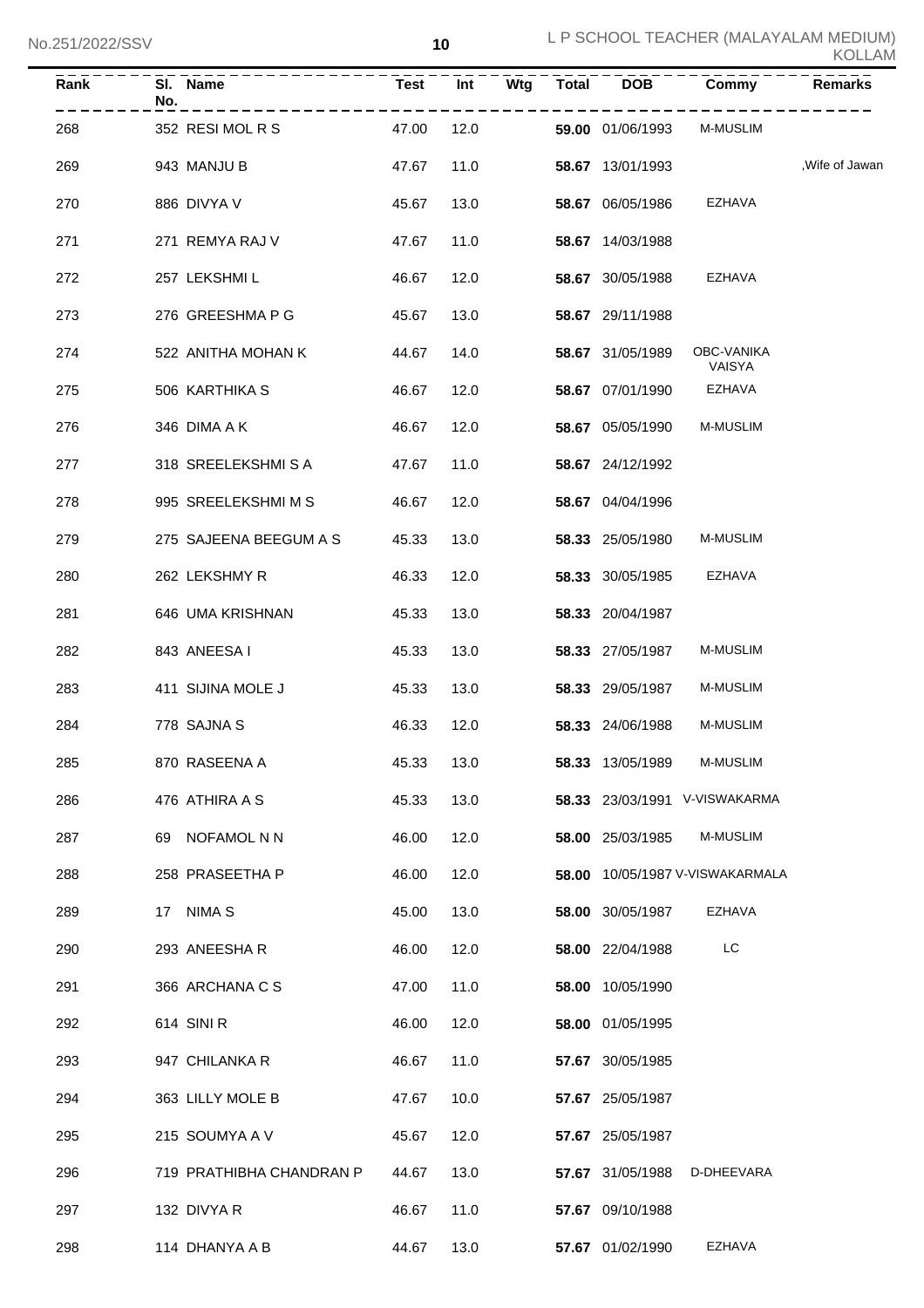| $\overline{Rank}$ | No. | SI. Name                | <b>Test</b> | Int  | $\bar{W}$ tg | $Total$ DOB      | Commy                         | <b>Remarks</b> |
|-------------------|-----|-------------------------|-------------|------|--------------|------------------|-------------------------------|----------------|
| 299               |     | 286 LISANA H S          | 45.67       | 12.0 |              | 57.67 23/03/1993 | <b>M-MUSLIM</b>               |                |
| 300               |     | 68 BINDHUJA MOHAN       | 44.67       | 13.0 |              | 57.67 25/05/1993 |                               |                |
| 301               |     | 945 VINU A              | 44.67       | 13.0 |              | 57.67 27/08/1993 |                               |                |
| 302               |     | 702 SMITHA SIMON        | 43.33       | 14.0 |              | 57.33 19/03/1978 | LC                            |                |
| 303               |     | 287 SIJIMOL R           | 45.33       | 12.0 |              |                  | 57.33 28/05/1984 OBC-CHETTIES |                |
| 304               |     | 214 RINI SYMON          | 45.33       | 12.0 |              | 57.33 25/05/1985 | <b>SIUC NADAR</b>             |                |
| 305               |     | 440 SANGEETHA K V       | 44.33       | 13.0 |              | 57.33 31/05/1985 | D-ARAYAN                      |                |
| 306               |     | 660 BUSHARA BEEGAM A    | 45.33       | 12.0 |              | 57.33 27/03/1988 | <b>M-MUSLIM</b>               |                |
| 307               |     | 334 LIJA R              | 44.33       | 13.0 |              | 57.33 31/05/1988 |                               |                |
| 308               |     | 944 ANOOP REGHUNATH     | 44.33       | 13.0 |              |                  | 57.33 20/10/1988 OBC-CHAKKALA |                |
| 309               |     | 856 VINEETHA V M        | 44.33       | 13.0 |              |                  | 57.33 08/05/1989 V-VISWAKARMA |                |
| 310               |     | 615 SONI DAVID          | 45.33       | 12.0 |              | 57.33 19/07/1989 |                               |                |
| 311               |     | 989 ARAVINDAN A A       | 45.33       | 12.0 |              | 57.33 21/02/1990 |                               |                |
| 312               |     | 347 MANJUSHA K          | 45.33       | 12.0 |              | 57.33 29/05/1990 | EZHAVA                        |                |
| 313               |     | 933 RAJITH R            | 44.33       | 13.0 |              | 57.33 08/05/1993 | <b>SC-KURAVA</b>              |                |
| 314               |     | 455 RESHMA RAJASEKHARAN | 47.33       | 10.0 |              | 57.33 27/04/1996 |                               |                |
| 315               |     | 181 ATHIRA RAJ          | 44.33       | 13.0 |              | 57.33 22/02/1997 |                               |                |
| 316               |     | 306 REMYA CHANDRAN      | 45.00 12.0  |      |              | 57.00 30/05/1986 |                               |                |
| 317               |     | 409 ATHULYAMOL A R      | 44.00       | 13.0 |              | 57.00 21/05/1987 | <b>SIUC NADAR</b>             |                |
| 318               |     | 688 SOUMYA R            | 45.00       | 12.0 |              | 57.00 08/04/1988 |                               |                |
| 319               |     | 977 EBIN E              | 44.00       | 13.0 |              | 57.00 23/06/1988 | LC                            |                |
| 320               |     | 289 SHABANA S           | 44.00       | 13.0 |              | 57.00 29/04/1989 | <b>M-MUSLIM</b>               |                |
| 321               |     | 599 MINIDAS A           | 44.00       | 13.0 |              | 57.00 30/04/1990 | M-MUSLIM                      |                |
| 322               |     | 687 SOBHAKUMARY S R     | 42.67       | 14.0 |              | 56.67 17/04/1984 |                               |                |
| 323               |     | 86 ASHAMOL P N          | 45.67       | 11.0 |              | 56.67 27/05/1985 | EZHAVA                        |                |
| 324               |     | 644 FATIMA S            | 44.67       | 12.0 |              | 56.67 22/12/1985 | LC                            |                |
| 325               |     | 540 MANEESHAMOL N       | 44.67       | 12.0 |              | 56.67 04/10/1986 | EZHAVA                        |                |
| 326               |     | 81 VIJA V               | 43.67       | 13.0 |              | 56.67 20/05/1989 | EZHAVA                        |                |
| 327               |     | 442 NEETHU V J          | 43.67       | 13.0 |              | 56.67 01/06/1993 | <b>SIUC NADAR</b>             |                |
| 328               |     | 460 PRIYANKA R          | 43.67       | 13.0 |              | 56.67 16/03/1995 | LC                            |                |
| 329               |     | 537 SALINI S            | 44.33       | 12.0 |              | 56.33 29/05/1980 |                               |                |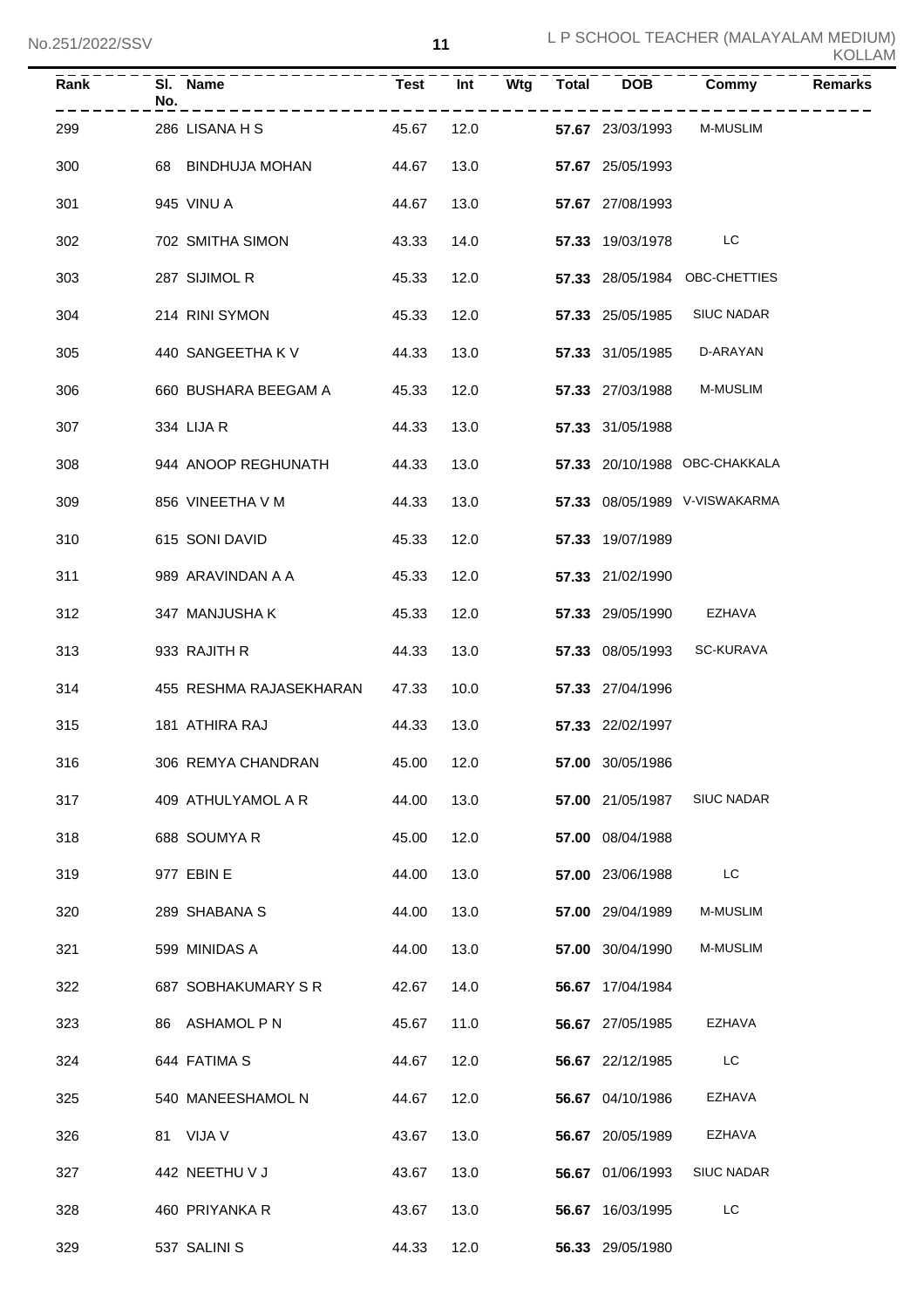| Rank | No. | SI. Name             | <b>Test</b> | Int  | Wtg | <b>Total</b> | <b>DOB</b>       | Commy                   | <b>Remarks</b>  |
|------|-----|----------------------|-------------|------|-----|--------------|------------------|-------------------------|-----------------|
| 330  | 5   | RESMI E S            | 45.33       | 11.0 |     |              | 56.33 08/05/1983 |                         |                 |
| 331  |     | 765 BENLA JOHN       | 43.33       | 13.0 |     |              | 56.33 25/05/1985 | <b>SIUC NADAR</b>       |                 |
| 332  |     | 169 RAJIRJ           | 45.33       | 11.0 |     |              | 56.33 19/04/1987 |                         |                 |
| 333  |     | 693 ASWATHY RAJ M    | 44.33       | 12.0 |     |              | 56.33 05/05/1987 |                         |                 |
| 334  |     | 483 NAYANA A         | 43.33       | 13.0 |     |              | 56.33 12/01/1989 | OBC-<br>VILAKKITHALA    |                 |
| 335  |     | 992 AKHIL MURALI     | 43.33       | 13.0 |     |              | 56.33 27/02/1989 | <b>NAIR</b><br>V-KOLLAN |                 |
| 336  |     | 811 ANCY SV          | 43.33       | 13.0 |     |              | 56.33 01/05/1989 | EZHAVA                  |                 |
| 337  |     | 408 ATHIRA S         | 43.33       | 13.0 |     |              | 56.33 15/05/1990 | EZHAVA                  |                 |
| 338  |     | 51 GREESHMAKS        | 44.33       | 12.0 |     |              | 56.33 16/09/1991 |                         |                 |
| 339  |     | 510 THARA C S        | 44.00       | 12.0 |     |              | 56.00 31/05/1980 |                         |                 |
| 340  |     | 779 SELEENA B        | 44.00       | 12.0 |     |              | 56.00 26/07/1984 | M-MUSLIM                |                 |
| 341  |     | 957 SHARA S S        | 42.00       | 14.0 |     |              | 56.00 25/05/1986 | EZHAVA                  |                 |
| 342  |     | 133 VIJITHA CHANDRAN | 45.00       | 11.0 |     |              | 56.00 27/05/1986 |                         |                 |
| 343  |     | 885 JASMIN I S       | 43.00       | 13.0 |     |              | 56.00 01/06/1986 | M-MUSLIM                |                 |
| 344  |     | 718 JESNA N          | 43.00       | 13.0 |     |              | 56.00 06/07/1987 | M-MUSLIM                |                 |
| 345  |     | 96 LEKSHMIGS         | 46.00       | 10.0 |     |              | 56.00 04/01/1988 |                         |                 |
| 346  |     | 783 ARYA P R         | 43.00       | 13.0 |     |              | 56.00 28/05/1990 | D-ARAYAN                |                 |
| 347  |     | 521 SREELEKSHMIS V   | 44.00       | 12.0 |     |              | 56.00 08/09/1990 |                         |                 |
| 348  |     | 675 LEKSHMI G        | 43.00       | 13.0 |     |              | 56.00 30/04/1991 |                         |                 |
| 349  |     | 734 NINU B           | 43.00       | 13.0 |     |              | 56.00 15/05/1991 | EZHAVA                  |                 |
| 350  |     | 396 GEETHU R NATH    | 45.00       | 11.0 |     |              | 56.00 23/04/1992 |                         |                 |
| 351  |     | 705 SALINI J S       | 42.00       | 14.0 |     |              | 56.00 31/05/1992 | SC-PARAYA               |                 |
| 352  | 66  | VRINDA P L           | 43.00       | 13.0 |     |              | 56.00 14/12/1998 | EZHAVA                  |                 |
| 353  |     | 837 LIZA MOLE C      | 43.67       | 12.0 |     |              | 55.67 06/05/1984 | LC                      |                 |
| 354  | 20  | RAMNA R S            | 45.67       | 10.0 |     |              | 55.67 07/05/1985 | M-MUSLIM                |                 |
| 355  |     | 569 SHAMNA BEEVI S   | 44.67       | 11.0 |     |              | 55.67 04/02/1988 | M-MUSLIM                |                 |
| 356  |     | 844 REMYAUS          | 43.67       | 12.0 |     |              | 55.67 05/03/1988 | <b>SIUC NADAR</b>       |                 |
| 357  |     | 858 SWATHI SOMAN     | 42.67       | 13.0 |     |              | 55.67 04/02/1997 |                         |                 |
| 358  |     | 394 PARVATHY R NATH  | 44.33       | 11.0 |     |              | 55.33 25/03/1991 |                         | , Wife of Jawan |
| 359  |     | 603 VINITHA A R      | 42.33       | 13.0 |     |              | 55.33 25/05/1985 |                         | DA-LV           |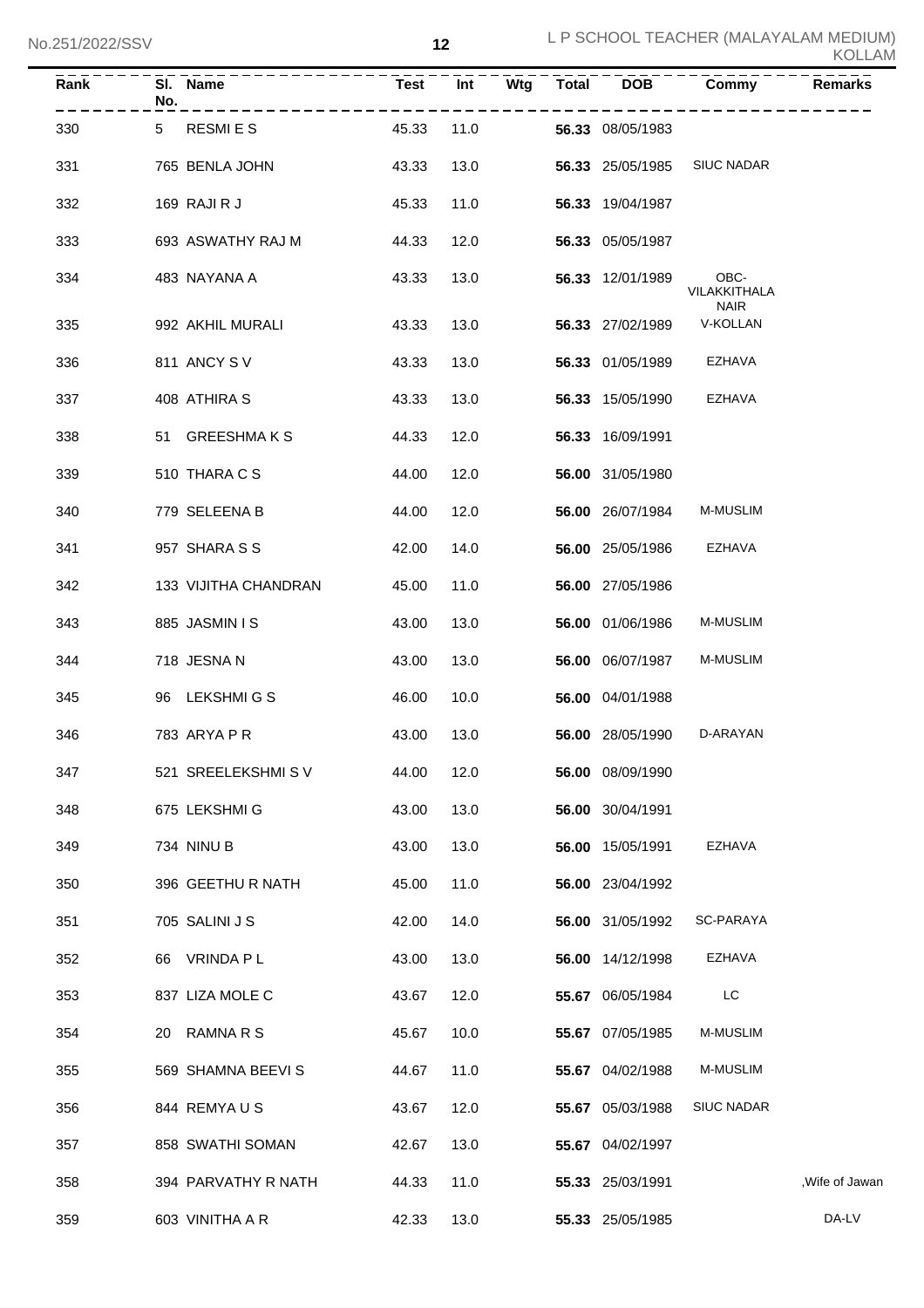| Rank | No. | SI. Name              | <b>Test</b> | Int  | Wtg | Total | <b>DOB</b>       | Commy                         | <b>Remarks</b> |
|------|-----|-----------------------|-------------|------|-----|-------|------------------|-------------------------------|----------------|
| 360  |     | 597 JINI GEORGE       | 42.33       | 13.0 |     |       | 55.33 20/05/1984 |                               |                |
| 361  |     | 584 JEEVA GEORGE      | 43.33       | 12.0 |     |       | 55.33 31/05/1984 | LC                            |                |
| 362  |     | 227 MASHITHA J        | 45.33       | 10.0 |     |       | 55.33 04/02/1985 | M-MUSLIM                      |                |
| 363  |     | 558 DEEPA S PAUL      | 42.33       | 13.0 |     |       | 55.33 22/04/1987 |                               |                |
| 364  |     | 101 USHUS M P         | 43.33       | 12.0 |     |       | 55.33 24/05/1987 |                               |                |
| 365  |     | 869 ASWATHY A S       | 43.33       | 12.0 |     |       | 55.33 31/05/1988 |                               |                |
| 366  |     | 976 CHINCHUSHA MATHEW | 44.33       | 11.0 |     |       | 55.33 02/02/1989 |                               |                |
| 367  |     | 184 POULY PHILIP      | 43.33       | 12.0 |     |       | 55.33 21/05/1989 |                               |                |
| 368  |     | 494 RESHMI M S        | 43.33       | 12.0 |     |       | 55.33 22/05/1989 |                               |                |
| 369  |     | 317 SMITHA S          | 43.33       | 12.0 |     |       | 55.33 14/05/1991 |                               |                |
| 370  |     | 509 FOUZIYA NAZEER    | 42.33       | 13.0 |     |       | 55.33 07/06/1999 | M-MUSLIM                      |                |
| 371  |     | 478 SINDHUPS          | 43.00       | 12.0 |     |       |                  | 55.00 30/05/1979 V-VISWAKARMA |                |
| 372  |     | 507 SURYASAHADEVAN    | 42.00       | 13.0 |     |       | 55.00 30/10/1986 |                               |                |
| 373  |     | 689 RENJUSHA R S      | 42.00       | 13.0 |     |       | 55.00 31/05/1987 |                               |                |
| 374  |     | 453 VIDYA R KURUP     | 43.00       | 12.0 |     |       | 55.00 25/05/1988 |                               |                |
| 375  |     | 141 SHALIMA S         | 42.00       | 13.0 |     |       | 55.00 03/08/1988 | M-MUSLIM                      |                |
| 376  |     | 873 JAYALEKSHMI U     | 42.00       | 13.0 |     |       | 55.00 12/05/1989 |                               |                |
| 377  |     | 542 ARADHANA C        | 43.00 12.0  |      |     |       | 55.00 22/05/1989 |                               |                |
| 378  |     | 350 ATHIRA R S        | 44.00       | 11.0 |     |       | 55.00 27/05/1989 |                               |                |
| 379  |     | 897 SAJINA M          | 42.00       | 13.0 |     |       | 55.00 01/03/1990 | M-MUSLIM                      |                |
| 380  |     | 72 ASWATHY T R        | 43.00       | 12.0 |     |       | 55.00 18/04/1990 |                               |                |
| 381  |     | 975 JITHIN KUMAR S    | 42.00       | 13.0 |     |       | 55.00 28/05/1990 |                               |                |
| 382  |     | 780 BHAGYALEKSHMIRL   | 43.00       | 12.0 |     |       | 55.00 23/05/1992 | EZHAVA                        |                |
| 383  |     | 31 ASWATHY A V        | 42.00       | 13.0 |     |       | 55.00 24/04/1995 | SC-KURAVA                     |                |
| 384  |     | 555 SREELEKSHMIR      | 42.00       | 13.0 |     |       | 55.00 23/05/1995 |                               |                |
| 385  |     | 601 SANDHYA S PILLAI  | 41.67       | 13.0 |     |       | 54.67 12/05/1983 |                               |                |
| 386  |     | 113 NIJA L            | 42.67       | 12.0 |     |       | 54.67 17/05/1984 | M-MUSLIM                      |                |
| 387  |     | 711 SREEJA A S        | 41.67       | 13.0 |     |       | 54.67 29/05/1985 |                               |                |
| 388  |     | 151 RESHMA S R        | 42.67       | 12.0 |     |       | 54.67 15/11/1985 | EZHAVA                        |                |
| 389  |     | 990 SREEJURS          | 43.67       | 11.0 |     |       |                  | 54.67 08/11/1986 OBC-CHAKKALA |                |
| 390  |     | 83 ATHULYA A K        | 42.67       | 12.0 |     |       | 54.67 10/05/1988 |                               |                |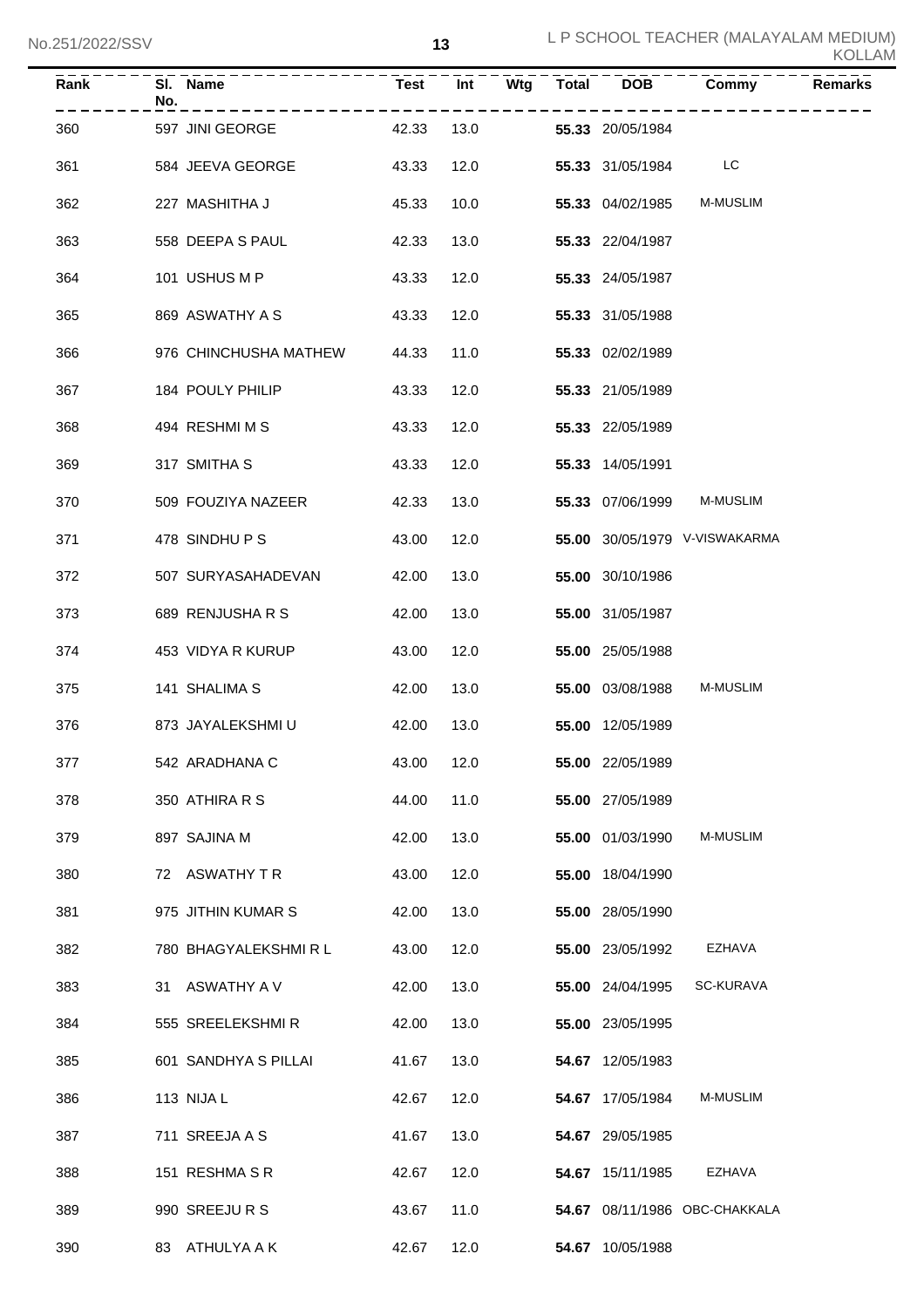| Rank | SI. Name<br>No.      | Test  | <b>Int</b> |  |                  | Wtg Total DOB Commy           | Remarks                                 |
|------|----------------------|-------|------------|--|------------------|-------------------------------|-----------------------------------------|
| 391  | 748 INDU SIVADASAN   | 41.67 | 13.0       |  | 54.67 20/06/1988 |                               |                                         |
| 392  | 707 ATHIRA T         | 41.67 | 13.0       |  | 54.67 23/05/1989 | EZHAVA                        |                                         |
| 393  | 701 RAFSEENA S       | 41.67 | 13.0       |  | 54.67 31/05/1989 | M-MUSLIM                      |                                         |
| 394  | 554 REVATHI B        | 41.67 | 13.0       |  | 54.67 17/09/1989 | <b>SC-KURAVA</b>              |                                         |
| 395  | 167 PARVATHY R S     | 42.67 | 12.0       |  | 54.67 14/03/1991 | EZHAVA                        |                                         |
| 396  | 382 SREELEKSHMI V    | 42.67 | 12.0       |  | 54.67 21/06/1992 |                               |                                         |
| 397  | 962 ARUN KUMAR R     | 42.67 | 12.0       |  |                  | 54.67 15/01/1995 V-VISWAKARMA |                                         |
| 398  | 568 REHEENA RAHIM    | 43.33 | 11.0       |  | 54.33 15/05/1988 | M-MUSLIM                      | ,Rashtrapati<br>Guide, Wife of<br>Jawan |
| 399  | 84 VIDYA NATH B      | 41.33 | 13.0       |  | 54.33 26/04/1986 |                               | , Wife of Jawan                         |
| 400  | 508 HIMITHA MOHAN    | 41.33 | 13.0       |  |                  | 54.33 31/10/1991 EZHAVA       | ,Wife of Jawan                          |
| 401  | 200 SUNITHA J        | 43.33 | 11.0       |  | 54.33 23/11/1979 | <b>EXECUTE:</b>               |                                         |
| 402  | 19 SALOOJA S         | 43.33 | 11.0       |  | 54.33 28/10/1980 | <b>M-MUSLIM</b>               |                                         |
| 403  | 6<br>SIBI RAICHAL    | 43.33 | 11.0       |  | 54.33 31/05/1982 |                               |                                         |
| 404  | 475 KAVITHA VALSALAN | 41.33 | 13.0       |  | 54.33 30/05/1983 | EZHAVA                        |                                         |
| 405  | 197 SHEENA SL        | 43.33 | 11.0       |  | 54.33 31/05/1983 | M-MUSLIM                      |                                         |
| 406  | 198 SIMI S           | 43.33 | 11.0       |  | 54.33 30/05/1984 | LC                            |                                         |
| 407  | 201 ANILA RAJAN      | 42.33 | 12.0       |  | 54.33 08/05/1985 |                               |                                         |
| 408  | 377 REMYA RAGHAVAN   | 43.33 | 11.0       |  | 54.33 31/05/1985 | SC-PULAYA                     |                                         |
| 409  | 335 DIVYA U A        | 41.33 | 13.0       |  | 54.33 24/12/1985 |                               |                                         |
| 410  | 766 UTHARA S         | 41.33 | 13.0       |  | 54.33 30/05/1989 | EZHAVA                        |                                         |
| 411  | 70 ANZI A            | 41.33 | 13.0       |  | 54.33 08/04/1991 | M-MUSLIM                      |                                         |
| 412  | 348 LEKSHMI V S      | 43.33 | 11.0       |  | 54.33 28/06/1993 |                               |                                         |
| 413  | 825 ANJALI S         | 42.00 | 12.0       |  | 54.00 20/05/1988 |                               |                                         |
| 414  | 630 DIVYA RAJ        | 42.00 | 12.0       |  | 54.00 20/05/1988 |                               |                                         |
| 415  | 583 ANJUS            | 42.00 | 12.0       |  | 54.00 08/09/1992 |                               |                                         |
| 416  | 552 DIVYA S N        | 42.67 | 11.0       |  | 53.67 03/05/1988 |                               |                                         |
| 417  | 29 NANDINI P G       | 42.67 | 11.0       |  | 53.67 25/05/1988 | <b>EZHAVA</b>                 |                                         |
| 418  | 946 RAKHI A R        | 41.67 | 12.0       |  | 53.67 31/05/1988 |                               |                                         |
| 419  | 867 DIVIYA V SOMAN   | 41.33 | 12.0       |  | 53.33 30/05/1981 | OBC-<br>VEERASAIVAS           |                                         |
| 420  | 961 CHINCHUTK        | 41.33 | 12.0       |  |                  | 53.33 20/05/1986 V-VISWAKARMA |                                         |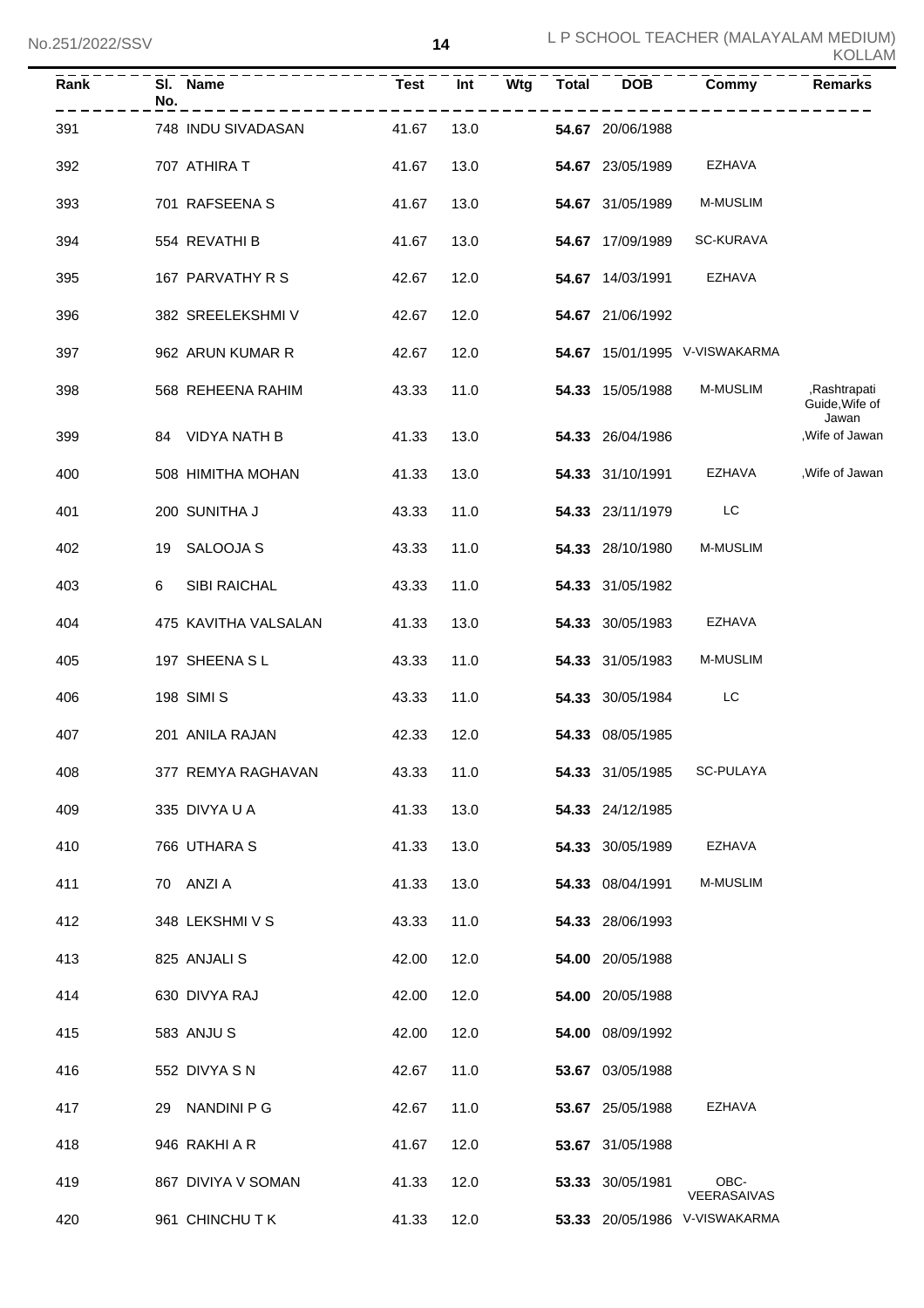| Rank | No. | SI. Name                | Test  | Int  | Wtg | Total | <b>DOB</b>       | Commy                    | <b>Remarks</b>              |
|------|-----|-------------------------|-------|------|-----|-------|------------------|--------------------------|-----------------------------|
| 421  |     | 875 RAJISA A R          | 44.33 | 9.0  |     |       | 53.33 30/04/1993 | <b>M-MUSLIM</b>          |                             |
| 422  |     | 959 RAJESH T            | 42.00 | 11.0 |     | 53.00 | 20/05/1980       | OBC-CHETTIES             |                             |
| 423  |     | 263 ANOOJA V            | 42.00 | 11.0 |     | 53.00 | 14/05/1986       | <b>EZHAVA</b>            |                             |
| 424  |     | 305 SUNITHA L           | 42.00 | 11.0 |     | 53.00 |                  | 16/04/1988 V-VISWAKARMA  |                             |
| 425  | 1   | VISHNU PRIYA K G        | 41.67 | 11.0 |     | 52.67 | 30/05/1988       |                          | DA-LV, Rashtrapati<br>Guide |
| 426  |     | 972 VINAYAK V R         | 41.67 | 11.0 |     | 52.67 | 18/09/1992       |                          |                             |
| 427  |     | 672 HASEENA V           | 41.33 | 11.0 |     |       | 52.33 06/05/1982 | <b>M-MUSLIM</b>          |                             |
| 428  |     | 391 RAGI P              | 41.33 | 11.0 |     |       | 52.33 23/05/1982 | <b>EZHAVA</b>            |                             |
| 429  | 97  | LAILA P                 | 42.33 | 10.0 |     |       | 52.33 30/05/1985 | <b>SC-KURAVA</b>         |                             |
| 430  |     | 379 SHALU SATHEESAN K S | 42.00 | 10.0 |     | 52.00 |                  | 02/05/1989 OBC-EZHAVATHI |                             |
| 431  |     | 927 SUPREETH P S        | 43.00 | 9.0  |     | 52.00 | 27/04/1993       | <b>EZHAVA</b>            |                             |

# **Supplementary List**

## **Ezhava/Thiyya/Billava**

| $\mathbf{1}$   | 249 ANUJA P                        | 40.00 | 13.0 | 53.00 11/04/1991 | <b>EZHAVA</b> |       |
|----------------|------------------------------------|-------|------|------------------|---------------|-------|
| $\overline{2}$ | 949 ADHISH J                       | 41.00 | 12.0 | 53.00 09/11/1992 | <b>EZHAVA</b> |       |
| 3              | 467 ASWANIS                        | 40.67 | 12.0 | 52.67 06/04/1983 | <b>EZHAVA</b> |       |
| 4              | 651 SUKANYA S                      | 40.67 | 12.0 | 52.67 27/06/1988 | <b>EZHAVA</b> |       |
| 5              | 560 SOBHAS                         | 40.67 | 12.0 | 52.67 15/05/1990 | <b>EZHAVA</b> |       |
| 6              | <b>BHARATH S</b><br>$\overline{7}$ | 40.00 | 12.0 | 52.00 28/03/1996 | EZHAVA        | DA-LV |
| $\overline{7}$ | 189 NIYATHI ASOK                   | 40.00 | 12.0 | 52.00 28/04/1999 | EZHAVA        | DA-LV |
| 8              | 738 SOUMYAR                        | 40.00 | 12.0 | 52.00 27/05/1989 | <b>EZHAVA</b> |       |
| 9              | 444 RAMYA R                        | 40.67 | 11.0 | 51.67 28/05/1981 | <b>EZHAVA</b> |       |
| 10             | 680 VIJI R                         | 40.67 | 11.0 | 51.67 02/05/1993 | <b>EZHAVA</b> |       |
| 11             | 755 JYOTHSNA LAL                   | 39.67 | 12.0 | 51.67 13/05/1993 | <b>EZHAVA</b> |       |
| 12             | 887 REMYA V                        | 39.33 | 12.0 | 51.33 06/01/1987 | <b>EZHAVA</b> |       |
| 13             | 383 AMRUTHA L                      | 39.33 | 12.0 | 51.33 19/11/1999 | <b>EZHAVA</b> |       |
| 14             | 829 ABHILADEVI M V                 | 40.00 | 11.0 | 51.00 01/05/1980 | <b>EZHAVA</b> |       |
| 15             | 34 ASWATHY S                       | 39.00 | 12.0 | 51.00 07/10/1989 | <b>EZHAVA</b> |       |
| 16             | 963 SUMESH S                       | 40.00 | 11.0 | 51.00 04/10/1995 | <b>EZHAVA</b> |       |
| 17             | 89 PRATHIBHA L                     | 40.67 | 10.0 | 50.67 18/10/1985 | <b>EZHAVA</b> |       |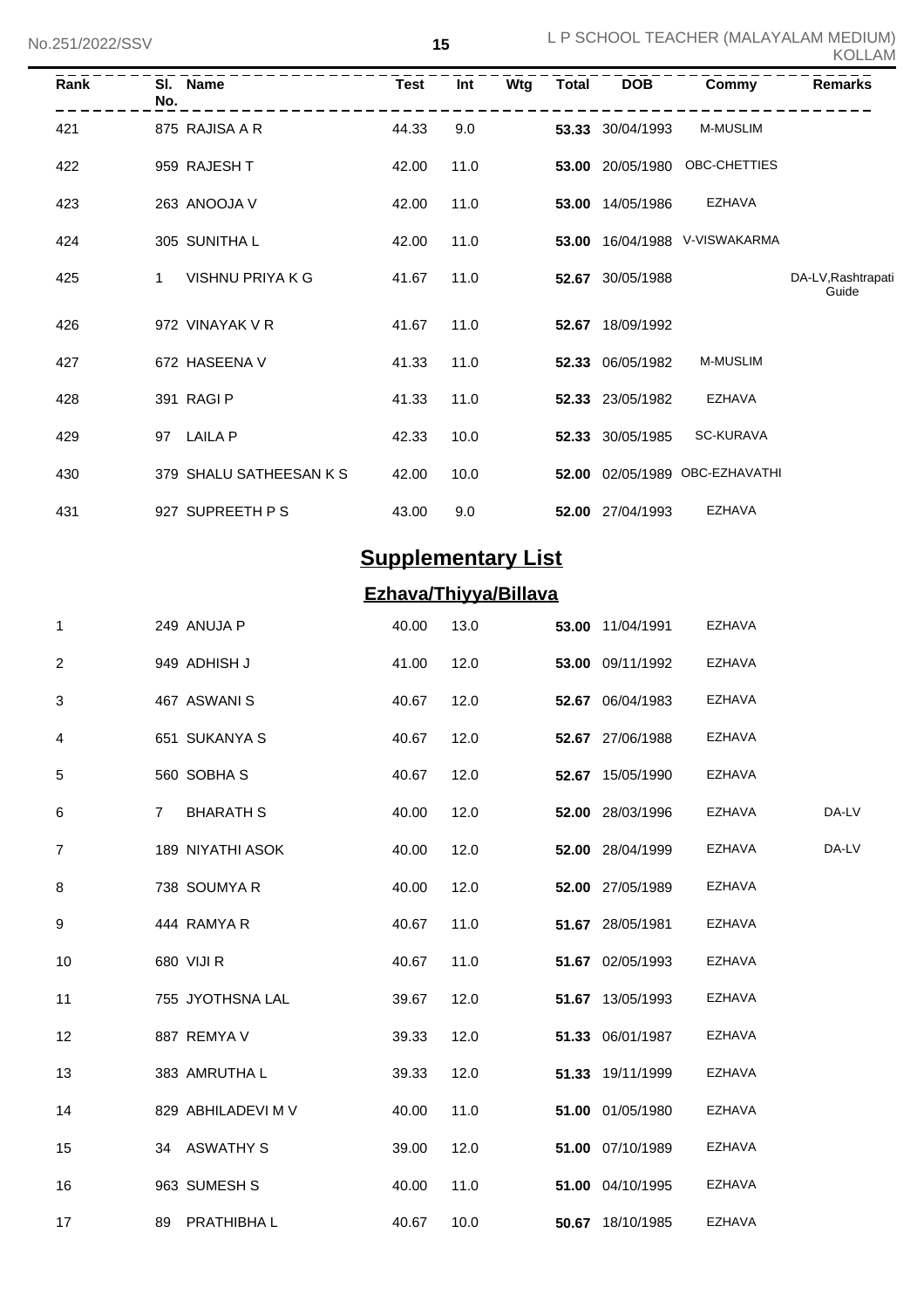| $\overline{\mathsf{Rank}}$ | No. | SI. Name<br>- - - - - - - - - - - . | Test Int   |      | Wtg | Total DOB               | Commy<br>$- - - - -$ | <b>Remarks</b> |
|----------------------------|-----|-------------------------------------|------------|------|-----|-------------------------|----------------------|----------------|
| 18                         |     | 56 CHAITHANYA P                     | 38.67      | 12.0 |     | <b>50.67</b> 30/12/1986 | EZHAVA               |                |
| 19                         |     | 264 MANJU M                         | 40.67      | 10.0 |     | 50.67 20/05/1990        | EZHAVA               |                |
| 20                         |     | 188 AKHILA RAJ                      | 38.67      | 12.0 |     | 50.67 22/05/1992        | EZHAVA               |                |
| 21                         |     | 737 REMYAS                          | 38.67      | 12.0 |     | 50.67 28/05/1994        | EZHAVA               |                |
| 22                         |     | 513 LINDA A                         | 40.33      | 10.0 |     | 50.33 11/04/1981        | EZHAVA               |                |
| 23                         |     | 385 NISHATS                         | 40.00      | 10.0 |     | 50.00 30/05/1979        | EZHAVA               |                |
| 24                         |     | 586 DEEPA S R                       | 39.00      | 11.0 |     | 50.00 21/05/1984        | EZHAVA               |                |
| 25                         |     | 430 KAVITHA R V                     | 39.67      | 10.0 |     | 49.67 10/05/1976        | EZHAVA               |                |
| 26                         |     | 446 SUDINA S DARSAN                 | 37.33      | 12.0 |     | 49.33 11/05/1986        | EZHAVA               |                |
| 27                         |     | 634 ATHIRA BABU S                   | 38.33      | 11.0 |     | 49.33 04/09/1999        | EZHAVA               |                |
| 28                         | 8   | NAVALEKSHMI M V                     | 38.33      | 11.0 |     | 49.33 23/03/2000        | EZHAVA               |                |
| 29                         |     | 187 DEEPA B                         | 37.00      | 12.0 |     | <b>49.00</b> 31/05/1981 | EZHAVA               |                |
| 30                         |     | 219 PRASEEDA P                      | 38.00      | 11.0 |     | 49.00 27/04/1982        | EZHAVA               |                |
| 31                         |     | 55 REENA S                          | 39.00      | 10.0 |     | 49.00 22/05/1986        | EZHAVA               |                |
| 32                         |     | 103 RESMI RAVINDRAN                 | 38.00      | 11.0 |     | <b>49.00</b> 31/05/1989 | EZHAVA               |                |
| 33                         |     | 663 ATHIRA S S                      | 37.00      | 12.0 |     | <b>49.00 15/05/1992</b> | EZHAVA               |                |
| 34                         |     | 309 PRIDHISHA P R                   | 37.00      | 12.0 |     | 49.00 23/07/1996        | EZHAVA               |                |
| 35                         |     | 340 SONAK                           | 38.00 11.0 |      |     | 49.00 25/07/1996        | EZHAVA               |                |
| 36                         |     | 445 SURYA SOMA                      | 37.67      | 11.0 |     | 48.67 17/05/1986        | EZHAVA               |                |
| 37                         |     | 605 NISHA L                         | 37.67      | 11.0 |     | 48.67 20/05/1987        | <b>EZHAVA</b>        |                |
| 38                         |     | 279 CHINCHURANI M                   | 37.33      | 11.0 |     | 48.33 29/03/1989        | <b>EZHAVA</b>        |                |
| 39                         |     | 248 SOJA S                          | 36.33      | 12.0 |     | 48.33 07/05/1993        | EZHAVA               |                |
| 40                         |     | 999 ANOOP R S                       | 37.00      | 11.0 |     | 48.00 23/04/1985        | EZHAVA               |                |
| 41                         |     | 384 VIMNA V S                       | 39.00      | 9.0  |     | 48.00 10/10/1985        | <b>EZHAVA</b>        |                |
| 42                         |     | 635 VINEETHA V                      | 36.00      | 12.0 |     | 48.00 15/05/1988        | <b>EZHAVA</b>        |                |
| 43                         |     | 544 ATHIRA V                        | 38.67      | 9.0  |     | 47.67 01/05/1987        | <b>EZHAVA</b>        |                |
| 44                         |     | 294 REMYA RAJ                       | 36.67      | 11.0 |     | 47.67 16/12/1987        | <b>EZHAVA</b>        |                |
| 45                         |     | 648 ANJU G RANI                     | 34.67      | 13.0 |     | 47.67 14/05/1988        | <b>EZHAVA</b>        |                |
| 46                         |     | 666 ARYA A M                        | 35.67      | 12.0 |     | 47.67 28/05/1989        | EZHAVA               |                |
| 47                         |     | 123 ANILA S SUDHI                   | 36.33      | 11.0 |     | 47.33 20/05/1985        | EZHAVA               |                |
| 48                         |     | 934 AMBILI R S                      | 35.33      | 12.0 |     | 47.33 02/05/1988        | EZHAVA               |                |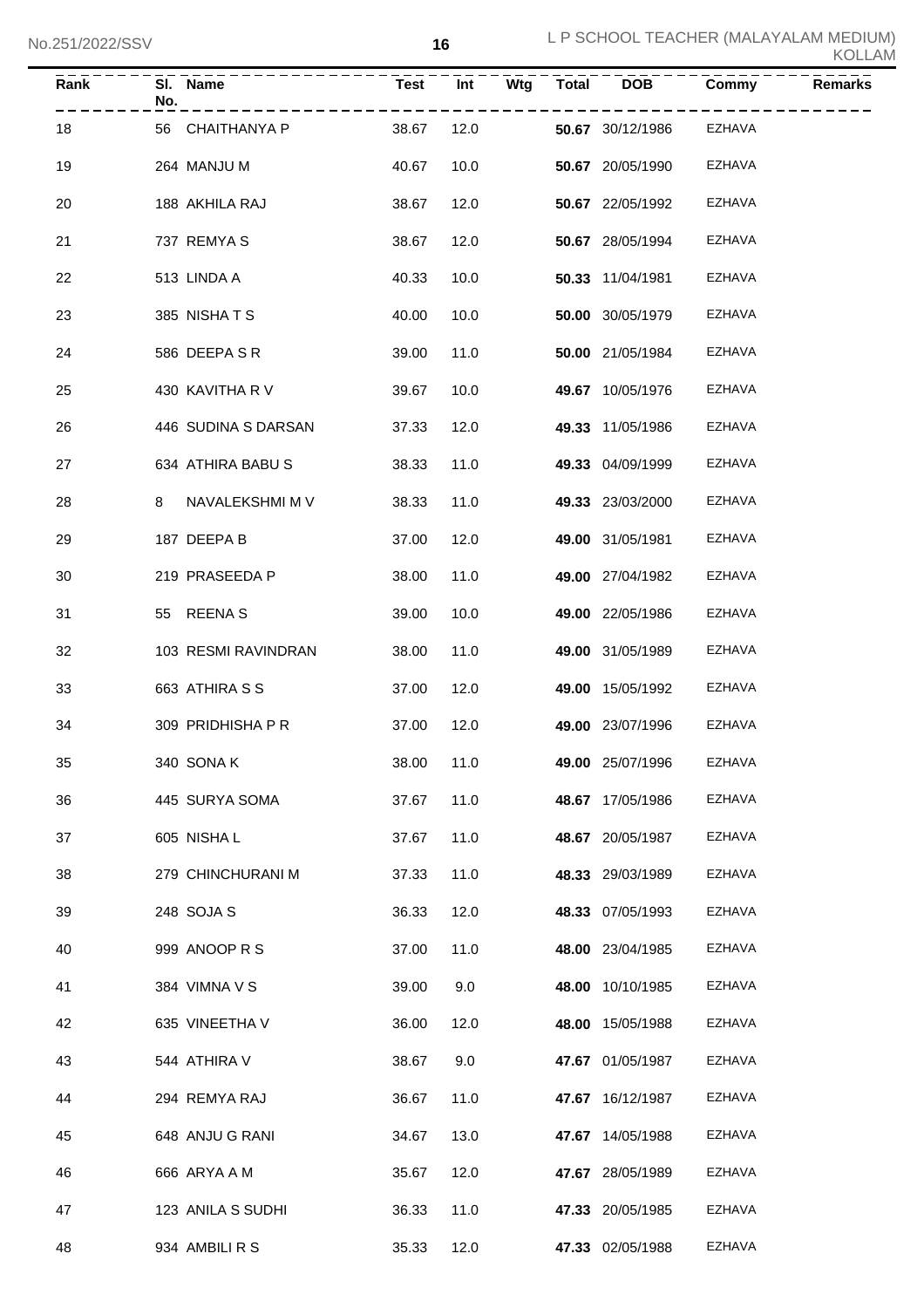| <b>Rank</b> | No. | SI. Name                       | Test  | $\overline{Int}$ |  | $Wtg$ $Total$ $DOB$     | Commy         | <b>Remarks</b> |
|-------------|-----|--------------------------------|-------|------------------|--|-------------------------|---------------|----------------|
| 49          |     | 190 RAJITHA THAMPI M           | 35.33 | 12.0             |  | <b>47.33</b> 14/05/1991 | <b>EZHAVA</b> |                |
| 50          |     | 203 RESHMA REMESAN             | 38.33 | 9.0              |  | 47.33 02/03/1998        | <b>EZHAVA</b> |                |
| 51          |     | 320 PRASEETHA L                | 35.67 | 11.0             |  | 46.67 26/05/1985        | EZHAVA        |                |
| 52          |     | 721 BEENA KRISHNAN B           | 34.67 | 12.0             |  | 46.67 04/01/1987        | EZHAVA        |                |
| 53          |     | 1000RENJITH B                  | 35.67 | 11.0             |  | 46.67 09/05/1990        | <b>EZHAVA</b> |                |
| 54          |     | 845 APARNA SUGATHAN            | 34.33 | 12.0             |  | 46.33 19/09/1988        | <b>EZHAVA</b> |                |
| 55          |     | 497 NEETHU A S                 | 34.33 | 12.0             |  | 46.33 03/10/1990        | <b>EZHAVA</b> |                |
| 56          |     | 106 REMYAT                     | 35.00 | 11.0             |  | 46.00 31/05/1985        | <b>EZHAVA</b> |                |
| 57          |     | 75 REMYA CHANDRAN              | 36.00 | 10.0             |  | 46.00 28/05/1997        | EZHAVA        |                |
| 58          |     | 679 ANU S RANJAN               | 34.67 | 11.0             |  | 45.67 14/05/1989        | EZHAVA        |                |
| 59          |     | 367 SURYA REMANAN              | 35.33 | 10.0             |  | 45.33 25/05/1989        | EZHAVA        |                |
| 60          |     | 124 PREEJA G                   | 34.33 | 11.0             |  | 45.33 24/04/1996        | EZHAVA        |                |
| 61          |     | 341 SMITHA M S                 | 34.00 | 11.0             |  | 45.00 25/08/1989        | EZHAVA        |                |
| 62          |     | 46 ARYAPS                      | 34.00 | 11.0             |  | 45.00 10/01/1993        | EZHAVA        |                |
| 63          |     | 652 LIMI P S                   | 34.00 | 11.0             |  | 45.00 28/07/1994        | EZHAVA        |                |
| 64          |     | 59 ATHIRA SUGUNAN              | 33.00 | 12.0             |  | 45.00 16/03/1997        | EZHAVA        |                |
| 65          |     | 35 SUSMITHAR                   | 32.67 | 12.0             |  | 44.67 10/05/1987        | EZHAVA        |                |
| 66          |     | 861 KARTHIKA M                 |       | 33.67 11.0       |  | 44.67 05/06/1987        | EZHAVA        |                |
| 67          |     | 429 REMYAKR                    | 32.33 | 12.0             |  | 44.33 01/01/1986        | EZHAVA        |                |
| 68          |     | 354 ANJANA K                   | 34.33 | 10.0             |  | 44.33 14/05/1988        | EZHAVA        |                |
| 69          |     | 496 REMYA S                    | 33.33 | 11.0             |  | 44.33 30/05/1988        | EZHAVA        |                |
| 70          |     | 87 PRASANTHI PRABHAKARAN 32.33 |       | 12.0             |  | 44.33 12/05/1990        | EZHAVA        |                |
| 71          |     | 369 ARYA SURESH                | 33.33 | 11.0             |  | 44.33 15/08/1996        | EZHAVA        |                |
| 72          |     | 787 SHEELA L S                 | 33.00 | 11.0             |  | 44.00 10/03/1985        | EZHAVA        |                |
| 73          |     | 650 ARCHA V                    | 33.00 | 11.0             |  | 44.00 20/05/1987        | EZHAVA        |                |
| 74          |     | 355 CHINNUS                    | 33.67 | 10.0             |  | 43.67 15/04/1988        | EZHAVA        |                |
| 75          |     | 736 KARTHIKA G                 | 31.67 | 12.0             |  | 43.67 30/05/1991        | EZHAVA        |                |
| 76          |     | 465 NIMISHA KRISHNAN           | 32.33 | 11.0             |  | 43.33 17/04/1992        | EZHAVA        |                |
| 77          |     | 277 AMRUTHA S                  | 32.00 | 11.0             |  | 43.00 30/05/1986        | EZHAVA        |                |
| 78          |     | 632 VINITHA CHANDRAN           | 31.67 | 11.0             |  | 42.67 06/08/1989        | EZHAVA        |                |
| 79          |     | 846 ASWATHY S                  | 30.67 | 12.0             |  | 42.67 10/10/1990        | EZHAVA        |                |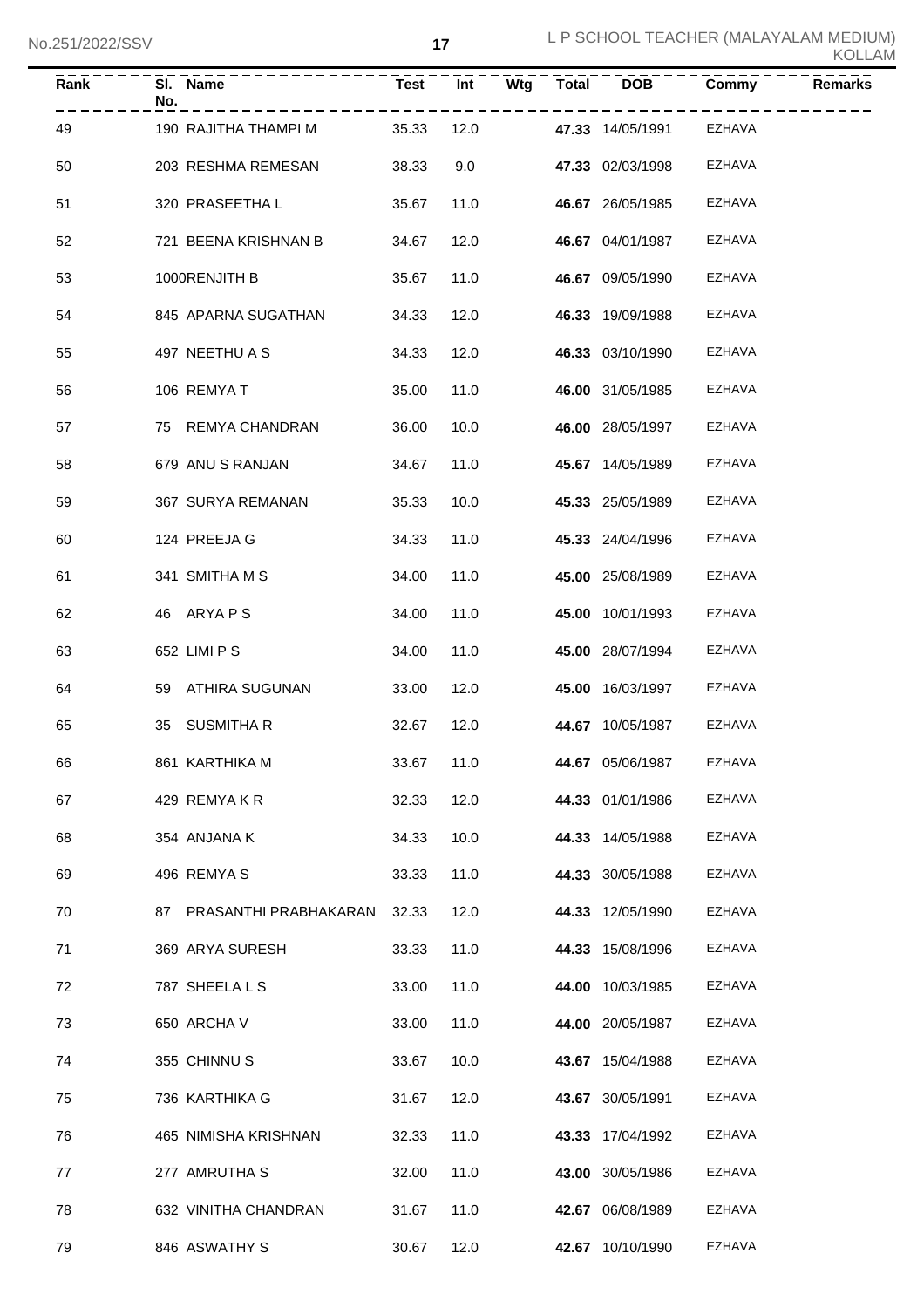| Rank | No. | SI. Name               | <b>Test</b> | Int  | Wtg | <b>Total</b> | <b>DOB</b>       | Commy         | <b>Remarks</b>  |
|------|-----|------------------------|-------------|------|-----|--------------|------------------|---------------|-----------------|
| 80   |     | 770 AKHILA P S         | 30.33       | 12.0 |     |              | 42.33 07/05/1986 | <b>EZHAVA</b> |                 |
| 81   |     | 76 SUJA A S            | 31.33       | 11.0 |     |              | 42.33 01/06/1987 | EZHAVA        |                 |
| 82   |     | 398 ASWATHY S          | 32.00       | 10.0 |     |              | 42.00 30/05/1989 | <b>EZHAVA</b> |                 |
| 83   |     | 695 PARVATHY A         | 30.00       | 12.0 |     |              | 42.00 24/10/1998 | <b>EZHAVA</b> |                 |
| 84   |     | 572 JAYASREE K         | 30.67       | 11.0 |     |              | 41.67 05/05/1985 | <b>EZHAVA</b> |                 |
| 85   |     | 386 ATHULYA VIJAYAN    | 31.67       | 10.0 |     |              | 41.67 06/08/1987 | <b>EZHAVA</b> |                 |
| 86   |     | 860 PRIYAMVADA G S     | 29.67       | 12.0 |     |              | 41.67 24/06/1990 | <b>EZHAVA</b> |                 |
| 87   |     | 525 ASHARANI N         | 29.33       | 12.0 |     |              | 41.33 07/05/1987 | <b>EZHAVA</b> |                 |
| 88   |     | 799 MANIJA M           | 29.33       | 12.0 |     |              | 41.33 25/09/1993 | <b>EZHAVA</b> |                 |
| 89   |     | 526 SONY A             | 29.00       | 12.0 |     |              | 41.00 15/11/1995 | <b>EZHAVA</b> |                 |
| 90   |     | 543 ARCHANA S          | 30.67       | 10.0 |     |              | 40.67 12/12/1989 | EZHAVA        | , Wife of Jawan |
| 91   |     | 812 SHANI P            | 29.67       | 11.0 |     |              | 40.67 30/05/1976 | EZHAVA        |                 |
| 92   |     | 814 SHILPA P S         | 28.67       | 12.0 |     |              | 40.67 07/04/1991 | EZHAVA        |                 |
| 93   |     | 935 LEKSHMI RAJENDRAN  | 29.33       | 11.0 |     |              | 40.33 03/04/1996 | EZHAVA        | , Wife of Jawan |
| 94   |     | 247 ASWATHY S DAS      | 29.33       | 11.0 |     |              | 40.33 10/11/1991 | EZHAVA        |                 |
| 95   |     | 559 KAVYA B RAJ        | 29.00       | 11.0 |     |              | 40.00 17/03/1997 | EZHAVA        |                 |
| 96   |     | 368 DIVYA S            | 28.67       | 11.0 |     |              | 39.67 13/03/1988 | EZHAVA        | , Wife of Jawan |
| 97   |     | 428 NEETHU M           | 28.67       | 11.0 |     |              | 39.67 10/05/1989 | EZHAVA        |                 |
| 98   |     | 696 SUJI S             | 27.67       | 12.0 |     |              | 39.67 10/06/1994 | EZHAVA        |                 |
| 99   |     | 88 SINDHUS             | 28.33       | 11.0 |     |              | 39.33 30/05/1978 | EZHAVA        |                 |
| 100  |     | 677 ANEESHA O          | 26.33       | 13.0 |     |              | 39.33 30/05/1984 | <b>EZHAVA</b> |                 |
| 101  |     | 604 CHITHRA B C        | 28.33       | 11.0 |     |              | 39.33 28/05/1985 | EZHAVA        |                 |
| 102  |     | 785 KANAKA S           | 28.00       | 11.0 |     |              | 39.00 23/04/1992 | EZHAVA        |                 |
| 103  |     | 888 GOPIKA S           | 30.00       | 9.0  |     |              | 39.00 21/04/1994 | EZHAVA        |                 |
| 104  |     | 903 MINU J             | 26.67       | 12.0 |     |              | 38.67 11/05/1991 | EZHAVA        |                 |
| 105  |     | 678 SHEENA R           | 27.33       | 11.0 |     |              | 38.33 31/05/1980 | EZHAVA        |                 |
| 106  |     | 47 ANILARAJ P          | 26.00       | 12.0 |     |              | 38.00 08/05/1993 | EZHAVA        |                 |
| 107  |     | 665 RENJINI PRASAD L R | 26.00       | 12.0 |     |              | 38.00 08/10/1995 | EZHAVA        |                 |
| 108  |     | 146 AMITHA SOMAN       | 27.00       | 11.0 |     |              | 38.00 19/10/1995 | EZHAVA        |                 |
| 109  |     | 310 SWAPNA SANAN S     | 26.67       | 11.0 |     |              | 37.67 16/01/1985 | EZHAVA        |                 |
| 110  |     | 649 LEKSHMI PRAKASH    | 24.67       | 13.0 |     |              | 37.67 28/10/1987 | <b>EZHAVA</b> |                 |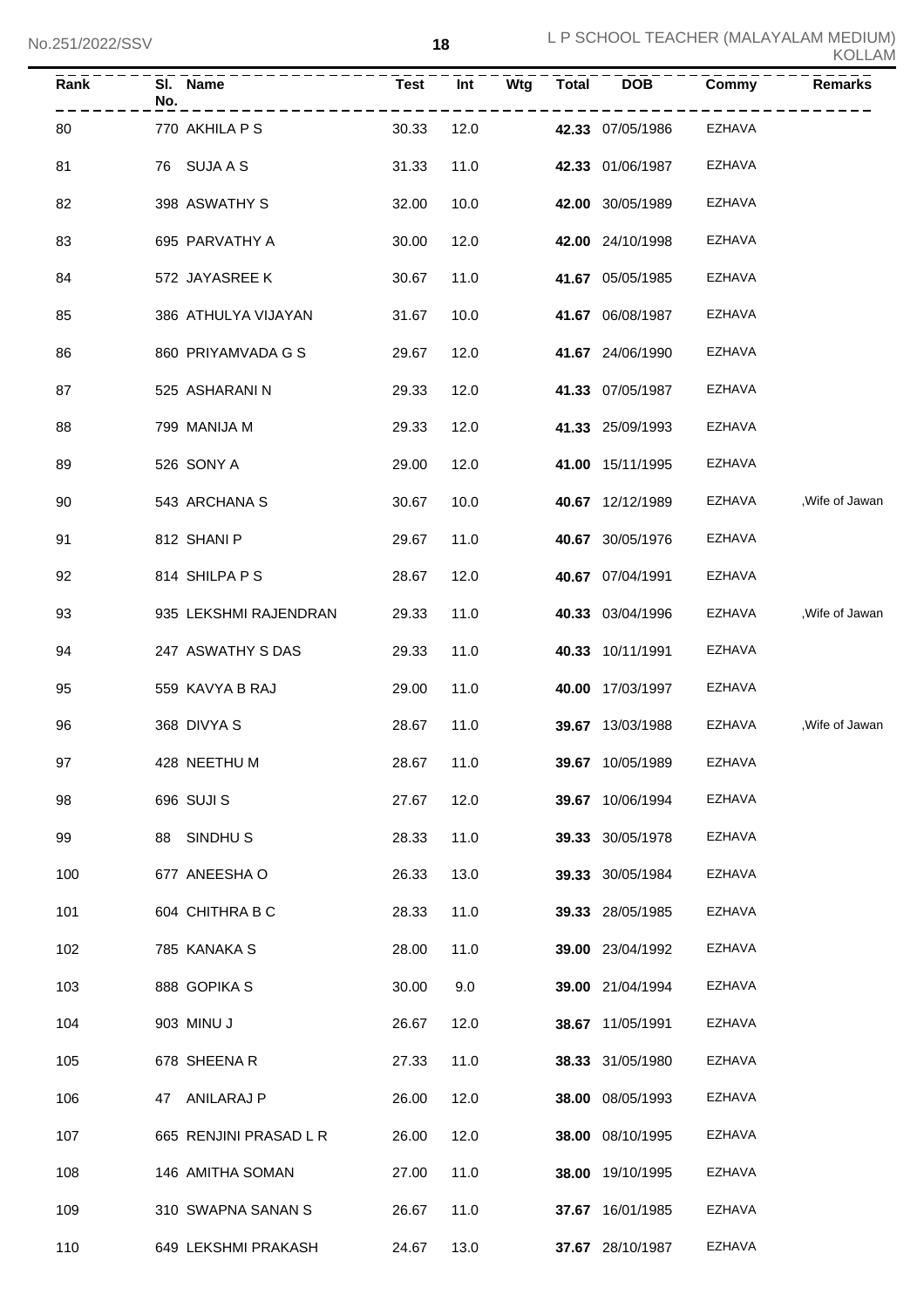| Rank | No. | SI. Name                | <b>Test</b> | <b>Int</b> |      | $\overline{W}$ tg Total DOB | Commy         | <b>Remarks</b> |
|------|-----|-------------------------|-------------|------------|------|-----------------------------|---------------|----------------|
| 111  |     | 998 BRILLIAN SREEDHARAN | 26.67       |            | 11.0 | <b>37.67</b> 24/03/1990     | EZHAVA        |                |
| 112  |     | 859 ALISHA E            | 25.67       | 12.0       |      | 37.67 11/04/1993            | EZHAVA        |                |
| 113  |     | 155 ARCHANA S           | 27.00       | 10.0       |      | <b>37.00</b> 28/05/1989     | EZHAVA        |                |
| 114  |     | 786 SUDHIS              | 25.00       | 12.0       |      | 37.00 25/05/1991            | EZHAVA        |                |
| 115  |     | 712 SHEENA S            | 24.67       | 12.0       |      | 36.67 31/05/1981            | <b>EZHAVA</b> |                |
| 116  |     | 784 JAYACHANDRA R       | 24.67       | 12.0       |      | 36.67 15/04/1986            | EZHAVA        |                |
| 117  |     | 399 NISHA RAJ           | 27.67       | 9.0        |      | 36.67 19/08/1986            | EZHAVA        |                |
| 118  |     | 265 DIMA DIVANKURAN     | 26.67       | 10.0       |      | <b>36.67</b> 22/10/1995     | <b>EZHAVA</b> |                |
| 119  |     | 400 DHANYA R I          | 27.33       | 9.0        |      | 36.33 23/12/1986            | <b>EZHAVA</b> |                |
| 120  |     | 754 ARATHY KRISHNA B    | 24.33       | 12.0       |      | 36.33 01/04/1993            | EZHAVA        |                |
| 121  |     | 252 ARUNA U             | 25.33       | 11.0       |      | <b>36.33</b> 20/05/1994     | <b>EZHAVA</b> |                |
| 122  |     | 58 BHAGYA P BHARATHAN   | 25.67       | 10.0       |      | <b>35.67</b> 08/09/1988     | <b>EZHAVA</b> |                |
| 123  |     | 342 PREETHY P           | 25.67       | 10.0       |      | 35.67 03/11/1989            | EZHAVA        |                |
| 124  |     | 251 RENJILA S           | 23.67       | 12.0       |      | 35.67 19/05/1991            | EZHAVAN       |                |
| 125  | 9   | SREEDEVI V              | 26.33       | 9.0        |      | 35.33 10/05/1980            | EZHAVA        |                |
| 126  |     | 322 JISHARAJ L          | 24.33       | 11.0       |      | <b>35.33</b> 29/05/1984     | <b>EZHAVA</b> |                |
| 127  |     | 250 RINKURS             | 24.33       | 11.0       |      | 35.33 23/05/1989            | EZHAVA        |                |
| 128  |     | 950 HARIKUMAR V         |             | 24.00 11.0 |      | <b>35.00</b> 09/10/1995     | EZHAVA        |                |
| 129  |     | 220 SACHITHRA M S       | 24.67       | 10.0       |      | 34.67 06/05/1988            | EZHAVA        |                |
| 130  |     | 876 ANJU KRISHNAN       | 25.67       | 9.0        |      | 34.67 02/07/1989            | <b>EZHAVA</b> |                |
| 131  |     | 173 ARYA SUDHAKARAN     | 23.67       | 11.0       |      | 34.67 03/05/1992            | <b>EZHAVA</b> |                |
| 132  |     | 343 SASILEKHA S S       | 23.33       | 11.0       |      | 34.33 22/07/1982            | <b>EZHAVA</b> |                |
| 133  |     | 813 AHALYAMOL S J       | 23.33       | 11.0       |      | 34.33 30/01/1990            | <b>EZHAVA</b> |                |
| 134  |     | 339 ARUNYA S P          | 24.33       | 10.0       |      | 34.33 22/04/1990            | <b>EZHAVA</b> |                |
| 135  |     | 664 DIVYA MOHAN         | 21.00       | 13.0       |      | 34.00 28/12/1986            | <b>EZHAVA</b> |                |
| 136  |     | 980 CHIPPY PRASAD       | 21.33       | 12.0       |      | 33.33 22/05/1992            | <b>EZHAVA</b> |                |
| 137  |     | 202 SONA CHANDRAN       | 23.33       | 10.0       |      | 33.33 21/08/1999            | <b>EZHAVA</b> |                |
| 138  |     | 115 DHANYA U            | 22.00       | 11.0       |      | 33.00 23/02/1996            | <b>EZHAVA</b> |                |
| 139  |     | 102 SRUTHI SUNILKUMAR   | 22.00       | 11.0       |      | 33.00 06/03/1998            | <b>EZHAVA</b> |                |
| 140  |     | 278 LEEJA L             | 21.67       | 11.0       |      | 32.67 02/03/1989            | EZHAVA        |                |
| 141  |     | 847 HARI SREE V         | 21.67       | 11.0       |      | 32.67 10/05/1991            | EZHAVA        |                |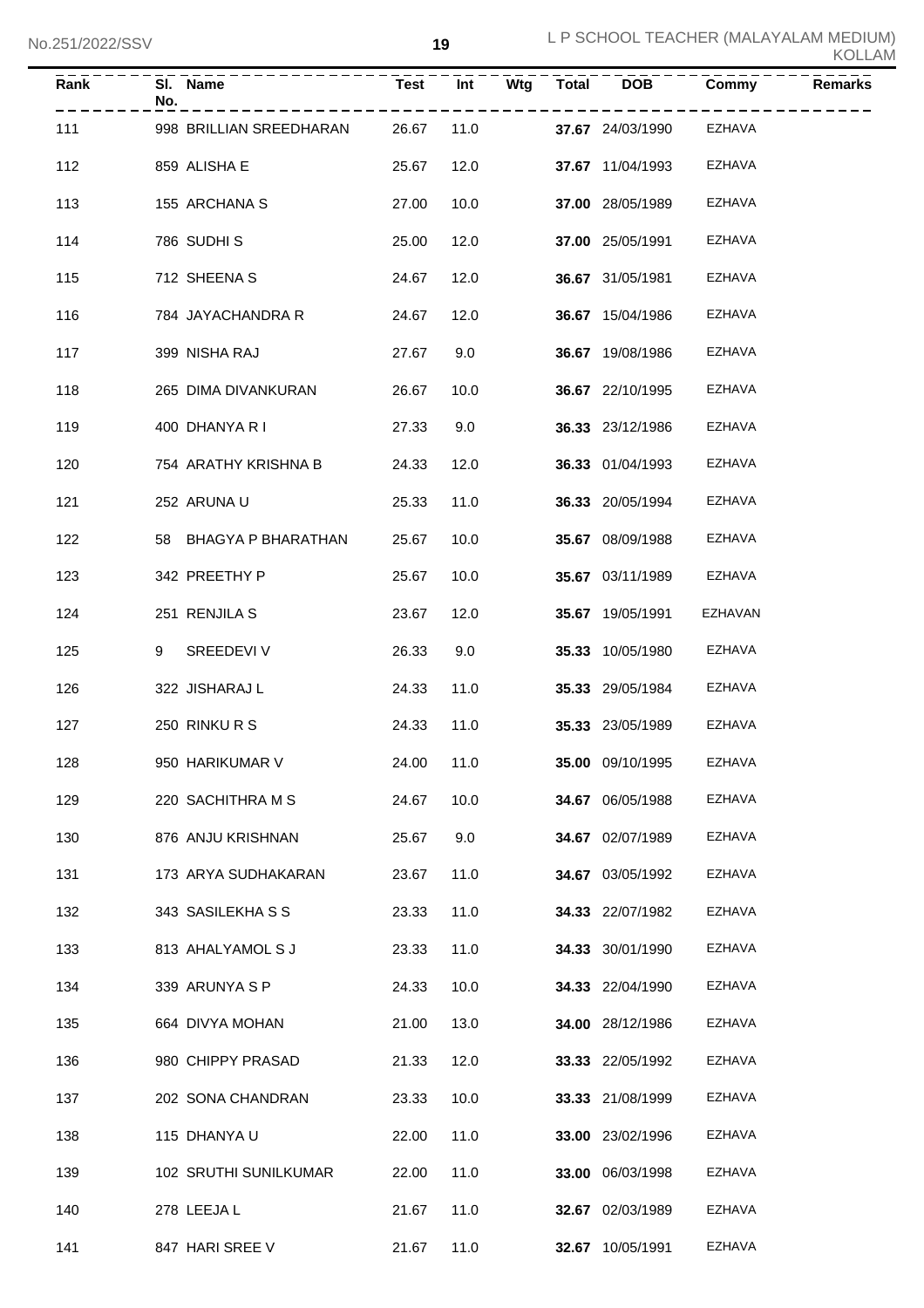| KOLLAM |  |
|--------|--|
|--------|--|

|                | No.251/2022/SSV |                          |                        | 20   |     |              | L P SCHOOL TEACHER (MALAYALAM MEDIUM)<br><b>KOLLAM</b> |                    |         |  |
|----------------|-----------------|--------------------------|------------------------|------|-----|--------------|--------------------------------------------------------|--------------------|---------|--|
| Rank           | No.             | . <u>.</u> .<br>SI. Name | <b>Test</b>            | Int  | Wtg | <b>Total</b> | <b>DOB</b>                                             | Commy              | Remarks |  |
| 142            |                 | 22 SREEJAKUMARY U        | 21.33                  | 11.0 |     |              | 32.33 19/04/1983                                       | <b>EZHAVA</b>      |         |  |
| 143            |                 | 233 PARVATHY J           | 22.33                  | 10.0 |     |              | 32.33 27/05/1987                                       | <b>EZHAVA</b>      |         |  |
| 144            |                 | 104 CHITHRA BABU         | 21.33                  | 11.0 |     |              | 32.33 11/09/1991                                       | <b>EZHAVA</b>      |         |  |
| 145            |                 | 769 MEGHA B R            | 20.33                  | 12.0 |     |              | 32.33 01/05/1999                                       | <b>EZHAVA</b>      |         |  |
| 146            |                 | 527 RESHMA P             | 20.00                  | 12.0 |     |              | 32.00 15/05/1989                                       | <b>EZHAVA</b>      |         |  |
| 147            |                 | 105 VANDANA SAJEEV V S   | 22.00                  | 10.0 |     |              | 32.00 17/05/1991                                       | <b>EZHAVA</b>      |         |  |
| 148            |                 | 234 ROHINI M R           | 22.00                  | 10.0 |     |              | 32.00 03/01/1996                                       | <b>EZHAVA</b>      |         |  |
| 149            |                 | 914 KUKKU J              | 21.67                  | 10.0 |     |              | 31.67 23/03/1995                                       | <b>EZHAVA</b>      |         |  |
| 150            |                 | 321 ARCHANA S            | 21.67                  | 10.0 |     |              | 31.67 22/05/1995                                       | <b>EZHAVA</b>      |         |  |
| 151            |                 | 524 SUKANNYA S           | 20.33                  | 11.0 |     |              | 31.33 20/05/1989                                       | <b>EZHAVA</b>      |         |  |
| 152            |                 | 571 RESHMA V RAJ         | 20.00                  | 11.0 |     |              | 31.00 05/02/1988                                       | <b>EZHAVA</b>      |         |  |
| 153            |                 | 10 ANUSREE M             | 20.67                  | 10.0 |     |              | 30.67 23/10/1989                                       | <b>EZHAVA</b>      |         |  |
| 154            |                 | 545 DEEPTHY P V          | 21.33                  | 9.0  |     |              | 30.33 27/05/1985                                       | <b>EZHAVA</b>      |         |  |
| 155            |                 | 353 NISHA S              | 20.33                  | 9.0  |     |              | 29.33 10/04/1981                                       | <b>EZHAVA</b>      |         |  |
|                |                 |                          | <b>Scheduled Caste</b> |      |     |              |                                                        |                    |         |  |
| 1              |                 | 681 SREEREKHA M          | 40.67                  | 14.0 |     |              | 54.67 19/05/1990                                       | <b>SC-KURAVA</b>   |         |  |
| 2              |                 | 653 ANJU A               | 40.33                  | 13.0 |     |              | 53.33 20/05/1994                                       | SC-PULAYA          |         |  |
| 3              |                 | 498 REMYAR               | 40.00                  | 13.0 |     |              | 53.00 28/02/1995                                       | SC-THANDAN         |         |  |
| 4              |                 | 789 BIJITHA MADHAVAN     | 40.00                  | 12.0 |     |              | 52.00 13/09/1996                                       | SC-PARAYA          |         |  |
| 5              |                 | 205 SARANYA A            | 40.67                  | 11.0 |     |              | 51.67 10/09/1997                                       | SC-PULAYA          |         |  |
| 6              |                 | 981 KRISHNA KUMAR G      | 37.67                  | 12.0 |     |              | 49.67 30/05/1989                                       | SC-KURAVA          |         |  |
| $\overline{7}$ |                 | 147 RAJI B               | 39.00                  | 10.0 |     |              | 49.00 28/05/1988                                       | SC-KURAVA          |         |  |
| 8              |                 | 107 ARYA S               | 37.00                  | 12.0 |     |              | 49.00 22/05/1991                                       | SC-PARAYA          |         |  |
| 9              |                 | 756 SMITHA RAJ           | 35.33                  | 12.0 |     |              | 47.33 31/05/1983                                       | <b>SC-CHERAMAR</b> |         |  |
| 10             |                 | <b>1001SHIJU S</b>       | 36.33                  | 11.0 |     |              | 47.33 28/05/1990                                       | SC-KURAVA          |         |  |
| 11             |                 | 324 SWAPNA S             | 35.33                  | 12.0 |     |              | 47.33 01/05/1991                                       | SC-KURAVA          |         |  |
| 12             |                 | 126 RENJINI V V          | 36.00                  | 11.0 |     |              | 47.00 21/05/1984                                       | SC-KURAVA          |         |  |
| 13             |                 | 617 GEETHUS              | 33.00                  | 14.0 |     |              | 47.00 05/05/1993                                       | SC-MANNAN          |         |  |
| 14             |                 | 281 SOUMYA S             | 35.33                  | 11.0 |     |              | 46.33 20/02/1991                                       | SC-PULAYA          |         |  |
| 15             |                 | 222 ASWATHY K S          | 34.00                  | 12.0 |     |              | 46.00 04/11/1990                                       | SC-PULAYA          |         |  |
| 16             |                 | 514 NEETHU V S           | 34.33                  | 11.0 |     |              | 45.33 25/05/1989                                       | SC-PULAYA          |         |  |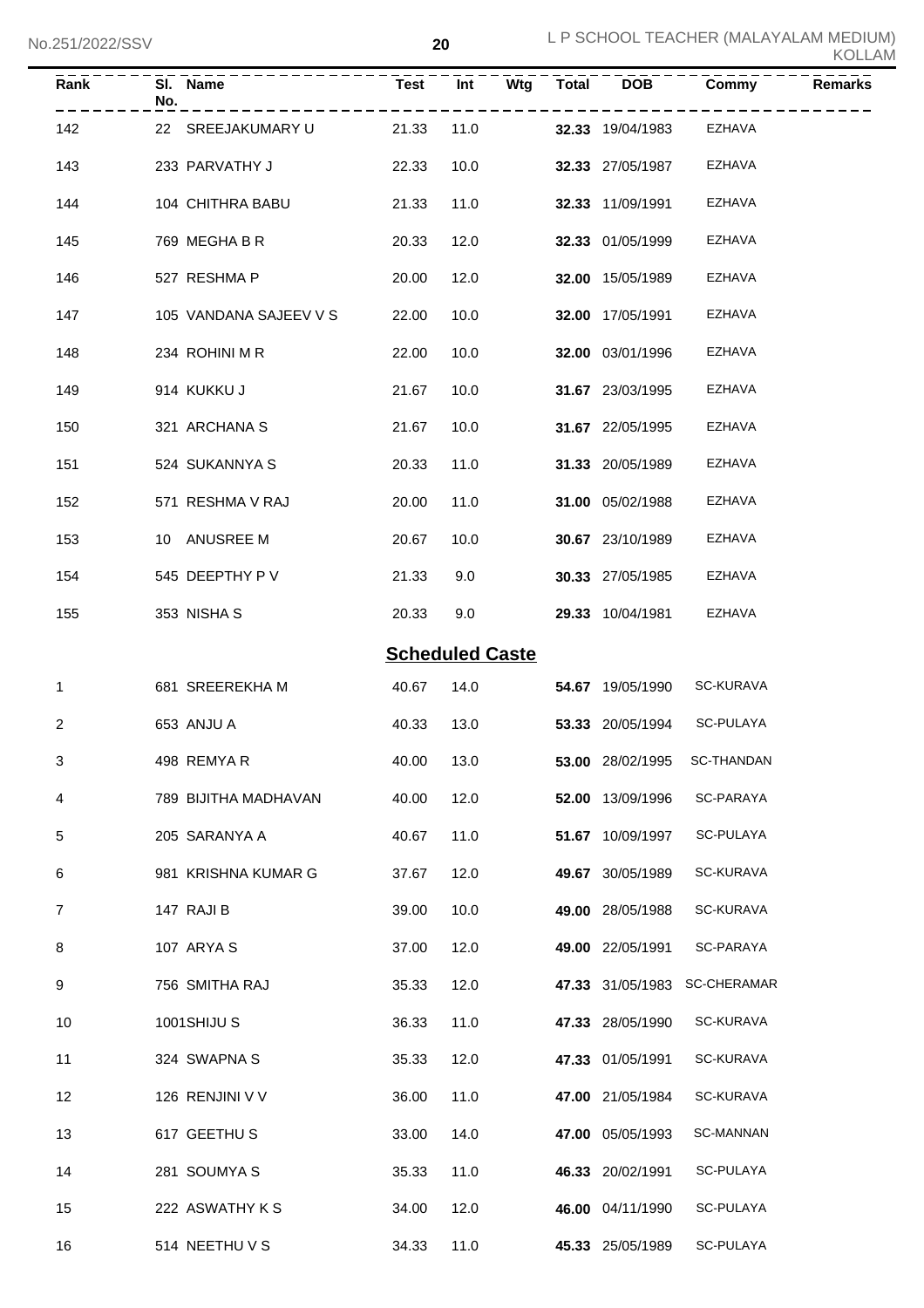| <b>Rank</b> | SI. Name<br>No.      | Test       | Int  | Wtg | <b>Total</b> | <b>DOB</b>       | Commy                      | <b>Remarks</b> |
|-------------|----------------------|------------|------|-----|--------------|------------------|----------------------------|----------------|
| 17          | 589 MEGHAMS          | 33.00      | 12.0 |     |              | 45.00 15/05/1991 | SC-PARAYA                  |                |
| 18          | 936 DEEPU SAILENDRAN | 32.33      | 12.0 |     |              | 44.33 12/01/1994 | <b>SC-THANDAN</b>          |                |
| 19          | 816 RETHY R T        | 32.67      | 11.0 |     |              | 43.67 07/05/1996 | SC-KURAVA                  |                |
| 20          | 157 ARATHY V R       | 31.33      | 12.0 |     |              | 43.33 20/05/1991 | SC-PULAYA                  |                |
| 21          | 966 DEPTHIS          | 32.00      | 11.0 |     |              | 43.00 15/05/1988 | SC-PULAYA                  |                |
| 22          | 204 ATHIRA P K       | 33.00      | 10.0 |     |              | 43.00 02/01/1993 | <b>SC-THANDAN</b>          |                |
| 23          | 587 ANCHU C          | 30.67      | 12.0 |     |              | 42.67 20/01/1984 | SC-SAMBAVA                 |                |
| 24          | 370 ANITHA M         | 31.67      | 11.0 |     |              | 42.67 22/05/1987 | SC-KURAVA                  |                |
| 25          | 515 MANJU M R        | 30.67      | 12.0 |     |              | 42.67 08/05/1991 | SC-KURAVA                  |                |
| 26          | 135 RESHMA B ANAND   | 29.67      | 13.0 |     |              | 42.67 19/03/1996 | SC-THANDAN                 |                |
| 27          | 546 REMYA KRISHNAN L | 33.33      | 9.0  |     |              | 42.33 31/05/1988 | <b>SC-THANDAN</b>          |                |
| 28          | 890 ASWATHY V        | 29.67      | 12.0 |     |              | 41.67 01/02/1990 | SC-KURAVA                  |                |
| 29          | 108 VIDYAGHOSH A     | 28.67      | 13.0 |     |              | 41.67 22/09/1999 | SC-KURAVA                  |                |
| 30          | 191 SUNITHA SARASAN  | 29.33      | 12.0 |     |              | 41.33 01/03/1989 | SC-PULAYA                  |                |
| 31          | 636 AJITHA R         | 30.33      | 11.0 |     |              | 41.33 16/05/1991 | SC-THANDAN                 |                |
| 32          | 771 DRISYA A         | 29.33      | 12.0 |     |              | 41.33 10/07/1996 | SC-KURAVA                  |                |
| 33          | 547 ASWATHY SURESH   | 31.00      | 10.0 |     |              | 41.00 19/03/1996 | <b>SC-THANDAN</b>          |                |
| 34          | 280 ARCHANA P S      | 29.67 11.0 |      |     |              |                  | 40.67 12/11/1990 SC-PULAYA |                |
| 35          | 432 NIMISHA P G      | 28.67      | 12.0 |     |              | 40.67 30/03/1992 | SC-PULAYA                  |                |
| 36          | 878 RESHMA M         | 29.67      | 11.0 |     |              | 40.67 11/12/1993 | SC-KURAVA                  |                |
| 37          | 573 ANANDHUDEVIIS    | 28.67      | 12.0 |     |              | 40.67 28/05/1996 | SC-PULAYA                  |                |
| 38          | 156 SANDHYA S        | 29.33      | 11.0 |     |              | 40.33 25/04/1985 | SC-THANDAN                 |                |
| 39          | 223 SYAMACHANDRAN    | 29.00      | 11.0 |     |              | 40.00 31/05/1990 | SC-KURAVA                  |                |
| 40          | 11 VISHNUL           | 28.67      | 10.0 |     |              | 38.67 14/04/1993 | SC-KURAVA                  | DA-LV          |
| 41          | 788 REMYA DEVAN I V  | 26.33      | 12.0 |     |              | 38.33 02/06/1989 | SC-PULAYA                  |                |
| 42          | 915 ROHINI M         | 26.33      | 12.0 |     |              | 38.33 22/03/1991 | SC-THANDAN                 |                |
| 43          | 447 NEELIMA U        | 25.00      | 13.0 |     |              | 38.00 14/05/1984 | SC-KURAVA                  |                |
| 44          | 357 RAHI MOHAN       | 27.00      | 11.0 |     |              | 38.00 18/02/1995 | SC-THANDAN                 |                |
| 45          | 965 SHEEJA S         | 27.67      | 10.0 |     |              | 37.67 10/05/1986 | SC-KURAVA                  |                |
| 46          | 801 DIVYA S          | 25.00      | 12.0 |     |              | 37.00 25/05/1985 | SC-PULAYA                  |                |
| 47          | 296 ASWATHY G S      | 25.00      | 12.0 |     |              | 37.00 15/10/1988 | SC-KURAVA                  |                |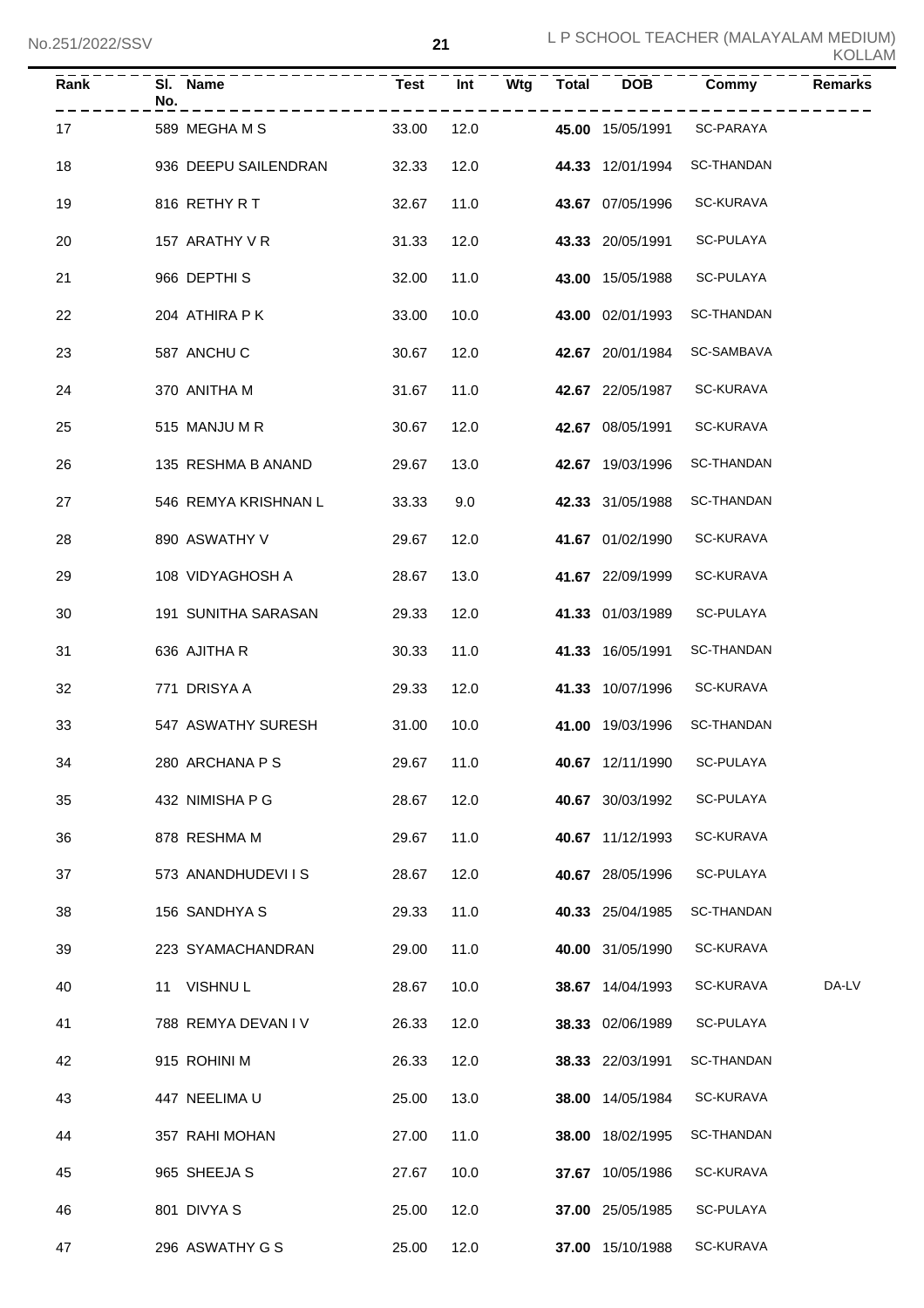|    | Rank | No. | SI. Name<br>-------- | <b>Test</b> | Int  | <b>Wtg</b> | Total DOB               | Commy                        | <b>Remarks</b> |
|----|------|-----|----------------------|-------------|------|------------|-------------------------|------------------------------|----------------|
| 48 |      |     | 127 DEVIKRISHNA R    | 27.67       | 9.0  |            |                         | 36.67 11/05/1988 SC-SAMBAVA  |                |
| 49 |      |     | 371 NISHARA J S      | 26.33       | 10.0 |            |                         | 36.33 27/05/1986 SC-SAMBAVAR |                |
| 50 |      |     | 253 MANJU M          | 24.00       | 12.0 |            | 36.00 31/05/1984        | <b>SC-KURAVA</b>             |                |
| 51 |      |     | 468 RAJI B           | 24.00       | 12.0 |            | 36.00 31/08/1987        | SC-PARAYA                    |                |
| 52 |      |     | 667 ABHIRAMI S V     | 23.67       | 12.0 |            | 35.67 01/06/1992        | SC-VANNAN                    |                |
| 53 |      |     | 60 SURYA MOL P S     | 23.00       | 12.0 |            | <b>35.00</b> 21/01/1991 | <b>SC-CHERAMAR</b>           |                |
| 54 |      |     | 905 CHIPPY M         | 22.67       | 12.0 |            | 34.67 24/03/1996        | SC-PULAYA                    |                |
| 55 |      |     | 815 SOUMYAMOL V      | 22.33       | 12.0 |            | 34.33 25/04/1991        | SC-PARAYA                    |                |
| 56 |      |     | 356 RAJALEKSHMI R P  | 23.00       | 11.0 |            | 34.00 02/04/1997        | SC-KURAVA                    |                |
| 57 |      |     | 906 SHEEBA DEVI K    | 20.67       | 13.0 |            | 33.67 01/06/1990        | SC-PARAYA                    |                |
| 58 |      |     | 528 SARANYA DAS S    | 21.67       | 12.0 |            | 33.67 30/01/1994        | SC-SAMBAVA                   |                |
| 59 |      |     | 323 JISHAU           | 21.33       | 12.0 |            | 33.33 15/05/1996        | SC-PULAYA                    |                |
| 60 |      |     | 757 RENJITHA R       | 21.00       | 12.0 |            | 33.00 24/04/1987        | SC-THANDAN                   |                |
| 61 |      |     | 832 RAJANI V         | 22.00       | 11.0 |            | 33.00 02/06/1995        | SC-VETAN                     |                |
| 62 |      |     | 964 SREERAJ R        | 19.67       | 13.0 |            | 32.67 27/05/1987        | SC-PARAYA                    |                |
| 63 |      |     | 588 VEENA DEV O      | 19.67       | 13.0 |            | 32.67 22/04/1997        | SC-KURAVA                    |                |
| 64 |      |     | 891 SOUMYAU          | 22.33       | 10.0 |            | 32.33 21/03/1988        | SC-THANDAN                   |                |
| 65 |      |     | 431 VIJILA V         | 20.33 12.0  |      |            |                         | 32.33 04/05/1992 SC-THANDAN  |                |
| 66 |      |     | 267 REKHA RAJ R S    | 23.33       | 9.0  |            | 32.33 26/06/1994        | SC-PULAYA                    |                |
| 67 |      |     | 831 ATHIRA C S       | 20.00       | 12.0 |            | 32.00 01/06/1988        | <b>SC-THANDAN</b>            |                |
| 68 |      | 61. | ARYA SOMARAJAN       | 20.33       | 11.0 |            | 31.33 30/05/1992        | SC-THANDAN                   |                |
| 69 |      | 36  | <b>SALINI S</b>      | 20.00       | 11.0 |            | 31.00 28/05/1985        | SC-KURAVA                    |                |
| 70 |      |     | 174 SINDHUK          | 18.67       | 12.0 |            | 30.67 20/03/1983        | SC-THANDAN                   |                |
| 71 |      |     | 499 DEEPTHI S DHARAN | 18.67       | 12.0 |            | 30.67 18/09/1986        | SC-PULAYA                    |                |
| 72 |      |     | 739 DEEPTHIT         | 18.67       | 12.0 |            | 30.67 20/04/1991        | SC-THANDAN                   |                |
| 73 |      |     | 817 REKHAS           | 19.33       | 11.0 |            | 30.33 22/04/1988        | SC-KURAVA                    |                |
| 74 |      |     | 37 ARYA P            | 20.33       | 10.0 |            | 30.33 10/05/1991        | SC-PULAYA                    |                |
| 75 |      |     | 295 VINEETHA NAKULAN | 18.00       | 12.0 |            | 30.00 16/05/1991        | SC-KAKKALAN                  |                |
| 76 |      |     | 904 VIDHYA B         | 18.67       | 11.0 |            | 29.67 25/05/1997        | SC-KURAVAN                   |                |
| 77 |      |     | 125 ANJU SOMARAJAN   | 19.33       | 10.0 |            | 29.33 30/05/1992        | SC-THANDAN                   |                |
| 78 |      |     | 23 BINDU D           | 19.67       | 9.0  |            | 28.67 08/03/1980        | SC-KURAVA                    |                |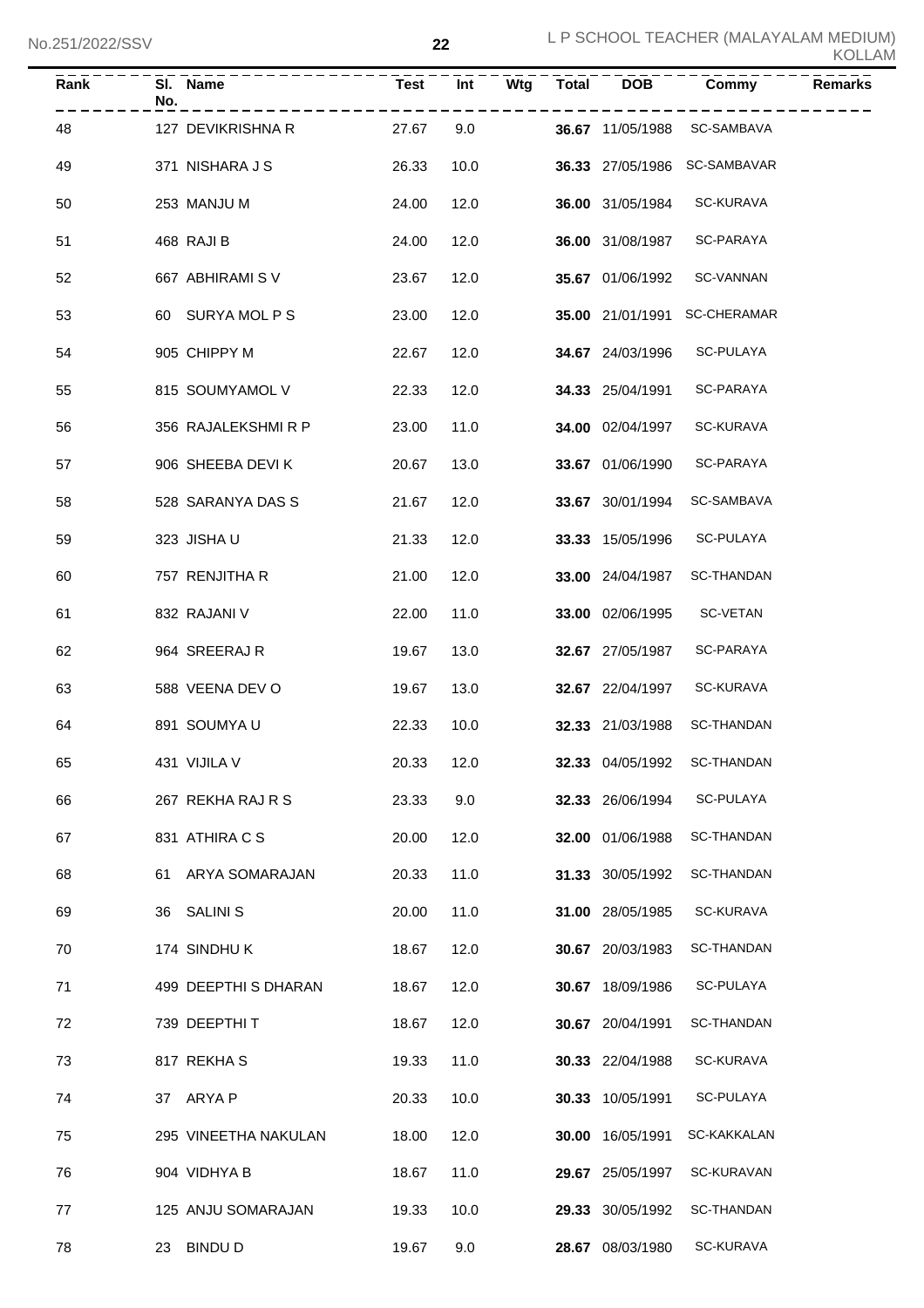| <b>Rank</b>  | No. | SI. Name             | Test                   | $\overline{Int}$ |  | Wtg Total DOB    | Commy                                     | <b>Remarks</b> |
|--------------|-----|----------------------|------------------------|------------------|--|------------------|-------------------------------------------|----------------|
| 79           |     | 723 MALLIKA P        | 16.67                  | 12.0             |  | 28.67 01/04/1982 | SC-KURAVA                                 |                |
| 80           |     | 412 SUJAMOL R J      | 17.67                  | 11.0             |  | 28.67 18/04/1989 | <b>SC-VANNAN</b>                          |                |
| 81           |     | 266 SHEEJA M         | 17.67                  | 11.0             |  | 28.67 05/03/1990 | SC-KURAVA                                 |                |
| 82           |     | 877 VRINDAMOL V      | 19.67                  | 9.0              |  | 28.67 07/10/1999 | <b>SC-KURAVA</b>                          |                |
| 83           |     | 485 SAUMYA M         | 17.00                  | 11.0             |  | 28.00 28/05/1994 | SC-PULAYA                                 |                |
| 84           |     | 448 KANJANA U        | 16.33                  | 11.0             |  | 27.33 12/07/1995 | SC-PARAYAN                                |                |
| 85           |     | 148 DINIMOL U        | 15.67                  | 11.0             |  | 26.67 06/05/1989 | SC-PULAYA                                 |                |
| 86           |     | 325 SARIKA CS        | 15.67                  | 11.0             |  | 26.67 07/07/1989 | SC-KURAVA                                 |                |
| 87           |     | 221 JAYALEKSHMI J    | 16.67                  | 10.0             |  | 26.67 07/04/1999 | SC-SAMBAVAR                               |                |
| 88           |     | 724 REKHAKR          | 14.33                  | 12.0             |  | 26.33 27/11/1994 | SC-PULAYA                                 |                |
| 89           |     | 359 ANILA A          | 16.33                  | 10.0             |  | 26.33 08/03/1996 | <b>SC-THANDAN</b>                         |                |
| 90           |     | 722 SUJITHA S        | 13.67                  | 12.0             |  | 25.67 30/01/1990 | SC-PULAYA                                 |                |
| 91           |     | 713 REMYAS           | 12.67                  | 12.0             |  | 24.67 27/05/1989 | <b>SC-THANDAN</b>                         |                |
| 92           |     | 136 SREEKALA O       | 13.00                  | 11.0             |  | 24.00 31/05/1983 | <b>SC-KURAVA</b>                          |                |
| 93           |     | 358 SARITHA C R      | 13.33                  | 10.0             |  | 23.33 10/03/1988 | <b>SC-KURAVA</b>                          |                |
| 94           |     | 889 AKHILA P BABU    | 14.33                  | 9.0              |  | 23.33 03/02/1991 | SC-PULAYA                                 |                |
|              |     |                      | <b>Scheduled Tribe</b> |                  |  |                  |                                           |                |
| $\mathbf{1}$ |     | 561 SUJITHA Y SUKU   |                        |                  |  |                  | 23.33 11.0 34.33 30/05/1994 ST-MALA VEDAN |                |
| 2            |     | 529 CHIPPI I         | 19.33                  | 13.0             |  |                  | 32.33 30/05/1995 ST-KANIKARAN             |                |
| 3            |     | 907 AMRUTHA SAJEEV   | 3.67                   | 12.0             |  | 15.67 29/12/1999 | ST-ULLADAN                                |                |
|              |     |                      |                        | <b>Muslim</b>    |  |                  |                                           |                |
| 1            |     | 606 NADIRATH M       | 40.00                  | 13.0             |  | 53.00 20/04/1989 | <b>M-MUSLIM</b>                           |                |
| 2            |     | 472 NEJUMUNNIZA M    | 41.00                  | 12.0             |  | 53.00 14/01/1990 | M-MUSLIM                                  |                |
| 3            |     | 450 ANCY A J         | 40.67                  | 12.0             |  | 52.67 10/05/1989 | M-MUSLIM                                  |                |
| 4            |     | 865 AMINA BEEVI A    | 40.67                  | 12.0             |  | 52.67 12/05/1999 | M-MUSLIM                                  |                |
| 5            |     | 299 SHAMEERA A       | 41.00                  | 11.0             |  | 52.00 27/05/1987 | M-MUSLIM                                  |                |
| 6            |     | 454 ANSHA A          | 40.00                  | 12.0             |  | 52.00 09/01/1988 | M-MUSLIM                                  |                |
| 7            |     | 531 SHAKIRA BEEGAM E | 40.67                  | 11.0             |  | 51.67 06/05/1984 | M-MUSLIM                                  |                |
| 8            |     | 530 SHEFEENA BEEVIS  | 40.67                  | 11.0             |  | 51.67 28/05/1986 | M-MUSLIM                                  |                |
| 9            |     | 401 SAFEEDA BEEVI A  | 40.67                  | 11.0             |  | 51.67 30/05/1986 | M-MUSLIM                                  |                |
| 10           |     | 160 NISHA N          | 39.67                  | 12.0             |  | 51.67 21/05/1987 | M-MUSLIM                                  |                |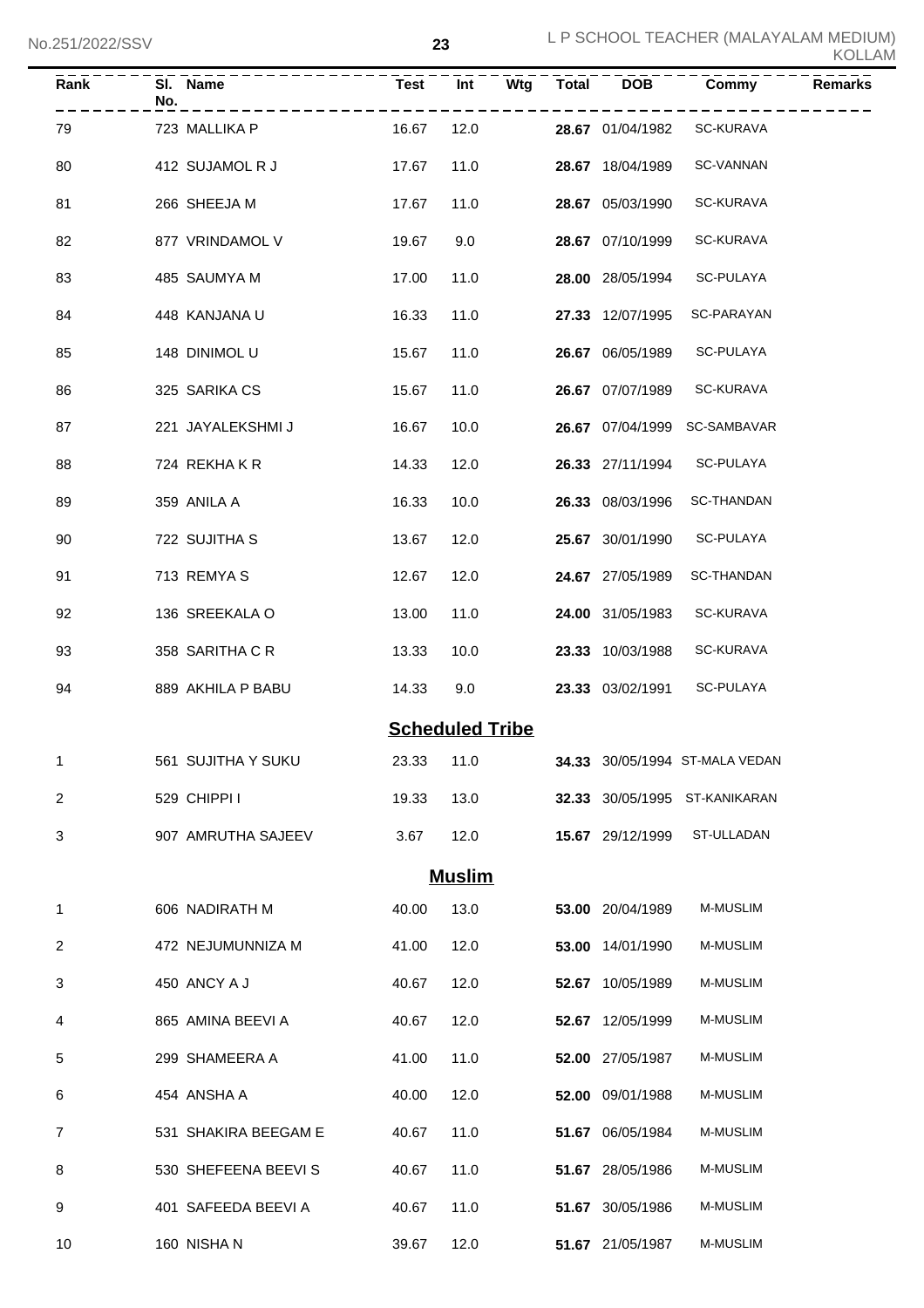| Rank | No. | SI. Name<br>----------    | <b>Test</b> | $\overline{Int}$ | $\overline{\mathsf{W}}$ tg | <b>Total</b> | <b>DOB</b>       | Commy           | <b>Remarks</b> |
|------|-----|---------------------------|-------------|------------------|----------------------------|--------------|------------------|-----------------|----------------|
| 11   |     | 727 NAZIYA E              | 39.67       | 12.0             |                            |              | 51.67 10/05/1988 | <b>M-MUSLIM</b> |                |
| 12   |     | 118 REHNA H               | 40.33       | 11.0             |                            |              | 51.33 20/05/1981 | M-MUSLIM        |                |
| 13   |     | 774 SHAMI B L             | 39.33       | 12.0             |                            |              | 51.33 01/10/1982 | <b>M-MUSLIM</b> |                |
| 14   |     | 532 JISMITS               | 40.33       | 11.0             |                            |              | 51.33 24/02/1988 | <b>M-MUSLIM</b> |                |
| 15   |     | 298 THASNI A S            | 39.33       | 12.0             |                            |              | 51.33 20/05/1991 | <b>M-MUSLIM</b> |                |
| 16   |     | 175 REHNA M               | 40.33       | 11.0             |                            |              | 51.33 05/04/1992 | <b>M-MUSLIM</b> |                |
| 17   |     | 982 SUHAILA FATHIMA SALAH | 38.33       | 13.0             |                            |              | 51.33 23/03/1999 | <b>M-MUSLIM</b> |                |
| 18   |     | 433 REENA S               | 39.00       | 12.0             |                            |              | 51.00 25/05/1990 | <b>M-MUSLIM</b> |                |
| 19   |     | 916 ANCIA A               | 39.67       | 11.0             |                            |              | 50.67 29/05/1989 | <b>M-MUSLIM</b> |                |
| 20   |     | 953 ANSEENA Y             | 39.67       | 11.0             |                            |              | 50.67 20/04/1993 | <b>M-MUSLIM</b> |                |
| 21   |     | 130 FOUSIYA AZEEZ A       | 38.67       | 12.0             |                            |              | 50.67 12/05/1994 | <b>M-MUSLIM</b> |                |
| 22   |     | 282 SANOOJA A             | 40.33       | 10.0             |                            |              | 50.33 12/05/1988 | <b>M-MUSLIM</b> |                |
| 23   |     | 849 ANSILA BEEVI E        | 39.33       | 11.0             |                            |              | 50.33 25/05/1988 | <b>M-MUSLIM</b> |                |
| 24   |     | 967 SHAFI A               | 38.33       | 12.0             |                            |              | 50.33 21/11/1989 | <b>M-MUSLIM</b> |                |
| 25   |     | 562 HANNATH B             | 40.00       | 10.0             |                            |              | 50.00 17/03/1988 | <b>M-MUSLIM</b> |                |
| 26   |     | 268 ANSY A                | 37.67       | 12.0             |                            |              | 49.67 02/03/1989 | M-MUSLIM        |                |
| 27   |     | 402 NISSAMOL B            | 38.67       | 11.0             |                            |              | 49.67 17/04/1993 | <b>M-MUSLIM</b> |                |
| 28   |     | 637 SUMINA P              |             | 38.33 11.0       |                            |              | 49.33 07/05/1988 | M-MUSLIM        |                |
| 29   |     | 894 NAIZY A               | 39.33       | 10.0             |                            |              | 49.33 21/07/1989 | <b>M-MUSLIM</b> |                |
| 30   |     | 503 SUMAYYA A M           | 37.33       | 12.0             |                            |              | 49.33 30/04/1990 | M-MUSLIM        |                |
| 31   |     | 158 AMEENA S N            | 37.33       | 12.0             |                            |              | 49.33 07/05/1990 | M-MUSLIM        |                |
| 32   |     | 952 SUBINA MOL S          | 37.33       | 12.0             |                            |              | 49.33 10/05/1991 | M-MUSLIM        |                |
| 33   |     | 742 FATHIMA S R           | 37.33       | 12.0             |                            |              | 49.33 23/05/1992 | M-MUSLIM        |                |
| 34   |     | 591 SHEHINA R S           | 38.00       | 11.0             |                            |              | 49.00 07/05/1988 | M-MUSLIM        |                |
| 35   |     | 608 FABIA S               | 37.00       | 12.0             |                            |              | 49.00 27/10/1993 | M-MUSLIM        |                |
| 36   |     | 698 SHIBINA SALIM N       | 37.00       | 12.0             |                            |              | 49.00 05/04/1995 | M-MUSLIM        |                |
| 37   |     | 38 FEBIYA A               | 37.67       | 11.0             |                            |              | 48.67 15/07/1981 | M-MUSLIM        |                |
| 38   |     | 618 HASEENA S             | 36.67       | 12.0             |                            |              | 48.67 24/05/1985 | M-MUSLIM        |                |
| 39   |     | 621 JASIA A               | 37.67       | 11.0             |                            |              | 48.67 22/12/1987 | M-MUSLIM        |                |
| 40   |     | 803 ASIFA PK              | 36.33       | 12.0             |                            |              | 48.33 15/05/1986 | M-MUSLIM        |                |
| 41   |     | 533 NISHI MOL J           | 36.33       | 12.0             |                            |              | 48.33 12/10/1987 | M-MUSLIM        |                |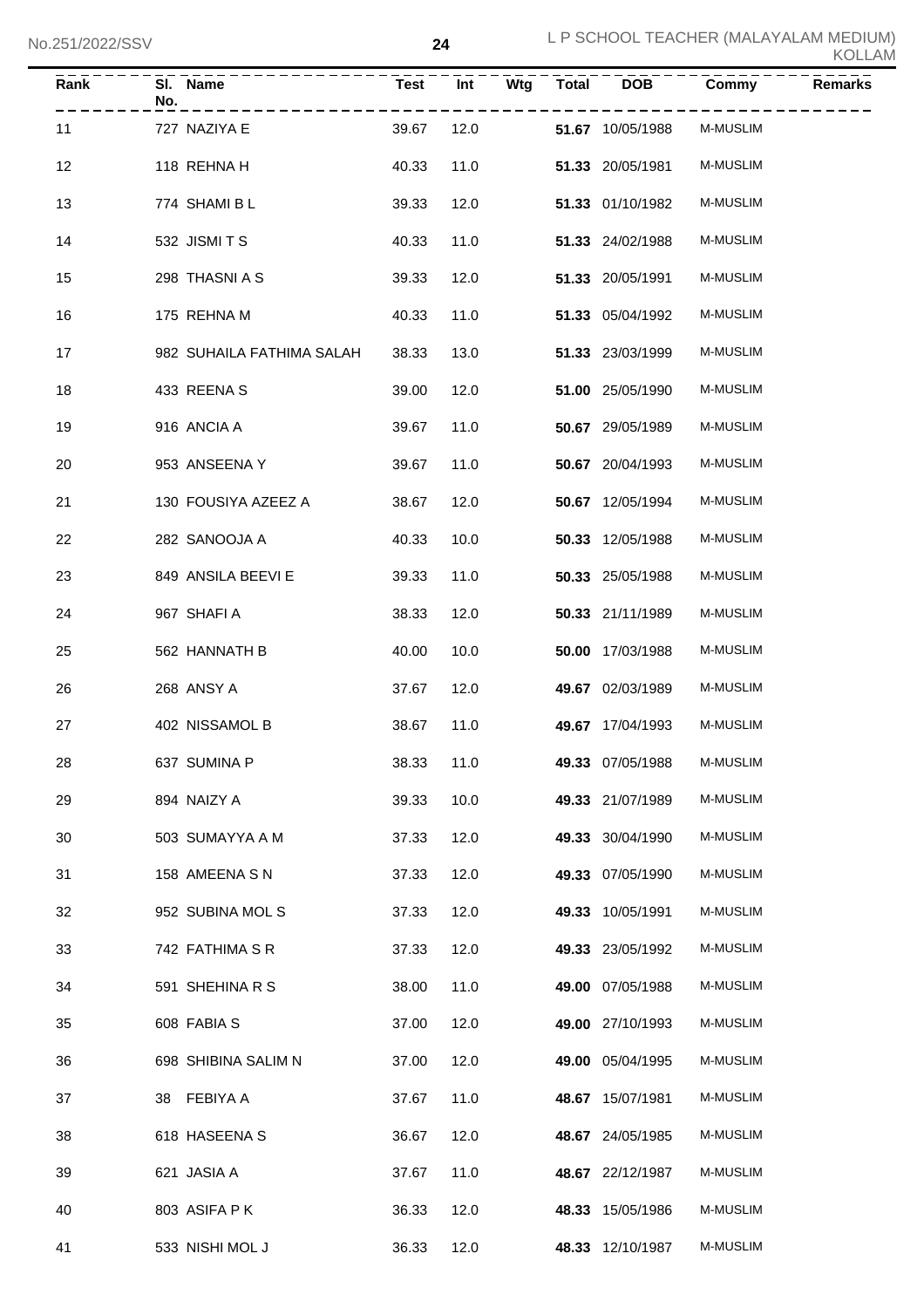| Rank | No. | SI. Name               | <b>Test</b> | Int  | Wtg | $\overline{\text{Total}}$ | $\overline{DOB}$ | Commy           | <b>Remarks</b> |
|------|-----|------------------------|-------------|------|-----|---------------------------|------------------|-----------------|----------------|
| 42   |     | 413 FOUSIYA N          | 38.33       | 10.0 |     |                           | 48.33 03/04/1992 | <b>M-MUSLIM</b> |                |
| 43   |     | 864 RABIYATH H         | 36.00       | 12.0 |     |                           | 48.00 19/08/1992 | M-MUSLIM        |                |
| 44   |     | 516 RUKSANA N          | 36.00       | 12.0 |     |                           | 48.00 11/03/1996 | M-MUSLIM        |                |
| 45   |     | 501 JISHA A            | 35.67       | 12.0 |     |                           | 47.67 30/05/1987 | <b>M-MUSLIM</b> |                |
| 46   |     | 574 NANCY A S          | 36.67       | 11.0 |     |                           | 47.67 01/05/1988 | <b>M-MUSLIM</b> |                |
| 47   |     | 908 ASEENA S           | 36.67       | 11.0 |     |                           | 47.67 20/05/1988 | <b>M-MUSLIM</b> |                |
| 48   |     | 804 SAFANA F           | 35.67       | 12.0 |     |                           | 47.67 03/04/1989 | <b>M-MUSLIM</b> |                |
| 49   |     | 575 SHIBINA BEEGOM S   | 36.67       | 11.0 |     |                           | 47.67 14/05/1989 | <b>M-MUSLIM</b> |                |
| 50   |     | 624 FARSHANA POOKKUNJU | 35.67       | 12.0 |     |                           | 47.67 07/05/1992 | <b>M-MUSLIM</b> |                |
| 51   |     | 159 REJEENA S          | 36.33       | 11.0 |     |                           | 47.33 08/06/1981 | M-MUSLIM        |                |
| 52   |     | 773 HASEENA BEEGUM J   | 35.33       | 12.0 |     |                           | 47.33 16/05/1988 | M-MUSLIM        |                |
| 53   |     | 741 SULFIMOL L         | 35.33       | 12.0 |     |                           | 47.33 30/05/1989 | M-MUSLIM        |                |
| 54   |     | 590 ALIYA M            | 37.00       | 10.0 |     |                           | 47.00 08/08/1990 | M-MUSLIM        |                |
| 55   |     | 78 SHAMEENA A S        | 35.67       | 11.0 |     |                           | 46.67 31/01/1987 | M-MUSLIM        |                |
| 56   |     | 62 MUBEENA M           | 36.67       | 10.0 |     |                           | 46.67 05/05/1987 | M-MUSLIM        |                |
| 57   |     | 954 SHABNAM S          | 34.67       | 12.0 |     |                           | 46.67 04/01/1988 | M-MUSLIM        |                |
| 58   |     | 235 SHAHNA S           | 36.67       | 10.0 |     |                           | 46.67 04/11/1990 | <b>M-MUSLIM</b> |                |
| 59   |     | 740 ABINA A            | 34.67 12.0  |      |     |                           | 46.67 25/04/1995 | M-MUSLIM        |                |
| 60   |     | 269 SALOOJA A          | 36.33       | 10.0 |     |                           | 46.33 10/05/1987 | M-MUSLIM        |                |
| 61   |     | 726 ANCY A N           | 34.33       | 12.0 |     |                           | 46.33 25/05/1991 | M-MUSLIM        |                |
| 62   |     | 909 BANASAR ALI        | 36.00       | 10.0 |     |                           | 46.00 04/12/1999 | M-MUSLIM        |                |
| 63   |     | 150 AYSHA A            | 34.67       | 11.0 |     |                           | 45.67 09/03/1986 | M-MUSLIM        |                |
| 64   |     | 699 FOUSIYA S          | 34.67       | 11.0 |     |                           | 45.67 23/08/1989 | M-MUSLIM        |                |
| 65   |     | 93 SAJIMA A            | 34.67       | 11.0 |     |                           | 45.67 20/04/1990 | M-MUSLIM        |                |
| 66   |     | 517 AMINA A            | 34.67       | 11.0 |     |                           | 45.67 03/07/1996 | M-MUSLIM        |                |
| 67   |     | 835 SWALIHA M          | 34.67       | 11.0 |     |                           | 45.67 16/09/1996 | M-MUSLIM        |                |
| 68   |     | 937 MUHAMMED ASLAM M   | 32.67       | 13.0 |     |                           | 45.67 11/07/1997 | M-MUSLIM        |                |
| 69   |     | 697 LIJIMOL S          | 33.33       | 12.0 |     |                           | 45.33 19/05/1984 | M-MUSLIM        |                |
| 70   | 77  | JASMIN A               | 34.33       | 11.0 |     |                           | 45.33 01/01/1986 | M-MUSLIM        |                |
| 71   |     | 917 RAMSI A R          | 33.33       | 12.0 |     |                           | 45.33 25/05/1988 | M-MUSLIM        |                |
| 72   |     | 725 SALEENA BASHEER    | 34.33       | 11.0 |     |                           | 45.33 30/05/1991 | M-MUSLIM        |                |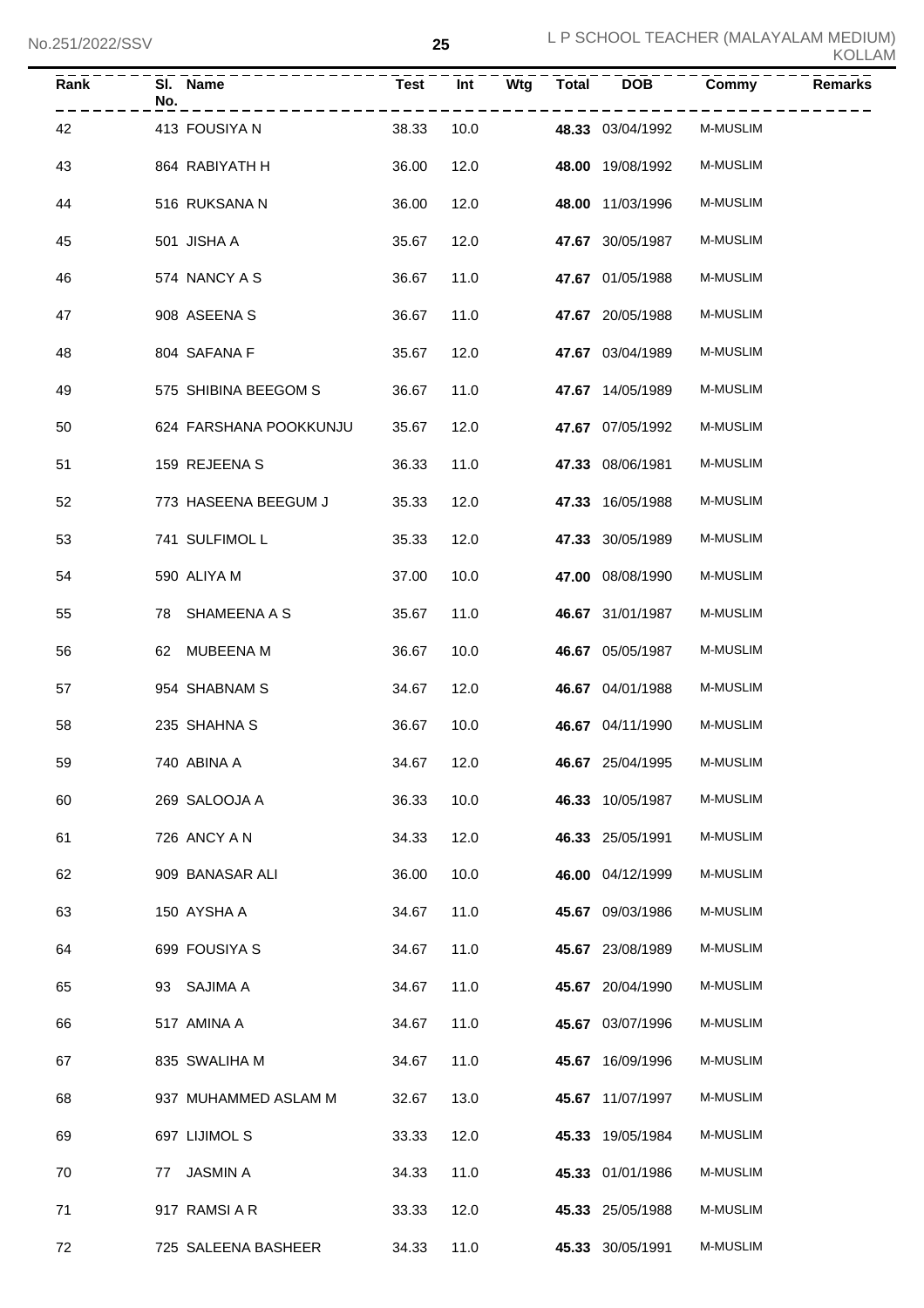| Rank | SI. Name<br>No.      | <b>Test</b> | Int  | Wtg Total | <b>DOB</b>       | Commy           | <b>Remarks</b> |
|------|----------------------|-------------|------|-----------|------------------|-----------------|----------------|
| 73   | 1002ABEED RAHMAN A   | 33.33       | 12.0 |           | 45.33 26/12/1999 | <b>M-MUSLIM</b> |                |
| 74   | 469 RINSI MUHAMMED   | 33.00       | 12.0 |           | 45.00 02/04/1990 | <b>M-MUSLIM</b> |                |
| 75   | 682 SAJEENA S        | 33.67       | 11.0 |           | 44.67 18/05/1984 | <b>M-MUSLIM</b> |                |
| 76   | 951 MUHAMMED ASEEM A | 33.67       | 11.0 |           | 44.67 03/07/1989 | M-MUSLIM        |                |
| 77   | 470 MISIRIYA S       | 33.67       | 11.0 |           | 44.67 27/11/1990 | M-MUSLIM        |                |
| 78   | 619 SOUMYA S         | 32.67       | 12.0 |           | 44.67 10/05/1991 | M-MUSLIM        |                |
| 79   | 129 RASHEEDA S       | 33.33       | 11.0 |           | 44.33 01/05/1987 | M-MUSLIM        |                |
| 80   | 434 JASEENA BEEGAM H | 33.33       | 11.0 |           | 44.33 31/05/1989 | M-MUSLIM        |                |
| 81   | 471 KHALEEDA K       | 31.67       | 12.0 |           | 43.67 27/05/1987 | <b>M-MUSLIM</b> |                |
| 82   | 893 LIBINA LATHEEF   | 32.33       | 11.0 |           | 43.33 22/05/1991 | M-MUSLIM        |                |
| 83   | 502 SEREENA M R      | 31.33       | 12.0 |           | 43.33 25/05/1991 | M-MUSLIM        |                |
| 84   | 415 SEENA M N        | 34.00       | 9.0  |           | 43.00 30/04/1983 | M-MUSLIM        |                |
| 85   | 895 RAMLATH A        | 32.00       | 11.0 |           | 43.00 01/04/1989 | M-MUSLIM        |                |
| 86   | 116 BINSEENA S       | 32.67       | 10.0 |           | 42.67 16/04/1983 | M-MUSLIM        |                |
| 87   | 715 SHAHANAS N S     | 30.67       | 12.0 |           | 42.67 07/03/1995 | M-MUSLIM        |                |
| 88   | 918 JASMIN I         | 29.33       | 13.0 |           | 42.33 18/04/1988 | M-MUSLIM        | DA-LD/CP       |
| 89   | 938 RAJEENA A        | 31.33       | 11.0 |           | 42.33 30/05/1988 | <b>M-MUSLIM</b> |                |
| 90   | 473 SHAHINA Y        | 30.33 12.0  |      |           | 42.33 25/05/1989 | <b>M-MUSLIM</b> |                |
| 91   | 90 SHAMEELA S        | 32.33       | 10.0 |           | 42.33 19/04/1997 | M-MUSLIM        |                |
| 92   | 862 ETHELWINA A      | 29.67       | 12.0 |           | 41.67 29/03/1985 | M-MUSLIM        |                |
| 93   | 549 SAJEENA A        | 30.67       | 11.0 |           | 41.67 25/05/1986 | M-MUSLIM        |                |
| 94   | 387 SAJANA S M       | 28.67       | 13.0 |           | 41.67 07/10/1991 | M-MUSLIM        |                |
| 95   | 879 MADEENA M A      | 29.33       | 12.0 |           | 41.33 17/05/1985 | M-MUSLIM        |                |
| 96   | 834 SABITHA S        | 29.33       | 12.0 |           | 41.33 06/05/1987 | M-MUSLIM        |                |
| 97   | 833 JESEERAMOL I J   | 30.33       | 11.0 |           | 41.33 04/05/1989 | M-MUSLIM        |                |
| 98   | 850 HAMSIYA KHALID   | 29.33       | 12.0 |           | 41.33 04/04/1994 | M-MUSLIM        |                |
| 99   | 714 ARSHIDA A        | 29.33       | 12.0 |           | 41.33 08/03/1999 | M-MUSLIM        |                |
| 100  | 109 NUSRATH K        | 31.00       | 10.0 |           | 41.00 28/09/1988 | M-MUSLIM        |                |
| 101  | 326 JASEELA J        | 29.00       | 12.0 |           | 41.00 18/04/1989 | M-MUSLIM        |                |
| 102  | 422 JASMINE M        | 31.00       | 10.0 |           | 41.00 09/09/1989 | M-MUSLIM        |                |
| 103  | 892 NOUFIYA SHAH     | 32.00       | 9.0  |           | 41.00 27/02/1997 | M-MUSLIM        |                |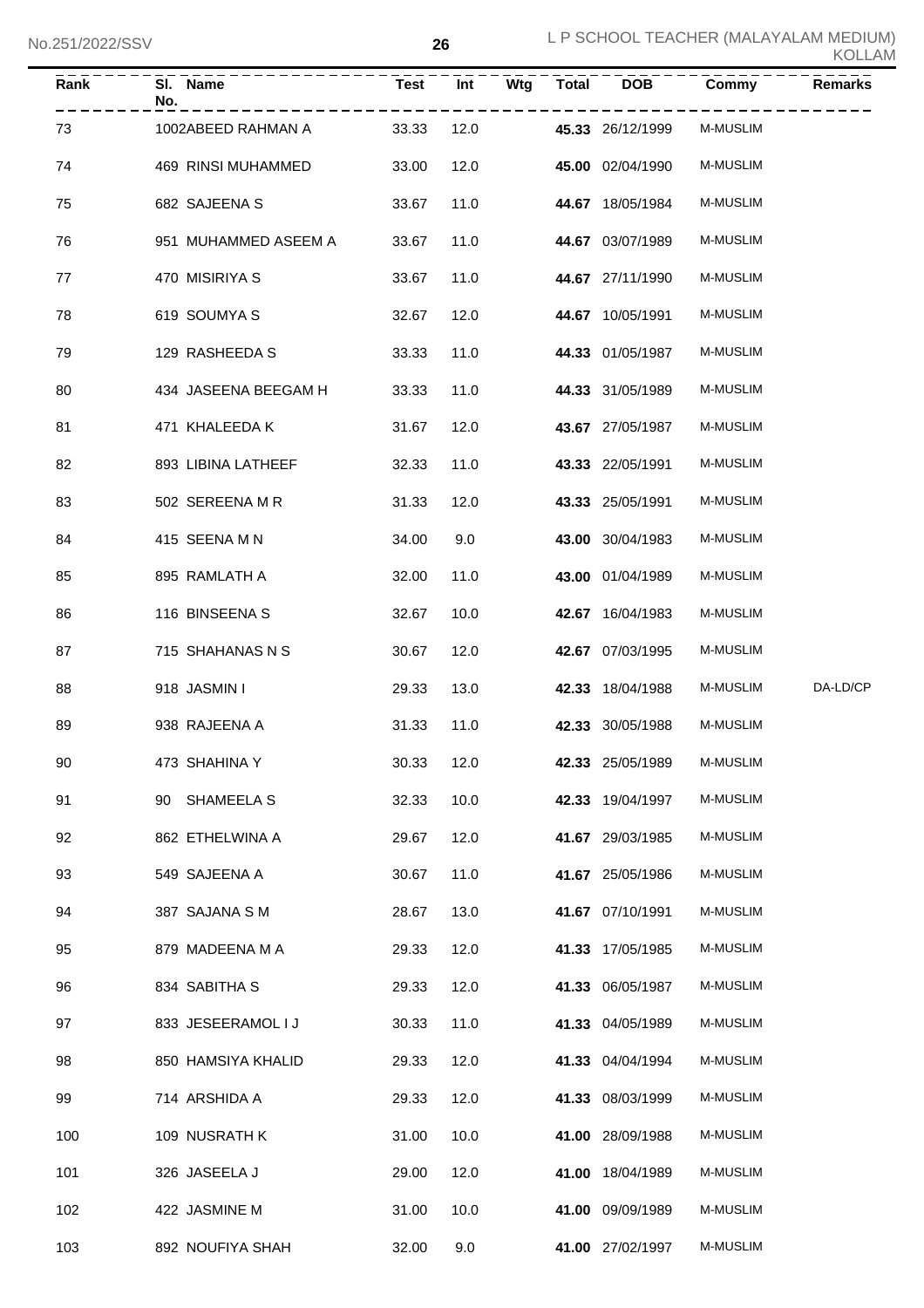| Rank | SI. Name<br>No.         | <b>Test</b> | Int  | Wtg Total DOB           | Commy           | <b>Remarks</b> |
|------|-------------------------|-------------|------|-------------------------|-----------------|----------------|
| 104  | 486 DEEPA RANI M        | 29.67       | 11.0 | 40.67 01/06/1980        | <b>M-MUSLIM</b> |                |
| 105  | 137 HAMEENA BEEVI M     | 29.67       | 11.0 | 40.67 13/01/1985        | <b>M-MUSLIM</b> |                |
| 106  | 161 ASHITHA L S         | 29.67       | 11.0 | 40.67 06/05/1989        | <b>M-MUSLIM</b> |                |
| 107  | 63 SOUMII               | 30.67       | 10.0 | 40.67 23/12/1991        | <b>M-MUSLIM</b> |                |
| 108  | 176 SHAHINA S           | 30.33       | 10.0 | 40.33 11/05/1987        | <b>M-MUSLIM</b> |                |
| 109  | 622 FASEENA F           | 28.33       | 12.0 | 40.33 26/05/1988        | <b>M-MUSLIM</b> |                |
| 110  | 623 SAJEENA S           | 29.33       | 11.0 | 40.33 12/05/1990        | <b>M-MUSLIM</b> |                |
| 111  | 39 ANEESA RAHIM         | 30.33       | 10.0 | 40.33 05/01/1991        | <b>M-MUSLIM</b> |                |
| 112  | 607 SHANIMABEEVI S      | 29.00       | 11.0 | 40.00 20/05/1981        | <b>M-MUSLIM</b> |                |
| 113  | 449 MUNEERA T           | 29.00       | 11.0 | 40.00 07/03/1990        | <b>M-MUSLIM</b> |                |
| 114  | 896 SHAHATHA T          | 29.00       | 11.0 | 40.00 23/12/1990        | <b>M-MUSLIM</b> |                |
| 115  | 772 ANEESA H            | 27.67       | 12.0 | 39.67 04/04/1982        | <b>M-MUSLIM</b> |                |
| 116  | 297 NISHA B             | 26.67       | 13.0 | 39.67 28/05/1986        | <b>M-MUSLIM</b> |                |
| 117  | 548 SURYA A             | 28.67       | 11.0 | 39.67 07/11/1989        | <b>M-MUSLIM</b> |                |
| 118  | 254 SUHRUBAN S          | 28.67       | 11.0 | 39.67 04/04/1990        | <b>M-MUSLIM</b> |                |
| 119  | 192 THASNIMOL S         | 27.33       | 12.0 | 39.33 11/09/1989        | <b>M-MUSLIM</b> |                |
| 120  | 802 RASHEEDA BEEVIN     | 27.00       | 12.0 | 39.00 20/01/1981        | <b>M-MUSLIM</b> |                |
| 121  | 500 SHAHINA BEEVI B     | 27.00 12.0  |      | <b>39.00</b> 18/03/1986 | M-MUSLIM        |                |
| 122  | 414 REENA S             | 29.00       | 10.0 | 39.00 29/05/1988        | M-MUSLIM        |                |
| 123  | 314 SANOOJA S N         | 27.00       | 12.0 | 39.00 28/05/1989        | M-MUSLIM        |                |
| 124  | 654 SAJANA A            | 26.67       | 12.0 | 38.67 06/05/1981        | M-MUSLIM        |                |
| 125  | 435 RAMZY R             | 26.67       | 12.0 | 38.67 11/03/1992        | M-MUSLIM        |                |
| 126  | 313 FOUSIYA A           | 28.67       | 10.0 | 38.67 06/03/1994        | M-MUSLIM        |                |
| 127  | 620 SHIBINA A R         | 26.33       | 12.0 | 38.33 28/05/1981        | M-MUSLIM        |                |
| 128  | 818 RAMSY R             | 27.33       | 11.0 | 38.33 22/05/1994        | M-MUSLIM        |                |
| 129  | 48 FATHIMATHU SUMAYYA I | 27.00       | 11.0 | 38.00 22/10/1987        | M-MUSLIM        |                |
| 130  | 64 SHAMSIYA M           | 29.00       | 9.0  | 38.00 10/04/1988        | M-MUSLIM        |                |
| 131  | THASNEEM B<br>65        | 27.00       | 11.0 | 38.00 03/10/1989        | M-MUSLIM        |                |
| 132  | 92 JASMIN R             | 28.00       | 10.0 | 38.00 13/05/1992        | M-MUSLIM        |                |
| 133  | 311 MUNEERA N           | 26.67       | 11.0 | 37.67 29/06/1995        | M-MUSLIM        |                |
| 134  | 207 AMINA S J           | 28.67       | 9.0  | 37.67 27/09/1999        | M-MUSLIM        |                |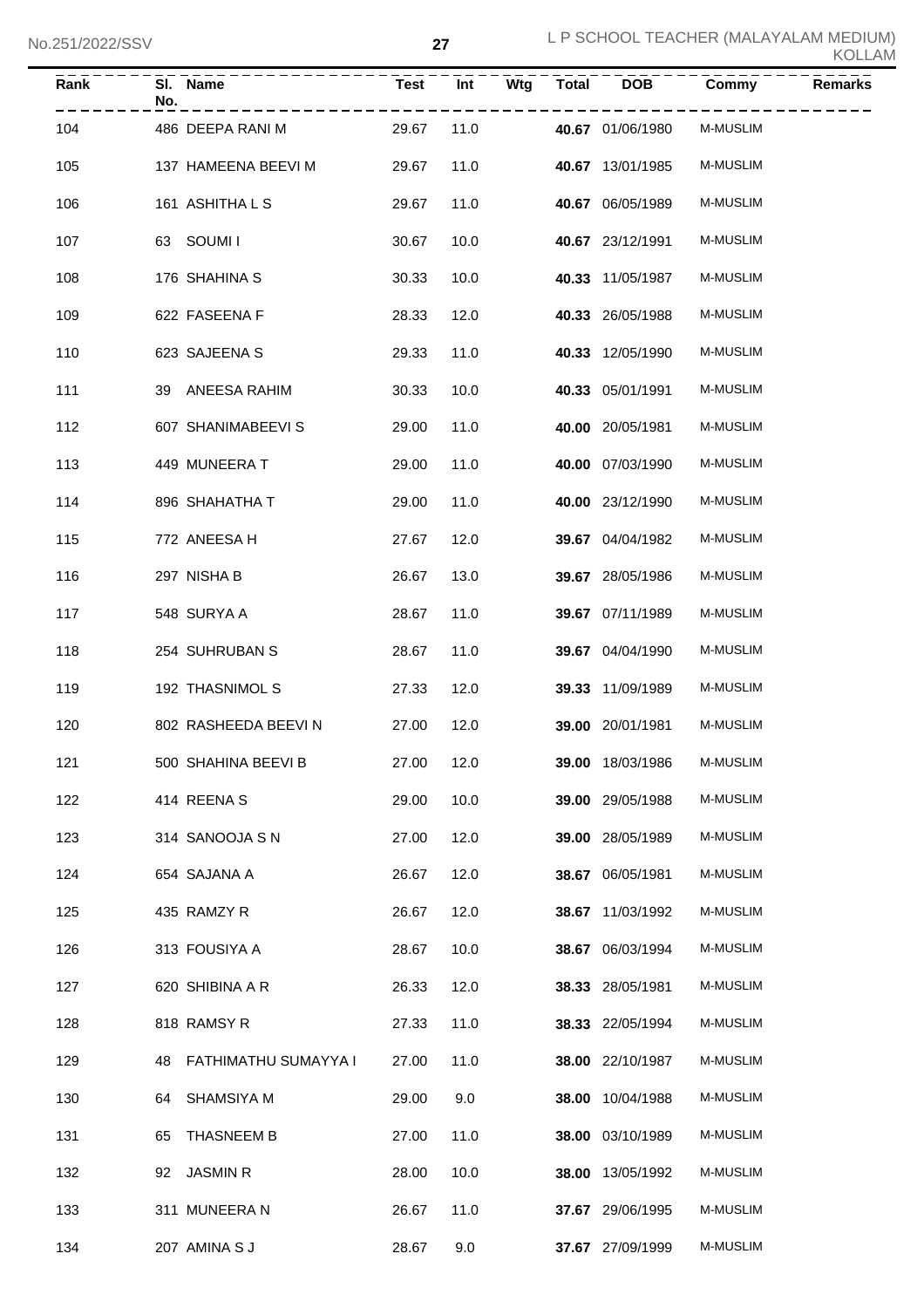| Rank         | SI. Name<br>No.    | Test  | Int                        | Wtg<br><b>Total</b> | <b>DOB</b>       | Commy           | <b>Remarks</b> |
|--------------|--------------------|-------|----------------------------|---------------------|------------------|-----------------|----------------|
| 135          | 149 RASEENA M      | 28.33 | 9.0                        |                     | 37.33 30/05/1981 | M-MUSLIM        |                |
| 136          | 128 SHAMNA H       | 26.33 | 11.0                       |                     | 37.33 24/05/1986 | M-MUSLIM        |                |
| 137          | 312 SHEEJA MOL S   | 26.33 | 11.0                       |                     | 37.33 31/05/1992 | M-MUSLIM        |                |
| 138          | 206 AMEERA IQBAL   | 27.00 | 10.0                       |                     | 37.00 30/05/1992 | M-MUSLIM        |                |
| 139          | 117 FOUSIYA N      | 26.67 | 10.0                       |                     | 36.67 10/06/1987 | M-MUSLIM        |                |
| 140          | 968 ALFIYA H       | 26.33 | 10.0                       |                     | 36.33 31/05/1986 | <b>M-MUSLIM</b> |                |
| 141          | 91 RAHNA BEEVIS    | 26.33 | 10.0                       |                     | 36.33 02/11/1992 | <b>M-MUSLIM</b> |                |
|              |                    |       | <b>Latin Catholics/A.I</b> |                     |                  |                 |                |
| $\mathbf{1}$ | 758 SALINI F       | 41.00 | 12.0                       |                     | 53.00 15/08/1984 | LC              |                |
| 2            | 374 SARITHA A      | 40.67 | 11.0                       |                     | 51.67 30/05/1986 | LC              |                |
| 3            | 743 RESHMI JESTUS  | 38.33 | 13.0                       |                     | 51.33 26/04/1979 | LC              |                |
| 4            | 24 ALICE A         | 39.33 | 12.0                       |                     | 51.33 01/06/1981 | LC              |                |
| 5            | 373 BINDHU V       | 40.33 | 11.0                       |                     | 51.33 18/05/1984 | LC              |                |
| 6            | 138 SHYLA JOHNSON  | 40.00 | 11.0                       |                     | 51.00 15/05/1989 | LC              |                |
| 7            | 344 BIJIMOLE A K   | 39.00 | 11.0                       |                     | 50.00 31/05/1980 | LC              |                |
| 8            | 805 BIJI WILSON    | 39.00 | 11.0                       |                     | 50.00 31/05/1993 | LC              |                |
| 9            | 866 ALEENA G       | 38.33 | 11.0                       |                     | 49.33 24/12/1987 | LC              |                |
| 10           | 518 KARMAL VIJI A  | 38.00 | 11.0                       |                     | 49.00 17/05/1983 | LC              |                |
| 11           | 474 REENAH         | 37.00 | 12.0                       |                     | 49.00 09/05/1984 | LC              |                |
| 12           | 372 SMITHA M       | 38.67 | 10.0                       |                     | 48.67 30/05/1990 | LC              |                |
| 13           | 94 MARY RENJUS V   | 37.33 | 11.0                       |                     | 48.33 22/04/1980 | LC              |                |
| 14           | 668 JOYCE MARY F   | 36.00 | 12.0                       |                     | 48.00 04/05/1981 | LC              |                |
| 15           | 300 LINCY J        | 37.00 | 11.0                       |                     | 48.00 25/08/1988 | LC              |                |
| 16           | 969 TEENA B        | 37.67 | 10.0                       |                     | 47.67 01/03/1987 | LC              |                |
| 17           | 237 VIJITHAMOL Z   | 36.67 | 11.0                       |                     | 47.67 04/03/1991 | LC              |                |
| 18           | 120 LOVELY J       | 35.33 | 12.0                       |                     | 47.33 10/05/1991 | LC              |                |
| 19           | 919 BETCYMOL E     | 34.33 | 12.0                       |                     | 46.33 03/05/1981 | LC              |                |
| 20           | 971 SANIL C        | 35.00 | 11.0                       |                     | 46.00 29/03/1987 | LC              |                |
| 21           | 775 GINI ISSAC     | 33.00 | 12.0                       |                     | 45.00 25/05/1980 | LC              |                |
| 22           | 436 SHALINY MARY C | 33.00 | 12.0                       |                     | 45.00 30/01/1981 | LC              |                |
| 23           | 193 SMRITHY J      | 33.67 | 11.0                       |                     | 44.67 25/05/1988 | LC              |                |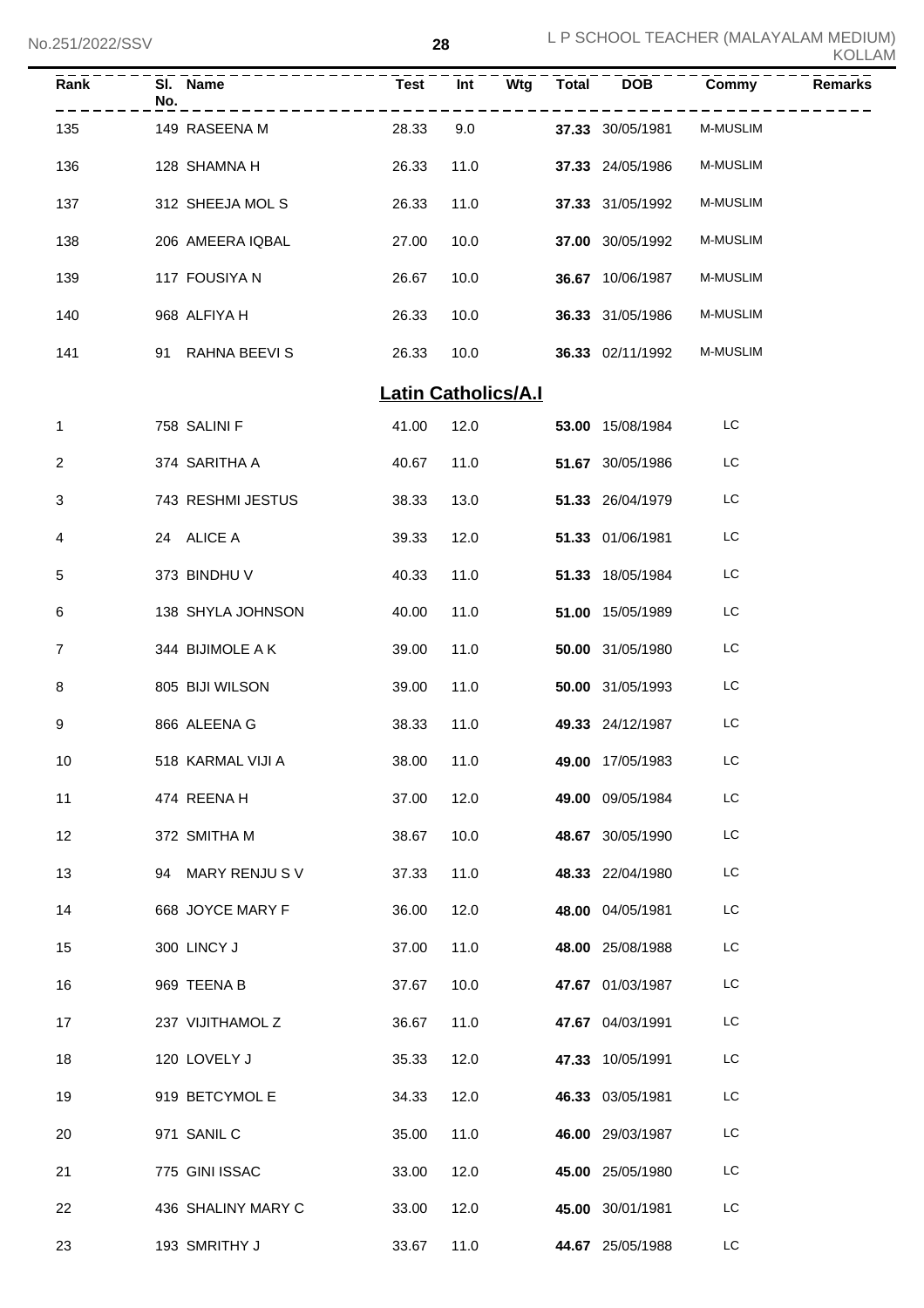| Rank | SI. Name<br>No.<br>. <u>_ _ _ _ _ _ _ _ _ _ _</u> _ |       |            |            |                         | Test Int Wtg Total DOB Commy             | <b>Remarks</b> |
|------|-----------------------------------------------------|-------|------------|------------|-------------------------|------------------------------------------|----------------|
| 24   | 609 JIJI MARY GEORGE 32.33 12.0                     |       |            |            | 44.33 01/05/1990 LC     | .                                        |                |
| 25   | 564 ALEENA P                                        | 34.00 |            | 10.0       | <b>44.00</b> 15/02/1990 | LC                                       |                |
| 26   | 416 SUSAN ANDREWS                                   | 33.00 | 10.0       |            | <b>43.00</b> 29/09/1994 | LC                                       |                |
| 27   | 283 JEENA J R                                       | 31.67 |            | 11.0       | 42.67 21/05/1987        | LC                                       |                |
| 28   | 119 ANILA RAJAN                                     | 30.67 |            | 12.0       | 42.67 24/05/1987        | LC                                       |                |
| 29   | 140 SINU XAVIER                                     | 29.67 | 13.0       |            | 42.67 01/01/1990        | LC                                       |                |
| 30   | 683 VINITHA DAS S                                   | 30.33 |            | 12.0       | 42.33 09/05/1984        | LC                                       |                |
| 31   | 970 JOSE A                                          | 30.00 | 12.0       |            | <b>42.00</b> 22/05/1987 | LC                                       |                |
| 32   | 983 AJITHKUMAR H MIRANDA                            | 31.67 | 10.0       |            | 41.67 31/05/1976        | LC                                       |                |
| 33   | 1004SHYNY MARYKUTTY                                 | 30.33 | 11.0       |            | 41.33 31/05/1980        | LC                                       |                |
| 34   | 728 EBITTA GEORGE                                   | 29.33 | 12.0       |            | 41.33 11/03/1997        | LC                                       |                |
| 35   | 162 ANCYMOL ALBERT                                  | 27.67 | 13.0       |            | 40.67 23/05/1992        | LC                                       |                |
| 36   | 592 AJITHA ANDREW                                   | 28.33 | 12.0       |            | 40.33 05/02/1976        | LC                                       |                |
| 37   | 327 SAYANA R                                        | 28.33 | 12.0       |            | 40.33 10/05/1989        | LC                                       |                |
| 38   | 236 ANILA J                                         | 28.33 | 12.0       |            | 40.33 27/10/1998        | LC                                       |                |
| 39   | 669 KARMAL NETTO A                                  | 28.00 | 12.0       |            | 40.00 31/05/1983        | LC                                       |                |
| 40   | 744 REEJA MARY P                                    | 28.00 | 12.0       |            | 40.00 28/04/1984        | LC                                       |                |
| 41   | 139 JINI JOHNSON                                    |       |            | 27.67 12.0 | <b>39.67</b> 20/05/1985 | LC                                       |                |
| 42   | 418 SENCEY S                                        | 29.67 | 10.0       |            | 39.67 28/05/1987        | LC                                       |                |
| 43   | 417 LINSU ALEX                                      | 30.67 | 9.0        |            | 39.67 31/05/1989        | LC                                       |                |
| 44   | 110 ANITTA A                                        | 27.67 | 11.0       |            | 38.67 26/01/1988        | LC                                       |                |
| 45   | 177 LEENA S                                         | 28.67 | 10.0       |            | 38.67 28/05/1988        | LC                                       |                |
| 46   | 563 LAJITHA MOL C                                   | 27.67 | 10.0       |            | 37.67 18/05/1987        | LC                                       |                |
|      |                                                     |       | <b>OBC</b> |            |                         |                                          |                |
| 1    | 920 GOPIKA R                                        | 39.67 | 12.0       |            | 51.67 20/05/1991        | OBC-GANAKA                               |                |
| 2    | 684 SUVIDYA V                                       | 39.00 | 12.0       |            | 51.00 20/05/1989        | OBC-<br>VEERASAIVAS[YO<br>GISYOGEESWARA] |                |
| 3    | 550 ANJALI S                                        | 40.00 | 11.0       |            | 51.00 01/10/1996        | OBC-VANIAN                               |                |
| 4    | 194 SACHITHRA G G                                   | 38.00 | 12.0       |            | 50.00 31/05/1987        | OBC-<br>YOGEESWARA                       |                |
| 5    | 12 ARYA RENJITH                                     | 37.33 | 12.0       |            | 49.33 28/07/1998        | OBC-VANIYAN                              | DA-LV          |
| 6    | 49 AJITHA A                                         | 37.67 | 11.0       |            | 48.67 27/05/1986        | OBC-YADAVAS                              |                |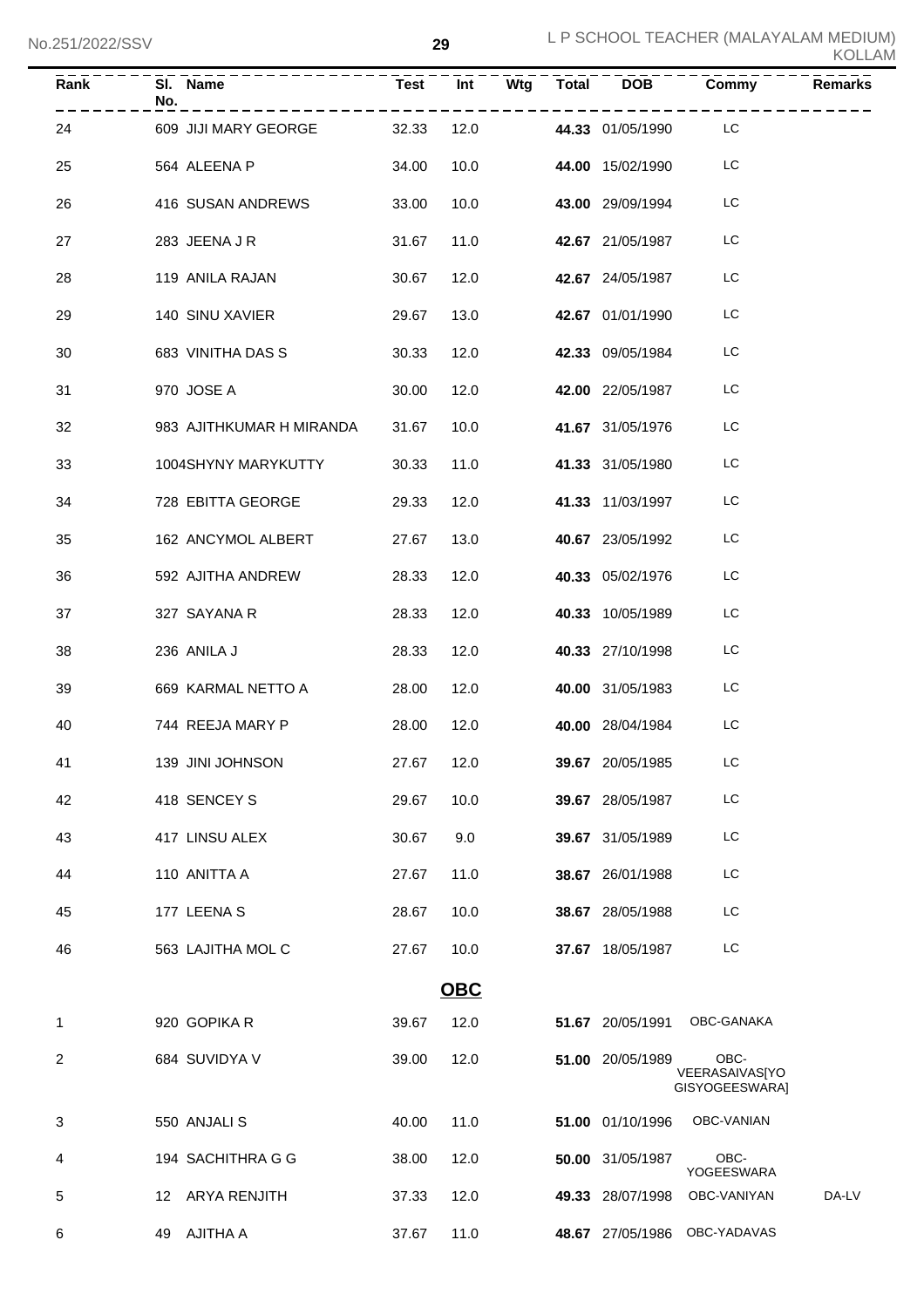| Rank | SI. Name<br>No.         | <b>Test</b> | Wtg<br>Int | $\overline{\text{Total}}$ | <b>DOB</b>       | Commy                               | <b>Remarks</b> |
|------|-------------------------|-------------|------------|---------------------------|------------------|-------------------------------------|----------------|
| 7    | 593 SANDHYA R           | 37.00       | 11.0       |                           |                  | 48.00 15/05/1982 OBC-EZHAVATHI      |                |
| 8    | 638 ARCHA V S           | 35.67       | 12.0       |                           | 47.67 22/02/1992 | OBC-<br>VILAKKITHALA<br><b>NAIR</b> |                |
| 9    | 685 ASWATHY L           | 34.33       | 13.0       |                           | 47.33 15/04/1990 | OBC-<br>VEERASAIVAS[VEE<br>RASAIVA] |                |
| 10   | 578 SURYA S             | 34.67       | 12.0       |                           | 46.67 22/03/1992 | OBC-GANAKA                          |                |
| 11   | 403 ATHULYA CHANDRAN    | 34.00       | 12.0       |                           | 46.00 20/09/1999 | OBC-CHETTY                          |                |
| 12   | 315 RAJI S              | 33.67       | 12.0       |                           | 45.67 25/05/1986 | OBC-CHETTY                          |                |
| 13   | 880 BABY BHINDHU R      | 33.33       | 11.0       |                           | 44.33 18/03/1985 | OBC-VANIYAN                         |                |
| 14   | 610 RESHMAR             | 31.33       | 13.0       |                           | 44.33 26/10/1992 | OBC-<br>KANIYAN[GANAKA]<br>KANISAN  |                |
| 15   | 405 AKHILA V            | 32.33       | 12.0       |                           | 44.33 07/04/1996 | OBC-CHETTY                          |                |
| 16   | 577 PRIYANKA V R        | 31.67       | 12.0       |                           | 43.67 09/10/1992 | OBC-<br>VILAKKITHALA<br><b>NAIR</b> |                |
| 17   | 388 KRISHNENDHU S       | 31.67       | 11.0       |                           | 42.67 22/04/1989 | <b>OBC-VANIKA</b><br>VAISYA         |                |
| 18   | 208 SINI S S            | 32.67       | 10.0       |                           | 42.67 23/05/1995 | OBC-VELAAN                          |                |
| 19   | 565 AKHILA KRISHNAN B   | 31.00       | 11.0       |                           | 42.00 30/05/1990 | OBC-<br>VILAKKITHALA<br><b>NAIR</b> |                |
| 20   | 451 SOUMYA I            | 32.00       | 8.0        |                           | 40.00 30/04/1987 | OBC-<br>VILAKKITHALA<br><b>NAIR</b> | ,Wife of Jawan |
| 21   | 921 ANANTHAKRISHNAN C A | 27.00       | 12.0       |                           | 39.00 02/01/1999 | OBC-<br>VILAKKITHALA<br><b>NAIR</b> |                |
| 22   | 270 JYOTHIMONY M        | 27.00       | 11.0       |                           | 38.00 20/05/1990 | OBC-GANAKA                          |                |
| 23   | 819 SIJA S              | 24.67       | 12.0       |                           | 36.67 07/05/1993 | OBC-<br>VILAKKITHALA<br><b>NAIR</b> |                |
| 24   | 360 ANGITHA PREM        | 26.00       | 10.0       |                           | 36.00 29/03/1994 | OBC-<br>VILAKKITHALA<br><b>NAIR</b> |                |
| 25   | 238 DHANYAMOL CHANDRAN  | 25.33       | 10.0       |                           | 35.33 20/02/1986 | OBC-VELAAN                          |                |
| 26   | 328 ADHEENA D P         | 22.33       | 12.0       |                           | 34.33 20/09/1991 | OBC-<br>VELUTHEDATHU<br><b>NAIR</b> |                |
| 27   | 404 SIMI P S            | 24.00       | 10.0       |                           |                  | 34.00 25/05/1982 OBC-EZHAVATHI      |                |
| 28   | 576 PRIYA S             | 22.00       | 12.0       |                           | 34.00 29/03/2000 | OBC-<br>VILAKKITHALA<br><b>NAIR</b> |                |
| 29   | 625 ANJU G S            | 19.33       | 12.0       |                           | 31.33 03/12/1996 | OBC-<br>VILAKKITHALA<br><b>NAIR</b> |                |
| 30   | 178 AKHILA S S          | 21.33       | 9.0        |                           | 30.33 06/12/1999 | OBC-CHAKKALA                        |                |
| 31   | 452 ANJU B S            | 17.67       | 12.0       |                           | 29.67 31/05/1988 | OBC-<br>VILAKKITHALA<br><b>NAIR</b> |                |
| 32   | 40 RESHMA RAJAN         | 16.00       | 10.0       |                           | 26.00 07/11/1992 | OBC-<br>VILAKKITHALA<br><b>NAIR</b> |                |
| 33   | 655 REJITHA I R         | 14.00       | 11.0       |                           | 25.00 27/11/1983 | OBC-VELAANS<br>[VELAAN]             |                |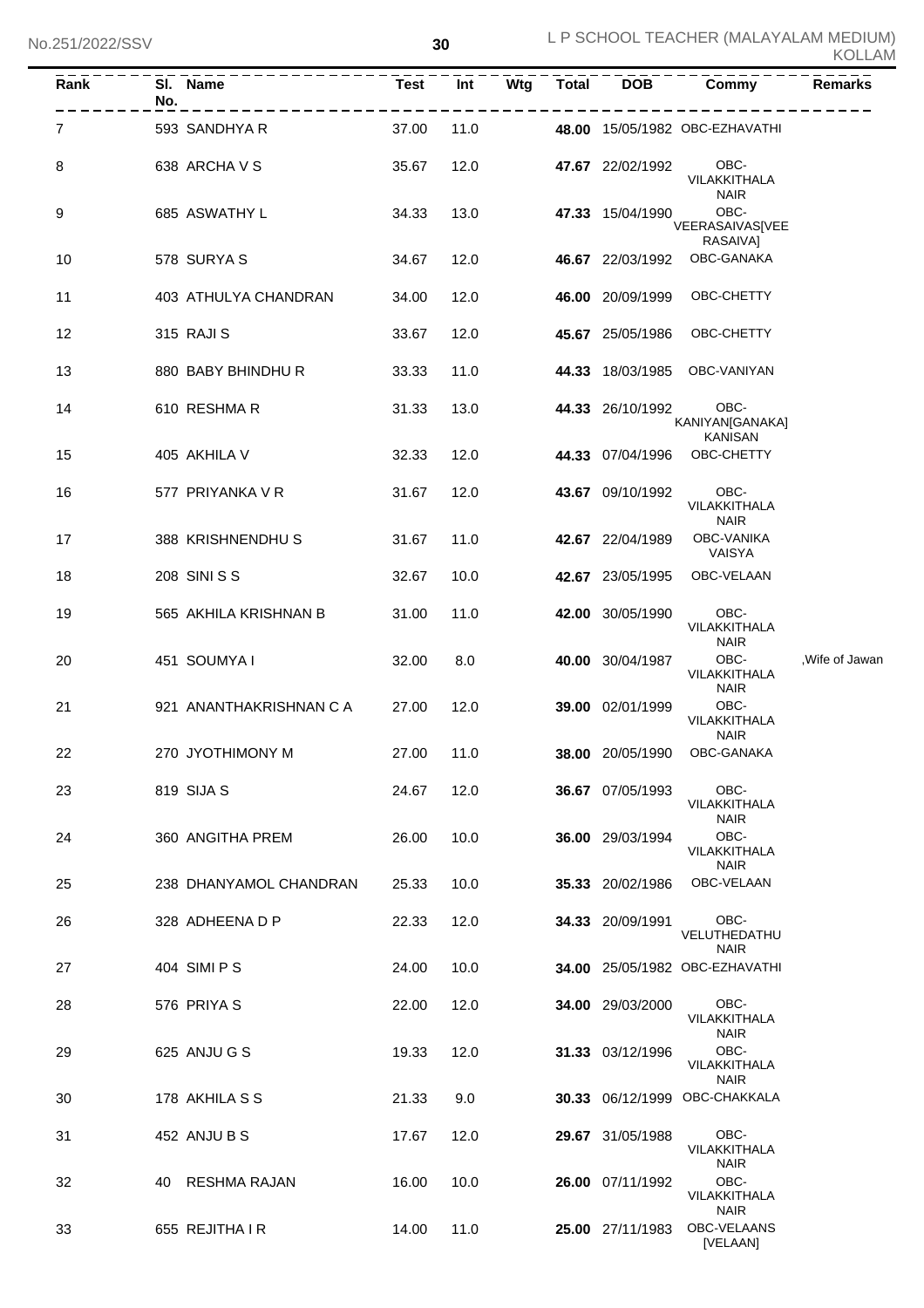| Rank | No. | SI. Name               | <b>Test</b> | Int               | Wtg | <b>Total</b> | $\overline{DOB}$ | Commy                               | <b>Remarks</b> |
|------|-----|------------------------|-------------|-------------------|-----|--------------|------------------|-------------------------------------|----------------|
| 34   |     | 179 GEETHU V           | 16.33       | 8.0               |     |              |                  | <b>24.33</b> 26/10/1995 OBC-VANIYAN |                |
|      |     |                        |             | <b>Viswakarma</b> |     |              |                  |                                     |                |
| 1    |     | 639 JYOTHILEKSHMI P    | 39.67       | 11.0              |     |              |                  | 50.67 26/05/1993 V-VISWAKARMA       |                |
| 2    |     | 240 GEETHU MOHAN S     | 39.33       | 11.0              |     |              |                  | 50.33 15/05/1988 V-VISWAKARMA       |                |
| 3    |     | 163 SOBHAI             | 39.00       | 11.0              |     |              |                  | 50.00 31/05/1985 V-VISWAKARMA       |                |
| 4    |     | 345 LEKSHMI P L        | 39.67       | 10.0              |     |              |                  | 49.67 29/10/1992 V-VISWAKARMA       |                |
| 5    |     | 284 SUMI C             | 38.33       | 11.0              |     |              |                  | 49.33 23/01/1980 V-VISWAKARMA       |                |
| 6    |     | 986 MANOJ L            | 37.33       | 11.0              |     |              |                  | 48.33 20/04/1981 V-VISWAKARMA       |                |
| 7    |     | 79 JAYASREE V          | 36.33       | 12.0              |     |              |                  | 48.33 20/07/1991 V-VISWAKARMA       |                |
| 8    |     | 209 ANEESYA LEKSHMISR  | 37.00       | 11.0              |     |              |                  | 48.00 25/05/1990 V-VISWAKARMA       |                |
| 9    |     | 579 AJITHA MOLE S      | 35.33       | 12.0              |     |              |                  | 47.33 04/01/1988 V-VISWAKARMA       |                |
| 10   |     | 985 SARUL GANGADHAR    | 36.33       | 11.0              |     |              |                  | 47.33 15/03/1988 V-VISWAKARMA       |                |
| 11   |     | 790 RESHMA V           | 35.33       | 12.0              |     |              |                  | 47.33 28/11/1996 V-VISWAKARMA       |                |
| 12   |     | 729 BINDIA K G         | 34.33       | 12.0              |     |              |                  | 46.33 17/05/1982 V-VISWAKARMA       |                |
| 13   |     | 940 SILPAIB            | 33.00       | 12.0              |     |              |                  | 45.00 04/12/1984 V-VISWAKARMA       |                |
| 14   |     | 820 ATHIRA S R         | 34.00       | 11.0              |     |              |                  | 45.00 08/02/1991 V-VISWAKARMA       |                |
| 15   |     | 488 GEETHU DAS         | 33.00       | 12.0              |     |              |                  | 45.00 06/04/1992 V-VISWAKARMA       |                |
| 16   |     | 225 SOUMYA KRISHNAN    | 32.67 12.0  |                   |     |              |                  | 44.67 31/01/1990 V-VISWAKARMA       |                |
| 17   | 95  | JYOTHILEKSHMI V B      | 33.00       | 11.0              |     |              |                  | 44.00 15/05/1988 V-VISWAKARMA       |                |
| 18   |     | 389 ARATHY RAJAN A     | 33.33       | 10.0              |     |              |                  | 43.33 25/05/1993 V-VISWAKARMA       |                |
| 19   |     | 224 ASHA MOLE V        | 31.33       | 11.0              |     |              |                  | 42.33 01/06/1986 V-VISWAKARMA       |                |
| 20   |     | 836 ANU KRISHNA R      | 30.33       | 12.0              |     |              |                  | 42.33 30/04/1990 V-VISWAKARMA       |                |
| 21   |     | 487 SINDHUS            | 29.67       | 12.0              |     |              |                  | 41.67 05/05/1982 V-VISWAKARMA       |                |
| 22   |     | 195 ATHIRA JU          | 29.67       | 12.0              |     |              |                  | 41.67 22/02/1992 V-VISWAKARMA       |                |
| 23   |     | 50 RENJUS              | 30.67       | 11.0              |     |              |                  | 41.67 29/06/1996 V-VISWAKARMA       |                |
| 24   |     | 164 REVUKRISHNA R      | 29.00       | 12.0              |     |              |                  | 41.00 31/05/1989 V-VISWAKARMA       |                |
| 25   |     | 504 AKHILAKUMARY A     | 27.67       | 12.0              |     |              |                  | 39.67 30/05/1992 V-VISWAKARMA       |                |
| 26   |     | 25 KARTHIKA R          | 27.00       | 12.0              |     |              |                  | 39.00 27/08/1990 V-VISWAKARMA       |                |
| 27   |     | 580 ADHEENA L KRISHNAN | 28.00       | 11.0              |     |              |                  | 39.00 29/01/1996 V-VISWAKARMA       |                |
| 28   |     | 239 SYAMILY S          | 26.67       | 12.0              |     |              |                  | 38.67 31/05/1994 V-VISWAKARMA       |                |
| 29   |     | 939 VEENA V R          | 27.33       | 11.0              |     |              |                  | 38.33 27/05/1987 V-VISWAKARMA       |                |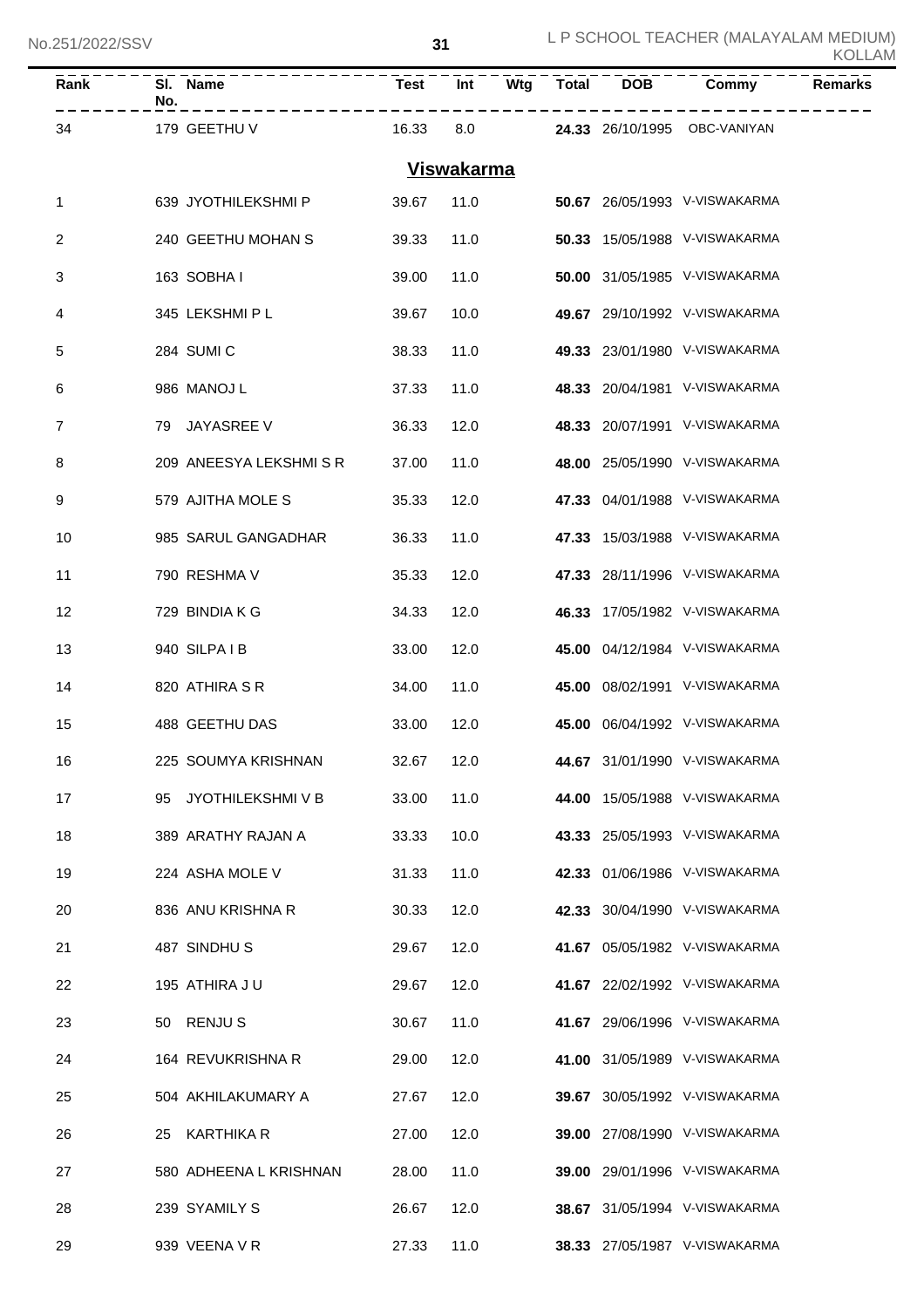| Rank              | No. | SI. Name                                        | <b>Test</b> | Int  | Wtg | <b>Total</b> | $\overline{DOB}$ | Commy                          | <b>Remarks</b> |  |
|-------------------|-----|-------------------------------------------------|-------------|------|-----|--------------|------------------|--------------------------------|----------------|--|
| 30                |     | 730 HARITHA B S                                 | 26.33       | 12.0 |     |              |                  | 38.33 26/09/1995 V-VISWAKARMA  |                |  |
| 31                |     | 881 RENJU R KRISHNAN                            | 25.33       | 12.0 |     |              |                  | 37.33 17/04/1990 V-VISWAKARMA  |                |  |
| 32                |     | 941 REMYA RAJ K                                 | 24.67       | 12.0 |     |              |                  | 36.67 10/02/1988 V-VISWAKARMA  |                |  |
| 33                |     | 851 SREELA M                                    | 25.33       | 11.0 |     |              |                  | 36.33 11/12/1999 V-VISWAKARMA  |                |  |
| 34                |     | 519 ARYA MOHAN                                  | 23.67       | 12.0 |     |              |                  | 35.67 14/04/1993 V-VISWAKARMA  |                |  |
| 35                |     | 594 MAYA MADHU                                  | 22.67       | 11.0 |     |              |                  | 33.67 17/04/1990 V-VISWAKARMA  |                |  |
| <b>SIUC Nadar</b> |     |                                                 |             |      |     |              |                  |                                |                |  |
| 1                 |     | 375 BEYOOLA M FRANCIS                           | 38.67       | 10.0 |     |              | 48.67 31/05/1988 | <b>SIUC NADAR</b>              |                |  |
| 2                 |     | 210 AKHILA DAS J L                              | 36.67       | 11.0 |     |              | 47.67 29/08/1998 | <b>SIUC NADAR</b>              |                |  |
| 3                 |     | 745 AJITHA T S                                  | 35.00       | 12.0 |     |              | 47.00 22/02/1989 | <b>SIUC NADAR</b>              |                |  |
| 4                 |     | 759 BENIFA R S                                  | 25.33       | 12.0 |     |              | 37.33 12/02/2000 | <b>SIUC NADAR</b>              |                |  |
| 5                 |     | 255 SANDHYA R S                                 | 22.33       | 12.0 |     |              | 34.33 26/05/1983 | <b>SIUC NADAR</b>              |                |  |
| 6                 |     | 955 JENJITH SAGAR I P                           | 24.00       | 9.0  |     |              | 33.00 21/08/1994 | <b>SIUC NADAR</b>              |                |  |
| 7                 |     | 419 AMANTA L S                                  | 22.67       | 9.0  |     |              | 31.67 18/01/1999 | <b>SIUC NADAR</b>              |                |  |
| 8                 |     | 956 ABHIJITH S                                  | 20.67       | 9.0  |     |              | 29.67 27/05/1992 | <b>SIUC NADAR</b>              |                |  |
|                   |     | <b>Scheduled Caste Converts to Christianity</b> |             |      |     |              |                  |                                |                |  |
| 1                 |     | 329 JANCY EMERETIA PRASAD                       | 39.33       | 12.0 |     |              |                  | 51.33 15/05/1987 SCCC-SAMBAVA  |                |  |
| 2                 |     | 910 HONEY JOHNEY                                | 36.00       | 11.0 |     |              |                  | 47.00 15/01/1990 SCCC-SAMBAVA  |                |  |
| 3                 |     | 330 DAISY MOLS                                  | 35.00       | 11.0 |     |              |                  | 46.00 03/05/1988 SCCC-KURAVA   |                |  |
| 4                 |     | 700 PRAJILA P R                                 | 34.00       | 12.0 |     |              |                  | 46.00 12/05/1989 SCCC-PULAYA   |                |  |
| 5                 |     | 924 SUBY T GEORGE                               | 27.67       | 11.0 |     |              |                  | 38.67 14/04/1997 SCCC-SIDHANAR |                |  |
| 6                 |     | 791 LISSY ZACHARIYA                             | 25.67       | 11.0 |     |              |                  | 36.67 10/05/1992 SCCC-KURAVA   |                |  |
| 7                 |     | 640 BINCY JACOB                                 | 24.33       | 12.0 |     |              |                  | 36.33 07/05/1990 SCCC-CHERAMAR |                |  |
| 8                 |     | 922 SATHYA C V                                  | 25.00       | 11.0 |     |              |                  | 36.00 25/05/1984 SCCC-KURAVA   |                |  |
| 9                 |     | 923 JOSE RAJI K                                 | 23.00       | 12.0 |     |              |                  | 35.00 31/05/1989 SCCC-SIDHANAR |                |  |
| 10                |     | 285 ANCY JACOB                                  | 21.33       | 11.0 |     |              |                  | 32.33 17/05/1987 SCCC-CHERAMAR |                |  |
| 11                |     | 534 SUSHAMA SEKHAR                              | 16.67       | 13.0 |     |              |                  | 29.67 18/04/1994 SCCC-PARAYAN  |                |  |
| <b>Dheevara</b>   |     |                                                 |             |      |     |              |                  |                                |                |  |
| 1                 |     | 760 ARATHY M S                                  | 35.33       | 12.0 |     |              | 47.33 30/06/1989 | D-ARAYAN                       |                |  |
| 2                 |     | 595 DEEPTHY S MONI                              | 25.00       | 12.0 |     |              | 37.00 20/05/1983 | D-DHEEVARA                     |                |  |
| 3                 |     | 437 ATHIRA P                                    | 22.67       | 12.0 |     |              | 34.67 21/05/1993 | D-ARAYAN                       |                |  |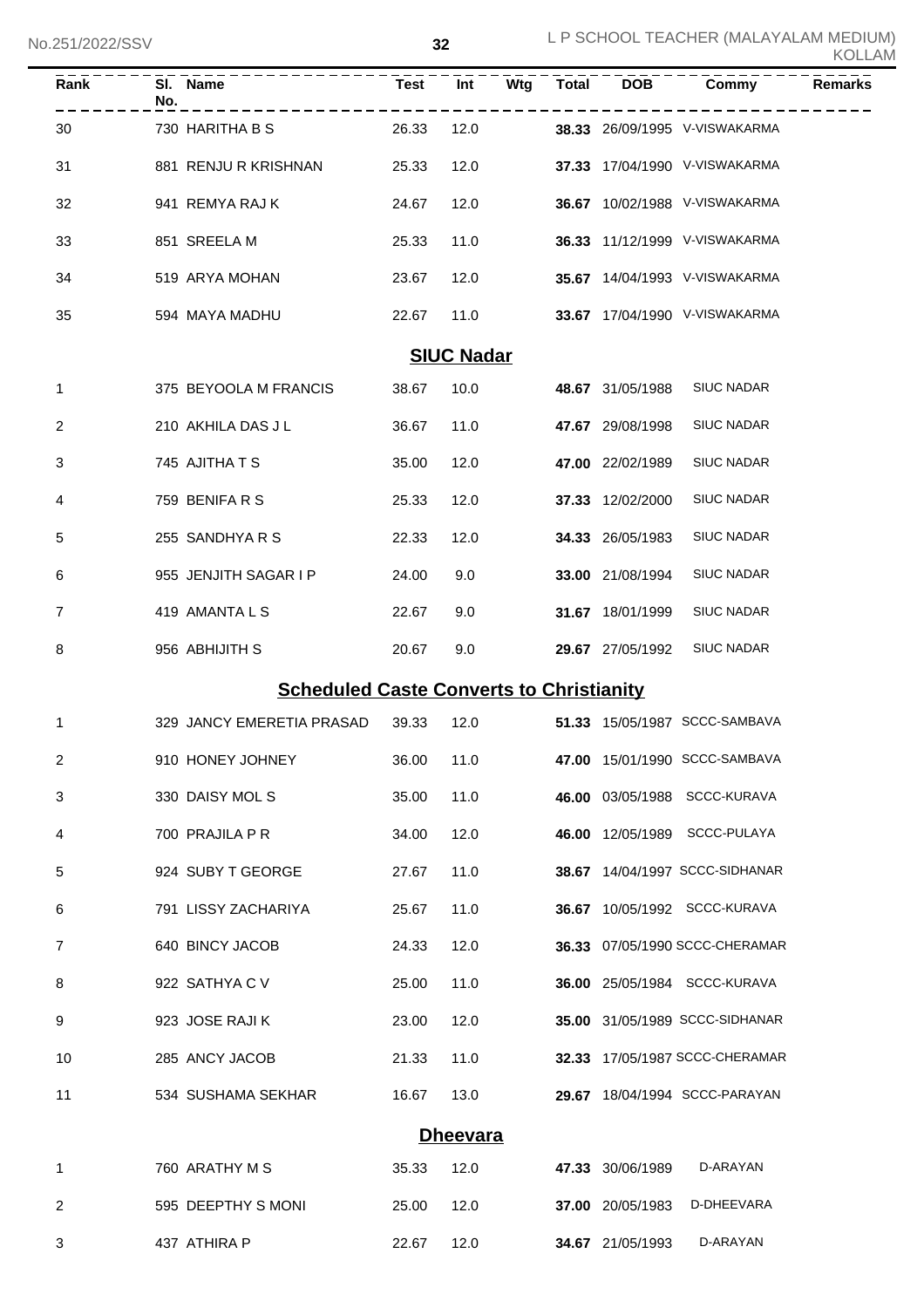| Rank                                                           | No.            | SI. Name         | <b>Test</b>                   | Int  | Wtg | Total | <b>DOB</b>       | Commy       | <b>Remarks</b> |  |
|----------------------------------------------------------------|----------------|------------------|-------------------------------|------|-----|-------|------------------|-------------|----------------|--|
| 4                                                              |                | 806 DIVYA S      | 22.33                         | 12.0 |     |       | 34.33 15/10/1993 | D-ARAYAN    |                |  |
| 5                                                              |                | 165 ASWATHY S    | 19.00                         | 12.0 |     |       | 31.00 10/05/1993 | D-DHEEVARA  |                |  |
| <b>Hindu Nadar</b>                                             |                |                  |                               |      |     |       |                  |             |                |  |
| 1                                                              |                | 489 SUBHASS      | 27.00                         | 12.0 |     |       | 39.00 30/05/1985 | HINDU NADAR |                |  |
| 2                                                              |                | 911 DIVYA D S    | 27.33                         | 8.0  |     |       | 35.33 25/05/1987 | HINDU NADAR |                |  |
| 3                                                              |                | 80 AMRITHA A M   | 22.33                         | 10.0 |     |       | 32.33 17/10/1994 | HINDU NADAR |                |  |
| 4                                                              |                | 420 REJANI G R   | 20.33                         | 10.0 |     |       | 30.33 14/04/1991 | HINDU NADAR |                |  |
| 5                                                              |                | 180 JOSNA B L    | 20.67                         | 9.0  |     |       | 29.67 22/05/1993 | HINDU NADAR |                |  |
| 6                                                              |                | 821 SIMI T       | 14.67                         | 12.0 |     |       | 26.67 10/05/1983 | HINDU NADAR |                |  |
| <b>List of Differently Abled Candidates for 3% Reservation</b> |                |                  |                               |      |     |       |                  |             |                |  |
|                                                                |                |                  | <b>Low Vision / Blindness</b> |      |     |       |                  |             |                |  |
| 1                                                              |                | 602 SHYNIR       | 46.00                         | 13.0 |     |       | 59.00 09/10/1990 |             | DA-LV          |  |
| 2                                                              |                | 603 VINITHA A R  | 42.33                         | 13.0 |     |       | 55.33 25/05/1985 |             | DA-LV          |  |
| 3                                                              | 1              | VISHNU PRIYA K G | 41.67                         | 11.0 |     |       | 52.67 30/05/1988 |             | DA-LV          |  |
| 4                                                              | $\overline{7}$ | <b>BHARATH S</b> | 40.00                         | 12.0 |     |       | 52.00 28/03/1996 |             | DA-LV          |  |
| 5                                                              |                | 189 NIYATHI ASOK | 40.00                         | 12.0 |     |       | 52.00 28/04/1999 |             | DA-LV          |  |
| 6                                                              |                | 12 ARYA RENJITH  | 37.33                         | 12.0 |     |       | 49.33 28/07/1998 |             | DA-LV          |  |
| 7                                                              |                | 11 VISHNUL       | 28.67                         | 10.0 |     |       | 38.67 14/04/1993 |             | DA-LV          |  |
| 8                                                              |                | 13 LIJIN L R     | 17.67                         | 10.0 |     |       | 27.67 01/06/1994 |             | DA-Blindness   |  |
| 9                                                              |                | 15 SIBIS         | 10.33                         | 12.0 |     |       | 22.33 11/08/1999 |             | DA-LV          |  |
| 10                                                             |                | 14 RIVIN R       | 5.67                          | 9.0  |     |       | 14.67 24/05/1990 |             | DA-LV          |  |
|                                                                |                |                  |                               |      |     |       |                  |             |                |  |

## **Hearing Impairment**

Nil

## **Locomotor Disability / Cerebral Palsy**

|   | 926 JOJI VARGHESE | 38.00 | 11.0 | 49.00 22/05/1980 | DA-LD/CP |
|---|-------------------|-------|------|------------------|----------|
|   | 918 JASMIN I      | 29.33 | 13.0 | 42.33 18/04/1988 | DA-LD/CP |
| 3 | 925 ABY T         | 13.00 | 12.0 | 25.00 01/05/1987 | DA-LD/CP |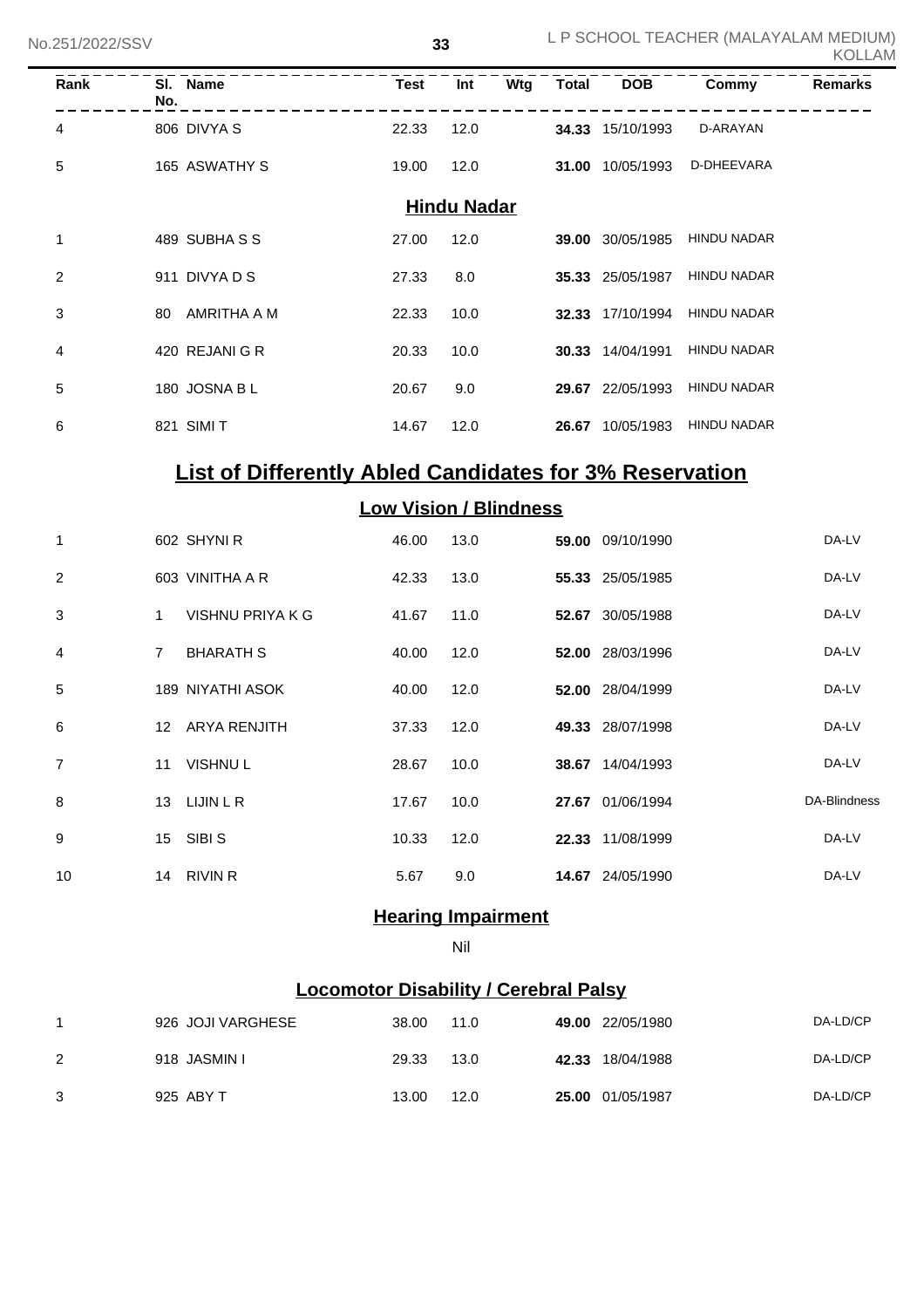#### **E - Ezhava, SC - Scheduled Caste, ST - Scheduled Tribe, M - Muslim/Mappila, LC/A.I - Latin Catholics/A.I, OBC - Other Backward Class, V - Viswakarma, SIUC N - SIUC Nadar, SCCC – Scheduled Castes Converts to Christianity, D - Dheevara, H Nadar - Hindu Nadar, LV – Low Vision, HI – Hearing Impairment, LD/CP-Locomotor Disability / Cerebral Palsy**

**NOTE (1) :-** The Ranked List will be in force till the publication of a new Ranked List after the expiry of a minimum period of one year or till the expiry of three years whichever is earlier. Candidates from the Ranked List will be advised for appointment in accordance with the rules and orders regarding reservation and rotation as amended from time to time, if applicable, against vacancies reported to the Commission during the pendancy of the Ranked List. As the advice for appointment depends on the occurrence of vacancies, there is no guarantee that all the candidates included in the Ranked List will secure appointment. The candidates remaining in the Ranked List at the time of cancellation will have no claim at all for appointment on the basis of the inclusion of their names in the Ranked List.

**NOTE (2):-** According to the existing procedure, revaluation of Answer Script is not allowed. But Answer Scripts will be rechecked if the candidates apply for in the prescribed application form available free of cost from the Enquiry Sections of the various Offices of the Commission or its photocopy, or downloaded and printed form in A 4 size paper from the Commission's website www.keralapsc.gov.in or Photocopied there from along with prescribed fee of Rs.85/- (Rupees Eighty Five Only) under the Head of Account "0051 – PSC – 105 Stat PSC 99 – Examination Fee" addressed to the District Officer, Kerala Public Service Commission District Office, Kollam. Applications submitted in any other manner will not be considered. A period of 45 (Forty Five) days time to apply for rechecking of Answer Scripts will be allowed to candidates with effect from the Date of publication of the Ranked List in the official website of the Commission (on or before **15.07.2022**) . The candidates can avail only one chance after the Approval of Ranked List. Rechecking of invalidated answer scripts due to any defects will not be considered. Application for Rechecking received after the stipulated time will not be entertained and Fee once remitted will not be refunded.

**NOTE (3):-** Candidates who wish to obtain a photocopy of their OMR Answer Sheets (Part A & Part B) relating to this selection shall remit a Fee of Rs.335/- (Rupees Three hundred and thirty five only) in any of the Treasuries in the State (Head of Account : 0051 – PSC – 800 – State PSC – 99 – Other Receipts). The duly filled in application in the prescribed form available from the Commission's Website www.keralapsc.gov.in along with the original chalan should be submitted to the District Officer, Kerala Public Service Commission District Office, Kollam within 45 (Forty Five) days from the date of publication of the Ranked List in the official website of the Commission. A copy of an answer sheet will be issued only once to a candidate. Copies of OMR answer sheets invalidated due to any defect will not be issued. Candidates are prohibited from applying for copy of an answer sheet which is not their own, and legal proceedings will be initiated against those who do so. The last date for receipt of application is **15.07.2022**. Applications received after the prescribed date will not be entertained.

**NOTE (4) :-** The entries put in column (9) are based on the Communities specified by the candidate in their Application forms and proved by them with necessary documents. The candidates whose Communities have not been correctly noted in the Ranked List as proved by them in their Application should intimate the fact to the District Officer, Kerala Public Service Commission District Office, Kollam within one month from the Date of publication of the Ranked List to get the benefit of Reservation to which they are entitled to. In the absence of timely information regarding discrepancies if any, the candidate will be advised as incorporated in the Ranked List.

**NOTE (5) :-** "Any candidates can relinquish his/ her right for appointment in writing duly attested by a Gazetted Officer of State/ Central Government with Signature, Name, Designation and Office Seal along with a notarized affidavit and a self attested copy of an ID proof bearing photograph as enlisted in the general conditions. The request for relinquishment received within 15 days from the date of publication of Ranked List in the official website of the Commission will be honoured against the requisitions of vacancies that are pending with the Commission up to the finalization of the Ranked List. After the publication of the Ranked List, the request for relinquishment will be considered only if such request is received on or before the date of receipt of requisition, based on which he/ she is to be advised".

**NOTE (6)** :- The A part and B part of OMR scripts will be destroyed after completing 6 months period from the date of finalisation of Ranked list, i.e. on **30.11.2022**.

#### **NOTE (7)** :- **The result of the candidate with Sl. No. 932 who is provisionally included for the**